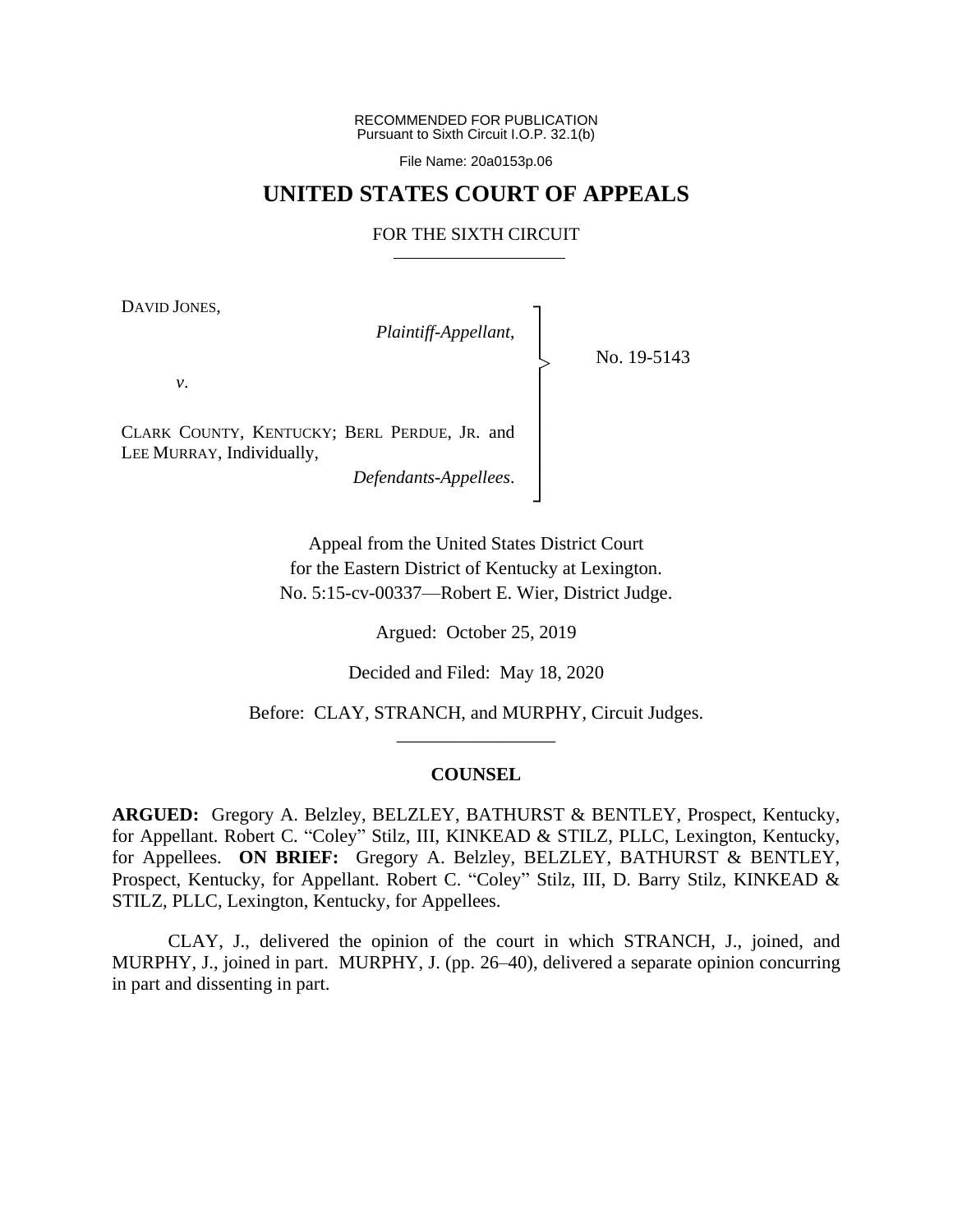## **OPINION** \_\_\_\_\_\_\_\_\_\_\_\_\_\_\_\_\_

\_\_\_\_\_\_\_\_\_\_\_\_\_\_\_\_\_

CLAY, Circuit Judge.Plaintiff David Jones appeals from the district court's order granting summary judgment to Defendants Clark County, Kentucky; Clark County Sheriff Berl Perdue; and Clark County Sheriff's Deputy Lee Murray, in this case alleging malicious prosecution under 42 U.S.C. § 1983. For the reasons set forth below, we **REVERSE IN PART**  and **AFFIRM IN PART** the district court's order. We **REVERSE** the district court's order with respect to the grant of summary judgment and qualified immunity for Murray and **REMAND** the case for trial. We **AFFIRM** the district court's order granting summary judgment with respect to all other Defendants.

#### **I. BACKGROUND**

#### **A. Factual History**

In October 2013, Lexington, Kentucky Metro Police Detective ("LMPD") David Flannery tracked the source of a thirty-nine-second video of child pornography to a device that had connected to the internet via a router with an IP address located in Clark County, Kentucky. The video was being shared via the Ares peer-to-peer file-sharing network. Detective Flannery proceeded to contact Clark County Sheriff's Deputy Lee Murray about the video. Deputy Murray then obtained a subpoena of AT&T Internet Services, the internet service provider associated with the router's IP address. AT&T identified Plaintiff David Jones as the subscriber associated with the IP address and provided Murray with Jones' personal information, including his address in Winchester, Kentucky—located in Clark County. Based upon this information, Deputy Murray secured a search warrant for Jones' address. He noted in his affidavit in support of the search warrant that Jones was not yet a "suspect" in the case and that Jones did not necessarily have "possession" of the device(s) connected to the child pornography. R. 8-3, PageID # 106. Murray claimed in his deposition during discovery in the present case that he did not identify a "suspect" in his affidavit because "there could be some other occupants inside the residence besides the person that [the IP address is] owned by or leased to." R. 62-2, PageID #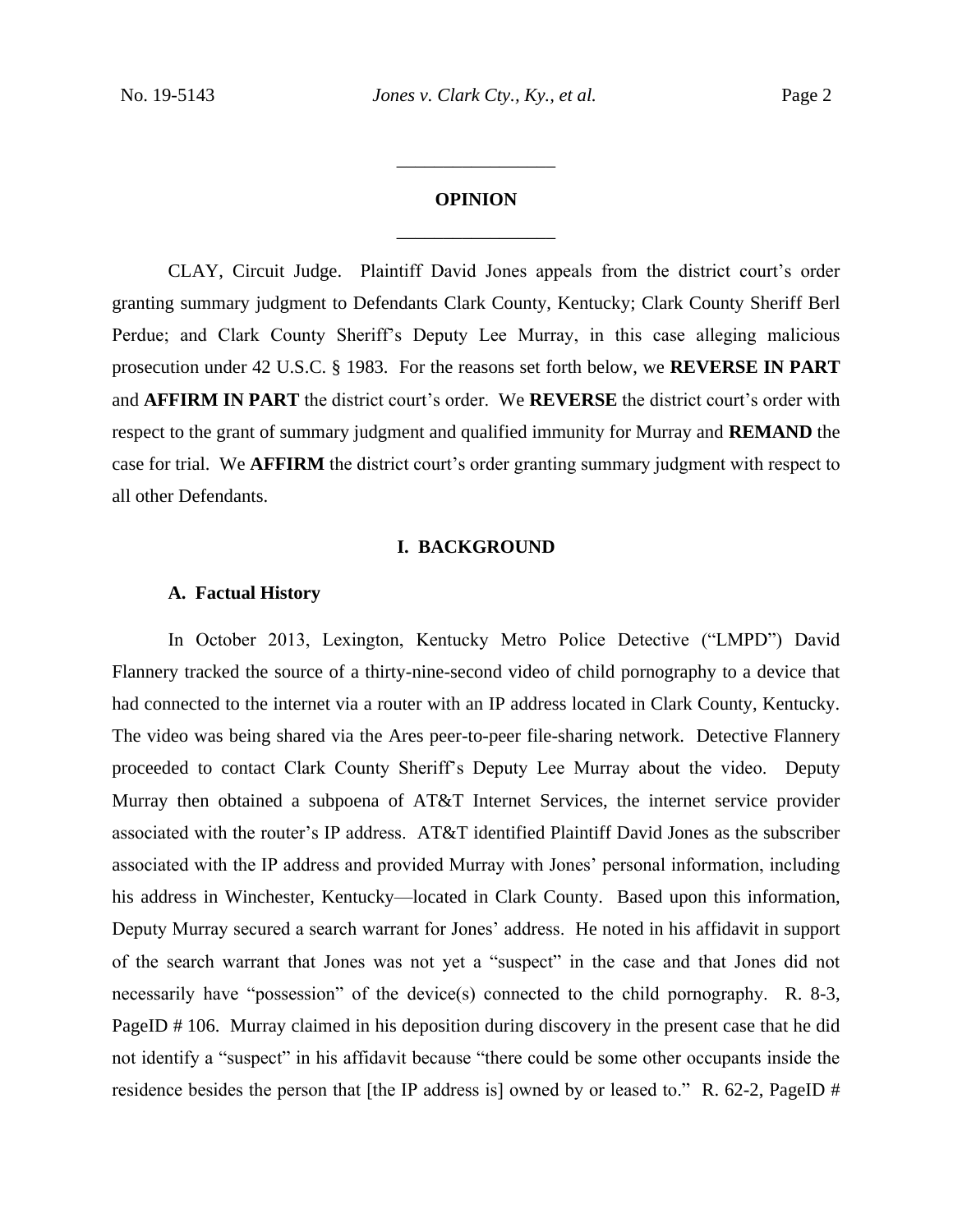617. According to the affidavit, the purpose of the search was to locate the electronic device(s) used to upload and/or store the illegal video; as well as any "hard copies of images of minors engaged in sexual performances" or other proof of child pornography in the residence. R. 62-10, PageID # 1134.

Murray and his supervisor, Captain Brian Caudill, executed the search warrant along with three other deputies and seized a tablet, cell phone, printer, modem, Xbox gaming console, and three DVDs from Jones' residence. The officers handcuffed Jones as soon as they entered his home and after completing the search they brought him to the Sheriff's Office for further questioning. In his deposition testimony Murray does not clarify the basis for this arrest, explaining only that "there was a download of child pornography associated with an IP address of a router that was in his apartment," and that when Murray arrived at the apartment Jones "was the only one there." R.  $62-2$ , PageID # 630.

In his deposition, Deputy Murray also admitted that he knew that "child pornography could be downloaded from an IP address by means other than the person who lived at that address actually being involved in that download." R. 62-2, PageID # 631.**<sup>1</sup>** Murray's Uniform Citation for Jones' arrest states that: "The suspect was arrested and taken to the [Clark County Sheriff's Office] where he was interviewed. He states that no other person has the password to his computer tablet, to his wireless modem and that no one uses his cell phone. He stated on Oct. 11, 2013 he was home alone, he also states that he has not downloaded any child pornography." R. 62-10, PageID # 1124. This section of the Uniform Citation is entitled "Charges and Postarrest Complaint." *Id.*

Jones' case was presented to a grand jury on December 12, 2013. In his testimony before the grand jury, Murray clarified that he arrested Jones because of the evidence that a download of child pornography occurred at the IP address associated with Jones' residence. Murray testified that it was not until after Jones was Mirandized that Jones revealed the facts asserted in the Uniform Citation to Murray—that Jones lived alone, was alone the night of the download,

**<sup>1</sup>**The depositions of Captain Caudill, Prosecutor Engel, and Detective Flannery confirm that they also knew an individual's IP address could be hacked by a third party.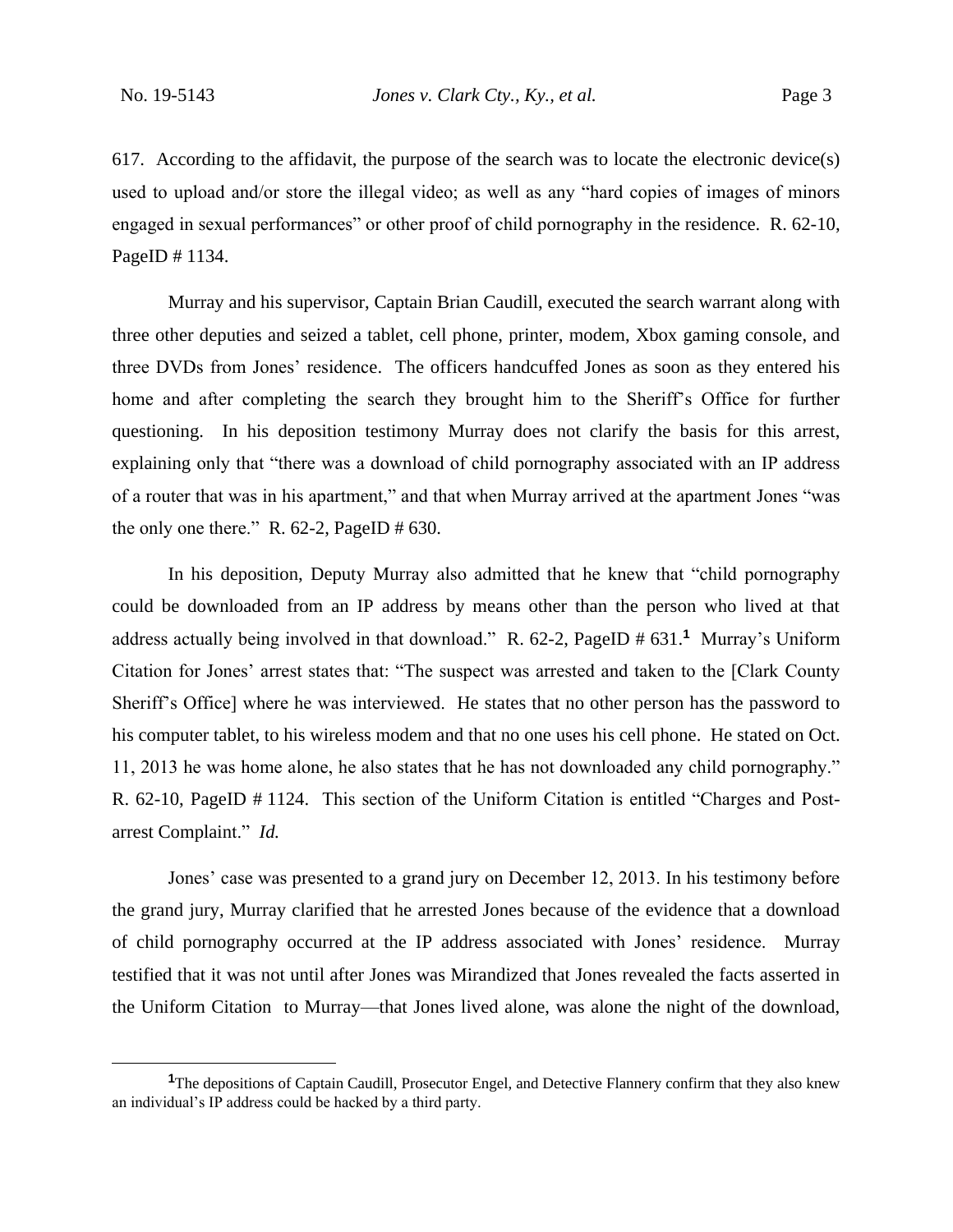and had not shared his router password with anyone.**<sup>2</sup>** Jones was subsequently indicted by the grand jury on one count of promoting a sexual performance by a minor under sixteen years of age.

Back in December 2013, Murray had brought Jones' cell phone and computer to the LMPD for forensic testing. On January 11, 2014, after Jones was indicted, Murray received the results of the forensic testing. It failed to yield a copy of the pornographic video that had been uploaded at Jones' IP address. According to Murray, the tablet was "too new" for a complete forensic exam to be performed. R. 62-2, PageID # 678–79. The phone was thoroughly examined, but all that was discovered was an audio file that appeared to have been partially downloaded through the Ares program.

There is significant ambiguity in the record as to whether the two prosecutors in Jones' case were informed of the results of this forensic test or whether Jones' public defender, Valetta Browne, was as well. Murray asserted in deposition testimony that prosecutor Heidi Engel "was made immediately aware as soon as we got the report back." R. 62-2, PageID # 676. Murray does not provide further details on when this conversation took place and when asked what Engel's reaction to the negative forensics results were, Murray stated "I don't remember what she said." *Id.* at PageID # 684. Moreover, Prosecutor Charles Johnson admitted in deposition testimony that the copy of Murray's investigation notes that the prosecutors had in their case file did not include Murray's January 11, 2014, entry indicating that the forensic results on the devices came back negative for child pornography. The prosecutors' copy of Murray's notes ends at the entry indicating that the devices have been sent to LMPD for testing. While Johnson remembers being informed that the test results were negative, he has no documentation showing when he or prosecutor Engel were informed of the results.

Engel initially testified in her deposition that while she remembers "a time that [she] realized that the devices had been tested," she does not actually recall being informed of the test

**<sup>2</sup>** In his deposition in the present case, Murray stated that the reason he came to believe Jones committed the crime and that he had probable cause to arrest Jones was that in the interrogation at the Sheriff's Office Jones revealed "[t]hat no one had access to his router password, no one had access to his computer, it was passwordprotected, and he said that no one used his phone. On the date and time that the download was done, he advised that no one else was there but him at that time." R. 62-2, PageID # 637–38.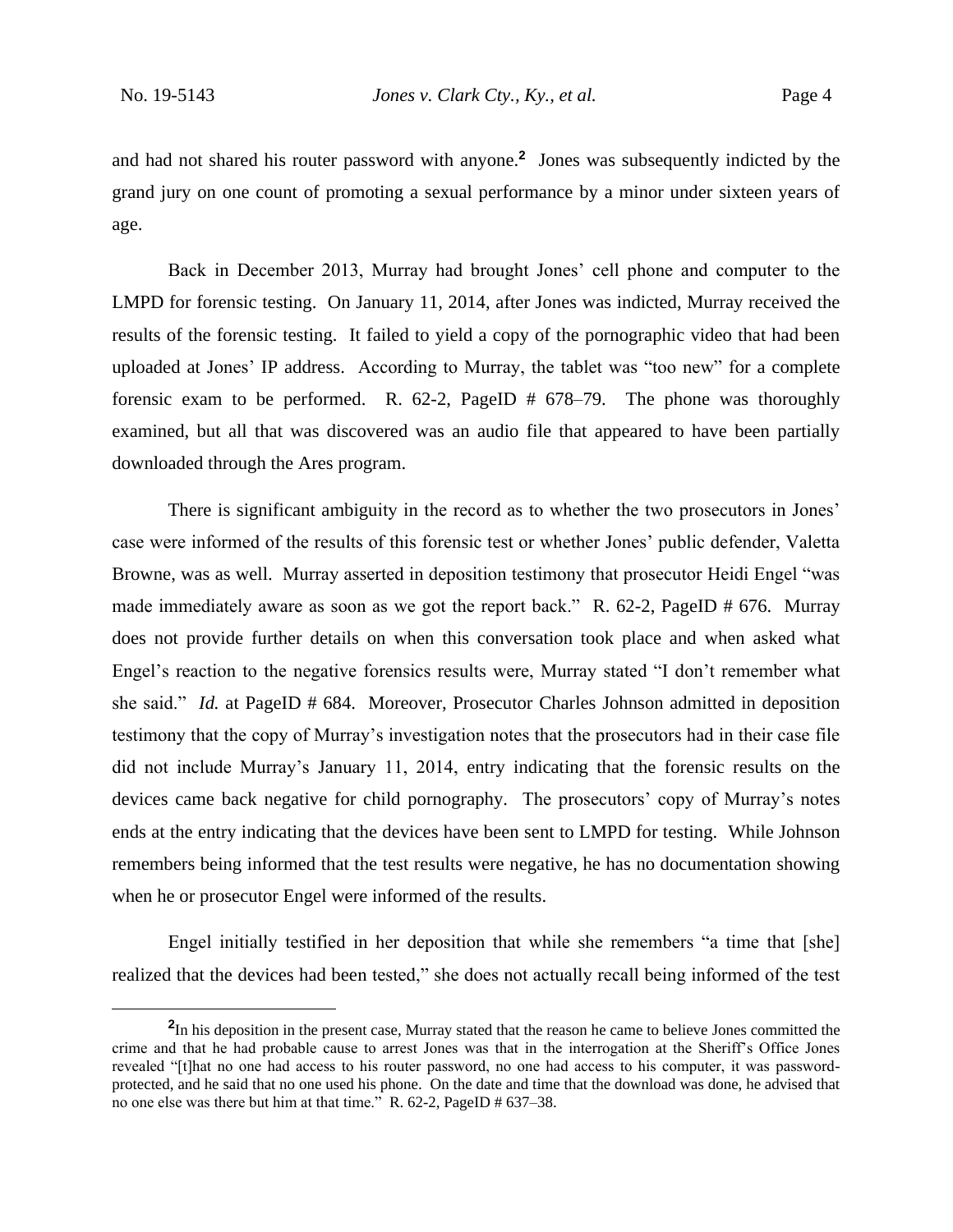results nor does she recall turning them over to Jones' public defender. R. 62-7, PageID # 975– 76. She does say that in general "[w]e have open discovery here, have had since I've been here. We copy everything we have and give it to the defense." *Id.* at PageID # 976. Later in her deposition, she appears to contradict herself with respect to being informed of the test results, stating "I recall Detective Murray saying that the results were there weren't any – the image and the video . . . was not on the phone nor the tablet." R. 62-7, PageID # 979–80. However, at no point does she state when Detective Murray informed her of the results. In fact, when asked if she believed that there was documentation of when Murray told her about the results she said "[p]robably not, no." *Id.* at PageID # 1013. She also claims, when asked a second time about communicating the test results to Jones' public defender, "I believe that there were discussions that the analysis of the devices did not reveal the image that was found in the file-sharing program or any other pornographic images, and I believe that is discussed as well in that motion to dismiss." *Id.* at PageID  $# 1019.3$  In any event, the prosecutors continued the proceedings against Jones.

In November 2014, Browne commissioned an alleged forensics expert, Lars Daniel, to conduct a forensic analysis of Jones' phone and tablet. Like the Lexington police, he also found no evidence of child pornography on either of the devices. Unlike the Lexington report he found no evidence "that the defendant ever used a peer to peer file sharing program such as Ares." R. 4-4, PageID # 56. Browne partially based her motion to dismiss on Daniel's negative results. This motion was denied. The court did decrease Jones' bond, and after posting the reduced bond, Jones was released from jail on December 15, 2014—nearly fourteen months after his arrest.

On April 2, 2015, the charges against Jones were dismissed without prejudice, on the Commonwealth's own motion. Engel stated that at that point:

[There were] competing expert reports with respect to whether or not that device had the Ares access, and that complicated the facts even more, and we felt like in the spirit of justice that this case needed to be, you know, investigated perhaps. At that point there's competing expert reports, and you're looking at a standard of

**<sup>3</sup>**On December 9, 2014, Browne filed a Motion to Dismiss the criminal charge against Jones. Contrary to Engel's testimony, the Motion does not mention the Lexington police examination.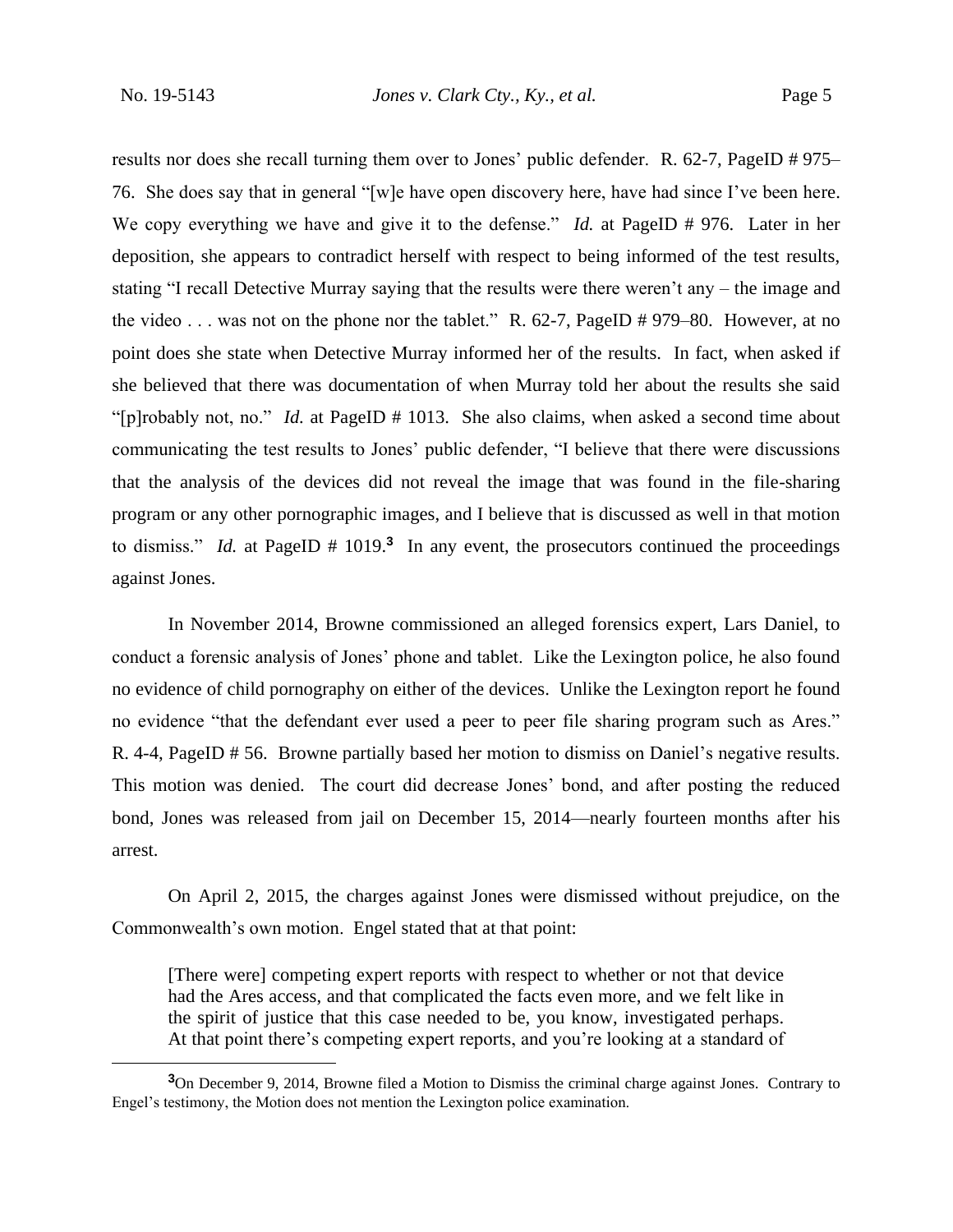beyond a reasonable doubt, and we believed in the fairness of justice that we would dismiss it without prejudice. If additional evidence was uncovered that changed that, then obviously that matter could be addressed in the future.

R. 62-7, PageID # 1022–23. Johnson asserted in his deposition in this case that the decision to dismiss was made because the prosecutors determined that a conviction was unlikely given the conflicting forensic evidence (*i.e.*, the state's evidence of the Ares downloaded music file and the Daniel report). He said of the Daniel report:

- A: [I]t was different from Lexington to the extent that there was no Ares sharing file. The reason that's important is the Lexington Police Department says there was one; the defendant says there was not. That's an issue that is a provable omission or the ability to impeach someone that indicates their guilt. The new report said it wasn't there, and that was what I considered to be a significant difference.
- Q: And that led you to the conclusion in your discretion to dismiss the case without prejudice?
- A: That's why we did do it. That's why I recommended it.

R. 62-8, PageID # 1092.

### **B. Procedural History**

Plaintiff Jones filed the present suit on November 11, 2015, seeking damages pursuant to 42 U.S.C. § 1983 for the alleged violation of his constitutional rights stemming from his arrest and prosecution. He asserted that his Fourth, Fifth, and Fourteenth Amendment rights were violated, that Defendants engaged in a malicious prosecution of him under both state and federal law, that Defendants were negligent and grossly negligent, and that they intentionally inflicted emotional distress upon him.

On August 3, 2016, the district court granted Defendants' motion to dismiss Jones' complaint. This Court reversed and remanded. *Jones v. Clark Cty., et al.*, 690 F. App'x 334 (6th Cir. 2017). In doing so, we observed that "Jones contends that Officer Murray misled the prosecutor, as well as the grand jury, through his deficient and reckless investigation and the critical omission of material evidence, namely that Jones's electronic devices contained no pornography." *Id.* at 336. Therefore, "[p]ursuant to *King* [*v. Harwood*, 852 F.3d 568 (6th Cir.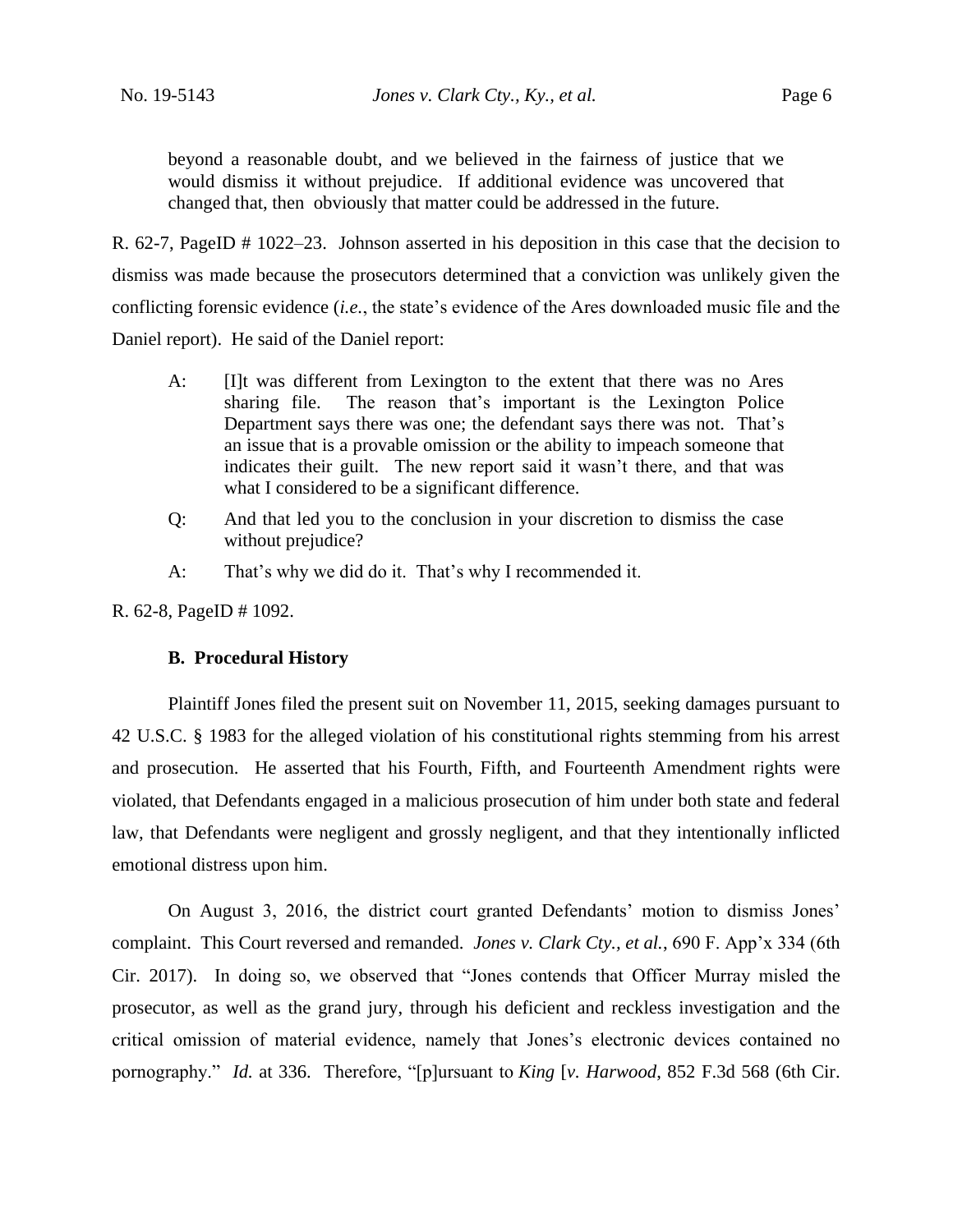2017)], Jones has presented sufficient questions of material fact to overcome the defendant officer's motion to dismiss." *Id.*

Discovery then ensued. On February 14, 2019, after discovery was concluded, the district court granted summary judgment to Defendants and dismissed all of Jones' state and federal law claims. The district court held that Jones' federal malicious prosecution claim failed because there was probable cause for his arrest and prosecution. Additionally, it found that the officers involved in his arrest and prosecution were entitled to qualified immunity because there was no constitutional violation in this case and, if there had been a violation, there was no showing that there was clearly established law at the time of Jones' arrest that prohibited the officers' action. This timely appeal followed.

#### **II. DISCUSSION**

## **A. Summary Judgment for Defendants**

#### **1. Standard of Review**

We review the district court's order granting summary judgment for Defendants *de novo*. *Wathen v. Gen. Elec. Co.*, 115 F.3d 400, 403 (6th Cir. 1997). To be entitled to summary judgment, Defendants must have demonstrated that there was no genuine dispute as to any material fact, thereby entitling them to judgment as a matter of law. Fed. R. Civ. P. 56(a). A "material" fact is one which "might affect the outcome of the suit under the governing law." *Anderson v. Liberty Lobby, Inc.*, 477 U.S. 242, 248 (1986). This Court must consider all facts and inferences therefrom in the light most favorable to the non-moving party. *Lindsay v. Yates*, 578 F.3d 407, 414 (6th Cir. 2009). In this case, the non-moving party is Jones. Importantly, a court may not "weigh the evidence and determine the truth of the matter" in deciding a motion for summary judgment. *Anderson*, 477 U.S. at 249. "Summary judgment is not appropriate if the evidence is such that a reasonable jury could return a verdict for the non-moving party." *Wathen*, 115 F.3d at 403. However, if the evidence is "merely colorable" or "not significantly probative," then "summary judgment may be granted." *Anderson*, 477 U.S. at 249–50.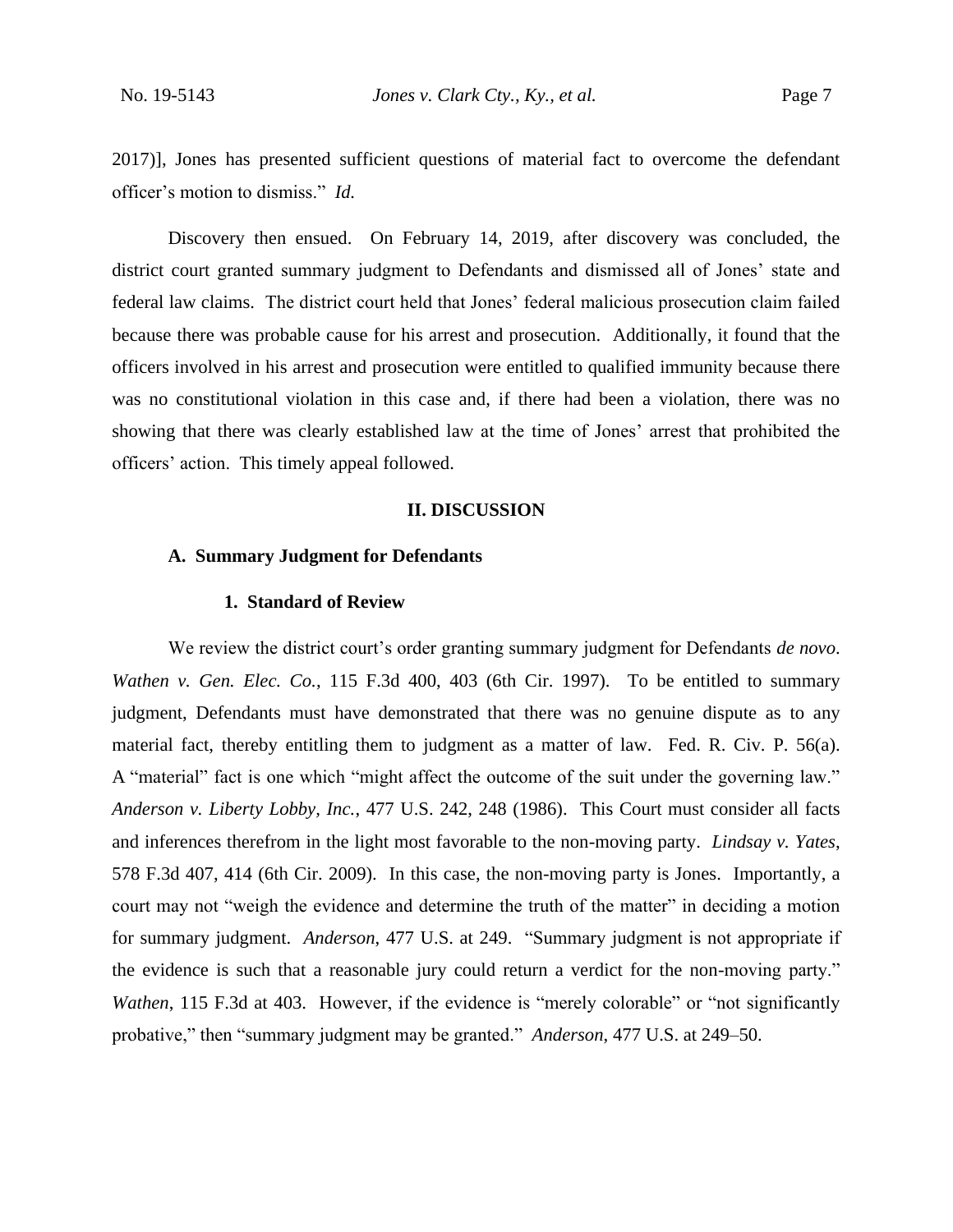The burden of demonstrating the absence of a genuine dispute of material fact first rests with the moving party. *Celotex Corp. v. Catrett*, 477 U.S. 317, 323 (1986). If the moving party can meet this burden, the burden shifts to the non-movant to establish a "genuine issue" for trial via "specific facts." *Id.* at 324. Additionally, the Supreme Court has held that Rule 56 requires entry of summary judgment against a party that "fails to make a showing sufficient to establish the existence of an element essential to that party's case, and on which that party will bear the burden of proof at trial." *Id.* at 322.

#### **2. Summary Judgment for Defendant Murray**

To begin, Jones only contested the grant of summary judgment for Defendants on his federal and state malicious prosecution claims. The district court acknowledged this in its order granting summary judgment. Thus, on appeal this Court only considers whether the district court inappropriately granted summary judgment for Defendants on Jones' malicious prosecution claims.

Under federal law, a plaintiff must prove four elements to establish a malicious prosecution claim: (1) that a criminal prosecution was initiated against the plaintiff and that the defendant "made, influenced, or participated in the decision to prosecute;" (2) that the state lacked probable cause for the prosecution; (3) that the plaintiff suffered a deprivation of liberty because of the legal proceeding; and (4) that the criminal proceeding was "resolved in the plaintiff's favor." *Sykes v. Anderson*, 625 F.3d 294, 308–09 (6th Cir. 2010).

#### **i. Probable Cause for Jones' Arrest**

This Court has held that an officer "possesses probable cause when, at the moment the officer seeks the arrest, 'the facts and circumstances within [the officer's] knowledge and of which [she] had reasonably trustworthy information [are] sufficient to warrant a prudent man in believing that the [plaintiff] had committed or was committing an offense.'" *Wesley v. Campbell*, 779 F.3d 421, 429 (6th Cir. 2015) (quoting *Beck v. State of Ohio*, 379 U.S. 89, 91 (1964)). The Supreme Court has observed that a "probable cause determination . . . does not require the fine resolution of conflicting evidence that a reasonable-doubt or even a preponderance standard demands." *Gerstein v. Pugh*, 420 U.S. 103, 121 (1975). Moreover, this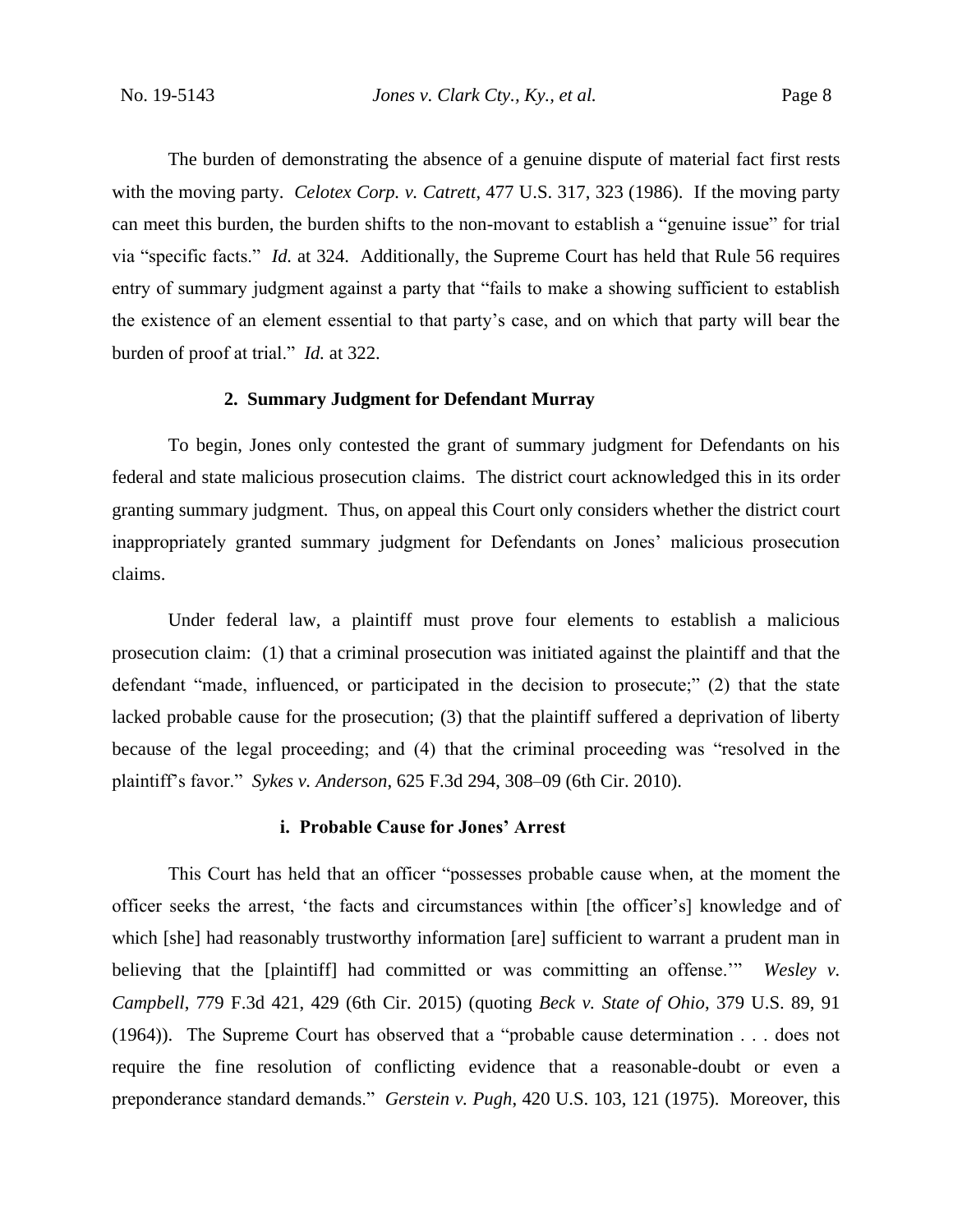Court has held that the "prudent person standard" in the tests for probable cause to search and probable cause to arrest are "the same." *Greene v. Reeves*, 80 F.3d 1101, 1106 (6th Cir. 1996) (finding that "[i]f it was reasonable to obtain a search warrant, it had to be equally reasonable to obtain the arrest warrant").

A probable cause determination is based upon the "totality of the circumstances" and must consider "both the inculpatory and exculpatory evidence." *Wesley*, 779 F.3d at 429 (quoting *Gardenhire v. Schubert*, 205 F.3d 303, 318 (6th Cir. 2000)). That means an officer cannot "simply turn a blind eye' toward evidence favorable to the accused," *id.* (quoting *Ahlers v. Schebil*, 188 F.3d 365, 372 (6th Cir. 1999)), nor "ignore information which becomes available in the course of routine investigations," *Fridley v. Horrighs*, 291 F.3d 867, 873 (6th Cir. 2002). That said, "[o]nce probable cause is established, an officer is under no duty to investigate further or to look for additional evidence which may exculpate the accused." *Ahlers*, 188 F.3d at 371. However, Jones need only make a "minimal showing of credibility . . . that the defendants did not have probable cause." *Yancey v. Carroll Cty.*, 876 F.2d 1238, 1243 (6th Cir. 1989). Unless "there is only one reasonable determination possible," this is a jury question. *Fridley*, 291 F.3d at 872 (citations omitted).

Jones was charged with promoting a sexual performance by a minor. Ky. Rev. Stat. § 531.320. "A person is guilty of promoting sexual performance by a minor when knowing the character and content thereof, he produces, directs or promotes any performance which includes sexual conduct by a minor." *Id.* "Promote" means "to prepare, publish, print, procure or manufacture, or to offer or agree to do the same." Ky. Rev. Stat. § 531.300(7). And under Kentucky law the "statute is violated when one either actively or passively prepares, agrees, or brings forth through their efforts the visual representation of a minor in a sexual performance before an audience." *Clark v. Commonwealth*, 267 S.W.3d 668, 678 (Ky. 2008). Thus, if there was probable cause to believe that Jones promoted the sexual performance of a minor by uploading the unlawful video through his router, then there was probable cause to arrest him.

Viewing the facts in Jones' favor, Murray's statement that he "arrested" Jones and his notation that Jones "was arrested and taken to the CCSO where he was interviewed," shows that Jones was arrested at his home. R. 62-2, PageID # 630; R. 62-10, PageID # 1124. Because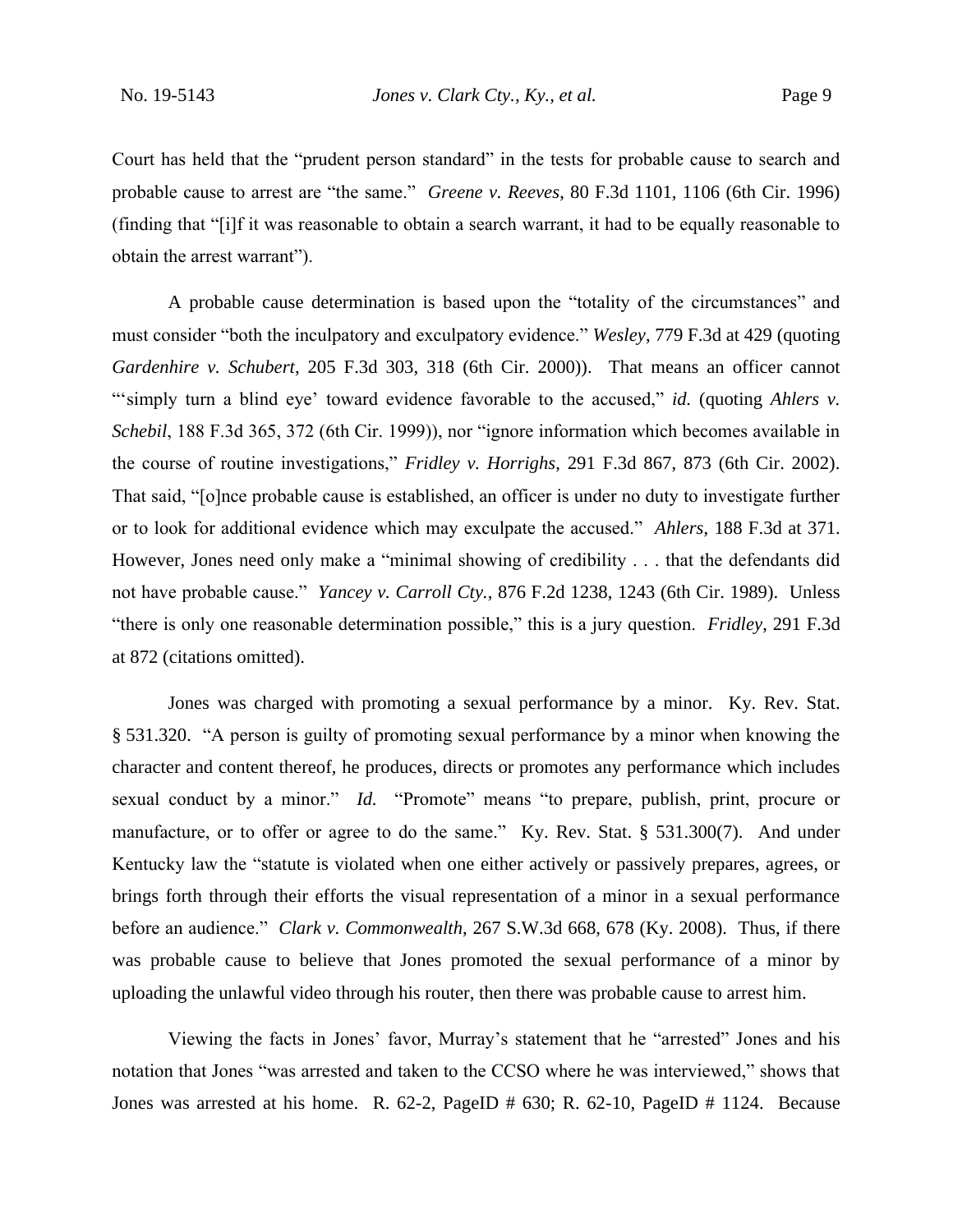Murray had only secured a search warrant when he apprehended Jones, he needed probable cause for the arrest. At the point of arrest, Murray and his fellow officers knew that Jones owned the router associated with the illegal download. That Jones was alone the night of the download, that his router was password-protected, and that he had heard of the Ares program from a computer class he had taken was determined only after Jones was apprehended and then interrogated.

The fact that Jones owned the router that LMPD records indicated was used to upload child pornography and that the router was located in Jones' apartment could "warrant a prudent man in believing that the [Jones] had committed or was committing an offense." *Wesley*, 779 F.3d at 429. In *United States v. Hinojosa*, we held that officers had probable cause to secure a search warrant to search the defendant's residence because officers had established that an IP address used to transmit child pornography was registered to the defendant and that the defendant resided at the registered address. 606 F.3d 875, 885 (6th Cir. 2010). Then, in *United States v. Gillman*, we held that the possibility that someone could have accessed the defendant's wireless network without his permission, "does not negate the fair probability that child pornography emanating from an IP address will be found on a computer at its registered residential address." 432 F. App'x 513, 515 (6th Cir. 2011). While both of these cases involved search warrants, our holding in *Greene* that probable cause for a search and arrest turn on the same evidence is instructive. If the nexus between an IP address and a suspect's residence connecting him to the upload or transfer of child pornography justifies a search of that residence, then, depending upon the nature and existence of additional information turned up by the search, it might also justify an arrest of the residence's occupant.

Jones does not point to any cases in which a court has distinguished between probable cause for a search and an arrest under analogous facts. He instead emphasizes that Murray did not name Jones as a suspect in his affidavit for a search warrant, that Jones' router could have been hacked, and that there was no physical evidence establishing that Jones possessed the unlawful video. But probable cause is an objective standard, and both the facts in this case and the principles in the relevant case law point towards a finding that Murray had probable cause to arrest Jones. Jones' claim that Murray needed to have Jones' devices forensically examined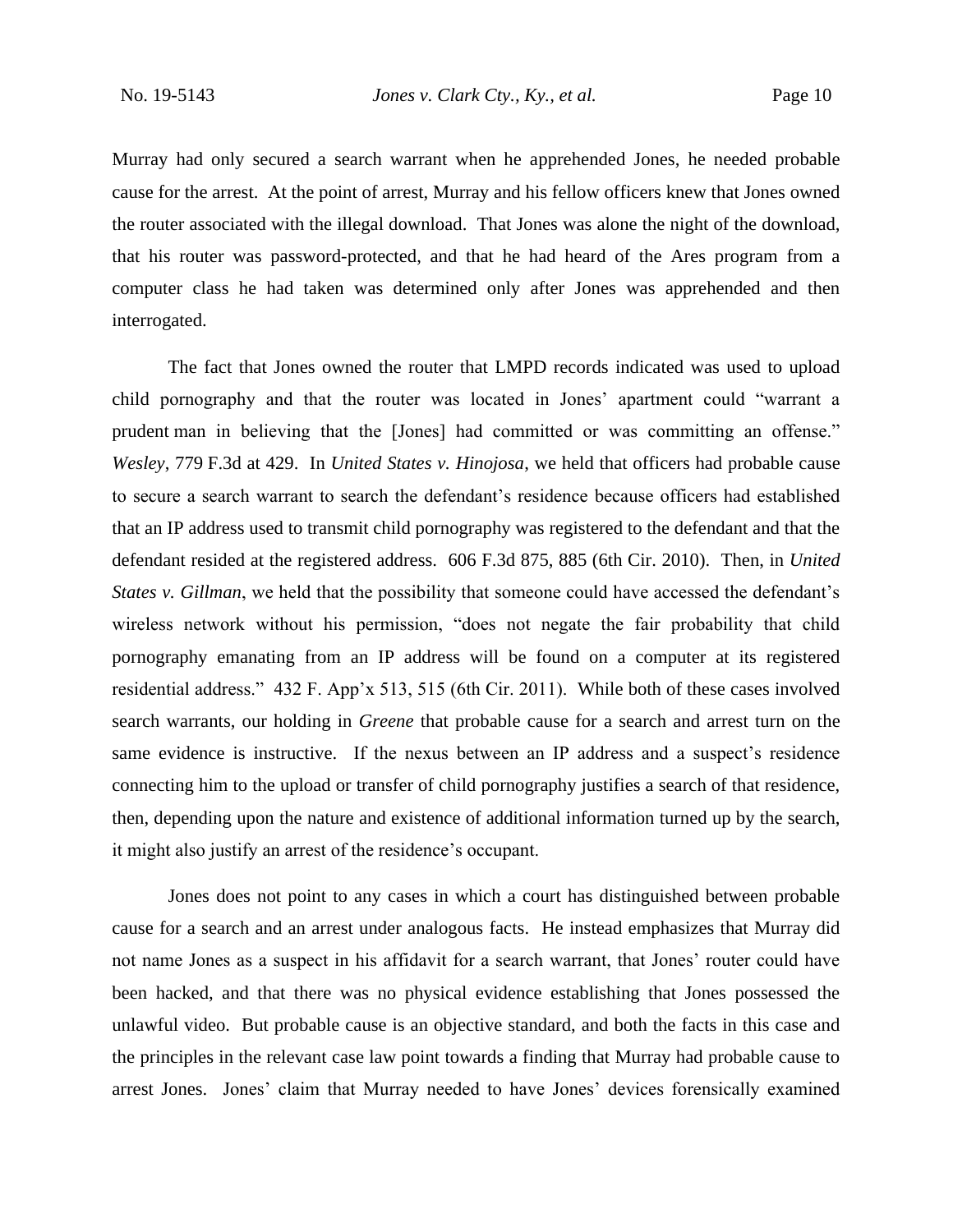before arresting Jones goes too far. This position conflates the probable cause standard with the reasonable doubt standard and would impose an untenable requirement on police officers to exhaustively eliminate exculpatory possibilities presented by their investigations before arresting someone, despite having probable cause to do so.**<sup>4</sup>**

Notwithstanding that the charges against Jones were eventually dismissed, it is reasonable to think that because an individual owns a router that was indisputably used to upload child pornography, that individual may have been the one to have uploaded the unlawful material. This may not constitute enough evidence to secure a conviction, and the possibility of hacking should certainly be considered, but probable cause allows for such contingencies. Probable cause inquiries do "not require the fine resolution of conflicting evidence that a reasonable-doubt or even a preponderance standard demands." *Gerstein*, 420 U.S. at 121. Therefore, Jones has not demonstrated the existence of a genuine issue regarding probable cause for his initial arrest.

#### **ii. Probable Cause for Jones' Continued Detention**

This Court has also held that a malicious prosecution claim can involve "continued detention" without probable cause. *Spurlock v. Satterfield*, 167 F.3d 995, 1006 (6th Cir. 1999); *Gregory v. City of Louisville*, 444 F.3d 725, 750 (6th Cir. 2006) (recognizing the "subset of malicious prosecution claims which allege continued detention without probable cause"). This principle was affirmed in the recent case of *Mills v. Barnard*, 869 F.3d 473, 480 (6th Cir. 2017) (holding that "the § 1983 version of malicious prosecution is not limited to the institution of proceedings; it can also support a claim for continued detention without probable cause") (citations omitted).

**<sup>4</sup>** Jones also repeatedly asserts that Murray misrepresented material facts or outright lied during his grand jury testimony. Whether this is accurate or not, grand jury testimony is entitled to absolute immunity and a grand jury indictment establishes a rebuttable presumption of probable cause for a prosecution. *King v. Harwood*, 852 F.3d 568, 587–88 (6th Cir. 2017). This presumption can be rebutted through a showing that an officer made false statements or fabricated evidence "prior to and independent" of their grand jury testimony. *Id.* It is unclear what statements or evidence provided by Murray "prior to and independent" of his testimony could be characterized as false. Even if Jones could rebut the presumption of probable cause created by the grand jury indictment, his arrest and prosecution (at least until the forensic tests on his devices were performed) were independently supported by probable cause.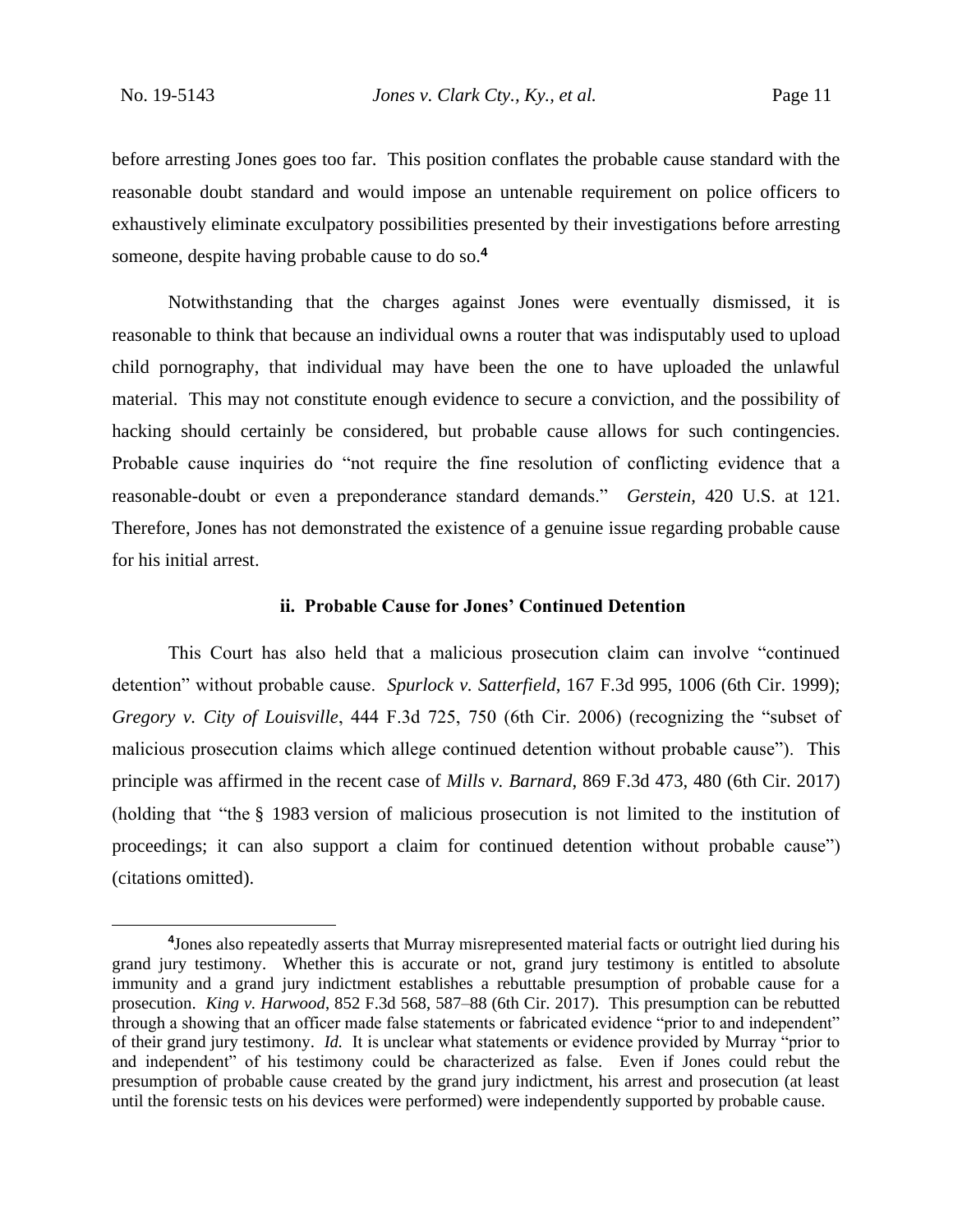In the present case, there are genuine issues of material fact as to whether probable cause for Jones' continued detention dissolved once Murray received the results of the forensic examination on January 11, 2014. It could be reasonably inferred that the Commonwealth lacked the evidence it needed to continue its prosecution of Jones once the forensic examination failed to connect Jones' devices with the video. In fact, the prosecutors admitted that it was the weakness of the forensic report relative to Daniel's report that justified the dismissal of charges.

The ambiguity surrounding what the prosecutors knew regarding the forensic examination is important to this point. It is unclear from the record whether and when Johnson and Engel were fully informed of the forensic examination results by Murray or someone else at the Sheriff's Office. Thus, a jury must decide whether probable cause existed after January 11, 2014, and, if so, whether Murray delayed a further probable cause determination by avoiding or neglecting to inform prosecutors of the test results. While Murray had no obligation "to investigate further or to look for additional evidence which may exculpate the accused," *Ahlers*, 188 F.3d at 371, he could not ignore the forensics results that became "available in the course of routine investigations," *Fridley*, 291 F.3d at 873. As noted above, it was Murray himself who sent the devices to Lexington for testing. And, while Murray contends that it was not "[his] job" to seek Jones' release from jail after receiving the forensics results, it was also not his job to withhold material information from prosecutors or otherwise mislead them into pursuing an unsupported prosecution. R. 62-2, PageID # 113. *See also Gregory*, 444 F.3d at 750 (reversing grant of summary judgment for defendant-forensic examiner when plaintiff presented "evidence from which a jury could infer that [defendant] knew that none of Plaintiff's hair matched that found [on sexual assault victim], and thus that had this information been made known, probable cause for Plaintiff's continued detention would have dissolved"); *Mills*, 869 F.3d at 481 (reversing motion to dismiss malicious prosecution action where plaintiff sufficiently pleaded facts showing that DNA analyst's "withholding of exculpatory evidence propped up the independent determination of probable cause for Mills's ongoing detention").

Defendants' response that "[u]nlike *Mills*, the forensic testing of Jones' devices, which was inconclusive, did not contradict the undisputed facts establishing probable cause to arrest and prosecute Jones," but simply "made it more difficult to achieve a conviction," is unavailing.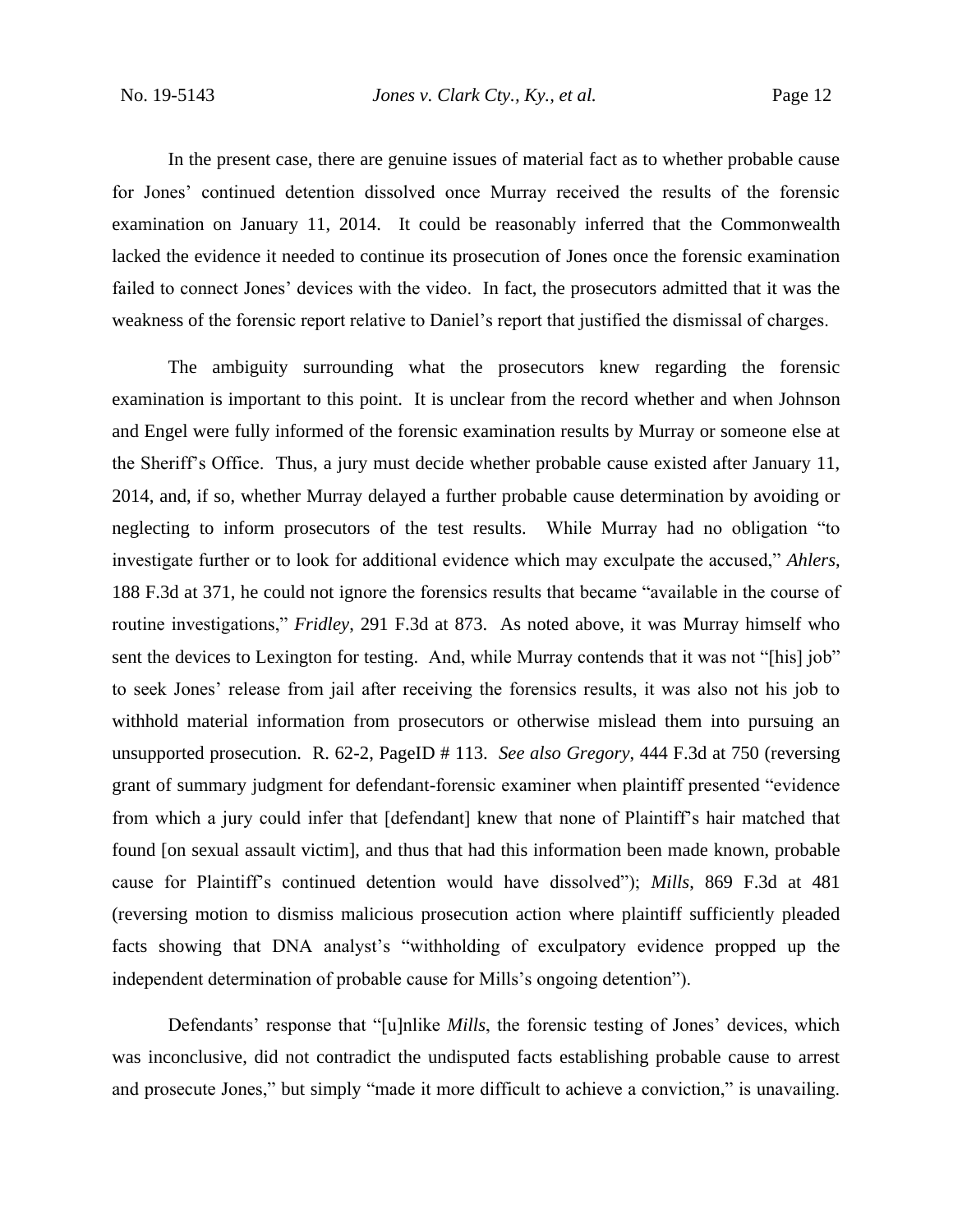Br. of Appellees at 27. This is because, "[t]he existence of an indictment is . . . not a talisman that always wards off a malicious-prosecution claim. Instead, 'even if independent evidence establishes probable cause against a suspect, it would still be unlawful for lawenforcement officers to fabricate evidence in order to strengthen the case against that suspect.'" *Mills*, 869 F.3d at 480 (citing *Webb v. United States*, 789 F.3d 647, 670 (6th Cir. 2015)). Thus, even though there was probable cause for Jones' arrest and the grand jury indictment creates a presumption of probable cause for his prosecution, the forensics test results vitiated probable cause for Jones' ongoing detention. The record is clear that Murray knew by January 11, 2014, that there was no evidence of child pornography on Jones' devices. But because there is a factual dispute as to whether Murray informed the prosecutors of these results, a genuine issue exists as to whether Murray "knowingly or recklessly" withheld this exculpatory evidence. *See Mills*, 869 F.3d at 480.

Ultimately, at the summary judgment stage, it is not for this Court or the district court to "weigh the evidence and determine the truth of the matter." *Anderson*, 106 S. Ct. at 249. There is a genuine dispute as to whether Murray falsely maintained probable cause for Jones' continued detention by not informing the prosecutors that there was no forensic evidence connecting Jones to the illegal video. Thus, a fact-finder should decide whether, "had this information been made known, probable cause for Plaintiff's continued detention would have dissolved." *Gregory*, 444 F.3d at 750; *see also, id.*, at 751 ("Because there exists a genuine issue of material fact about whether Katz intentionally withheld exculpatory information in order to continue Plaintiff's detention without probable cause, this Court reverses the district court's grant of summary judgment on this [malicious prosecution] claim.")

With respect to Plaintiff's state-law claim of malicious prosecution, Kentucky law requires the same four elements as *Sykes v. Anderson*, 625 F.3d 294, 308–09 (6th Cir. 2010), with the addition of a fifth element: "the defendant acted with malice, which, in the criminal context, means seeking to achieve a purpose other than bringing an offender to justice." *Martin v. O'Daniel*, 507 S.W.3d 1, 11 (Ky. 2016). "[M]alice can be inferred from [a] lack of probable cause." *Massey v. McKinley*, 690 S.W.2d 131, 134 (Ky. Ct. App. 1985); *see also*,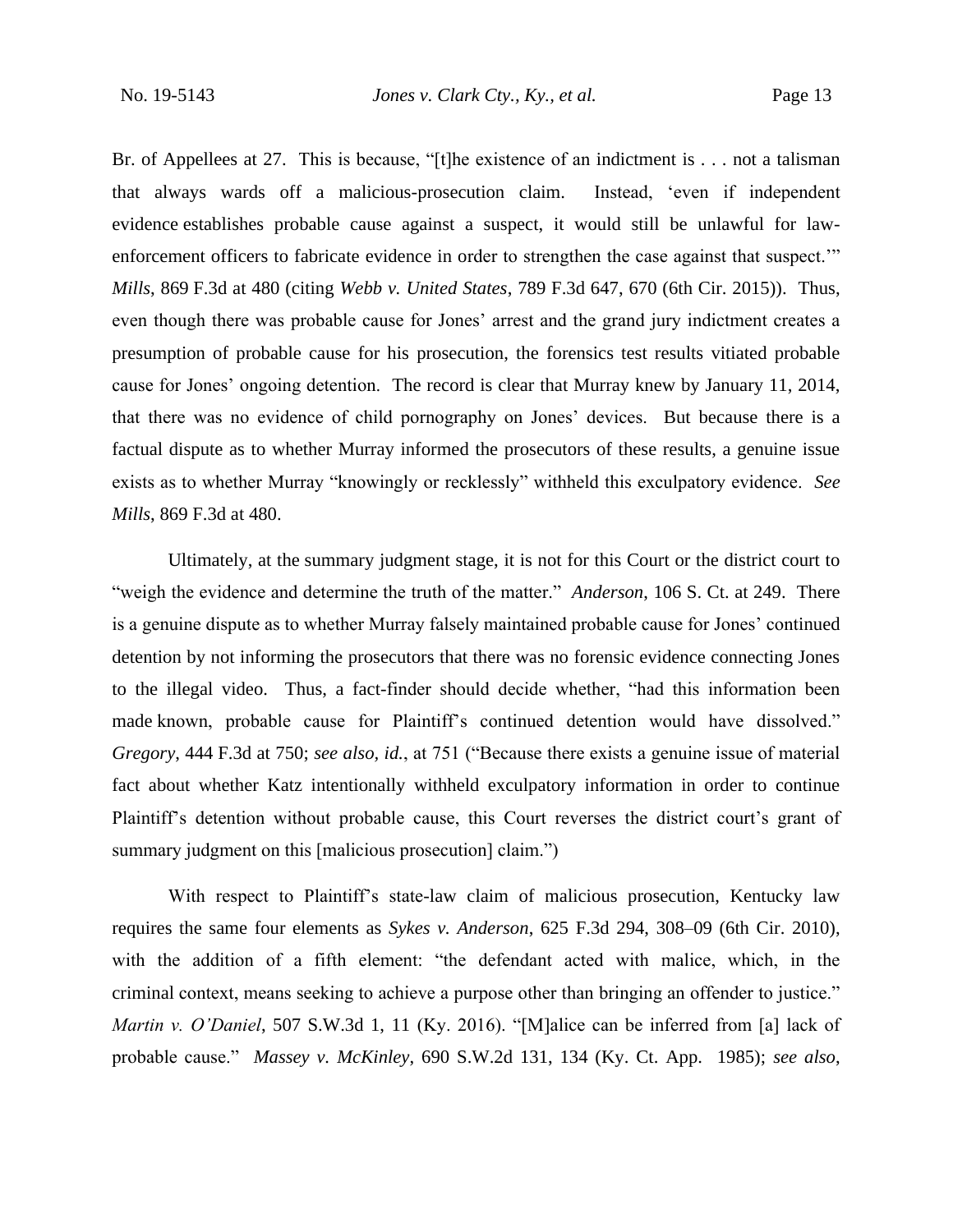*Sweeney v. Howard*, 447 S.W.2d 865, 866 (Ky. Ct. App. 1969) (acknowledging "the wellrecognized rule that the jury can presume malice from want of probable cause").**<sup>5</sup>**

The district court found only that because its conclusion "as to the lack-of-probable cause element also decides" the state-law claim "[t]he Court, accordingly, dismisses the state malicious prosecution claim against Perdue and Murray." R. 92, PageID # 1299. Because we reverse the district court's grant of summary judgment for Murray on the probable cause element with respect to his continued detention, we reverse on the associated state-law claim as well. And because "malice can be inferred from [a] lack of probable cause," a reasonable jury could find malice in Murray's actions if it also found that he lacked probable cause for the continued detention of Jones. *Massey*, 690 S.W.2d at 134. Thus, there is no basis under Kentucky law to affirm the district court's grant of summary judgment on Jones' state-law claim.

#### **3. Summary Judgment for Defendants Perdue and Clark County, Kentucky**

Jones must establish supervisory liability to hold Perdue and Clark County, Kentucky accountable for Murray's actions. A "prerequisite of supervisory liability under  $\S$  1983 is unconstitutional conduct by a subordinate of the supervisor." *S.L. ex rel. K.L. v. Pierce Tp. Bd. of Trs.*, 771 F.3d 956, 963 (6th Cir. 2014) (citing *McQueen v. Beecher Cmty. Sch.*, 433 F.3d 460, 470 (6th Cir. 2006)). "Supervisory liability under § 1983 cannot attach where the allegation of liability is based upon a mere failure to act." *Bass v. Robinson,* 167 F.3d 1041, 1048 (6th Cir. 1999) (citing *Leach v. Shelby Cty. Sheriff*, 891 F.2d 1241, 1246 (1989)). Rather, the supervisors must have actively engaged in unconstitutional behavior. *Gregory*, 444 F.3d at 751 (citing *Bass*, 167 F.3d at 1048). "Therefore, liability must lie upon more than a mere right to control employees and cannot rely on simple negligence." *Id.* "A supervisory official's failure to supervise, control or train the offending individual is not actionable unless the supervisor 'either encouraged the specific incident of misconduct or in some other way directly participated in it." *Shehee v. Luttrell*, 199 F.3d 295, 300 (6th Cir. 1999) (quoting *Hays v. Jefferson Cty.*, 668 F.2d 869, 874 (6th Cir. 1982)). In *Gregory*, the plaintiff showed only that the supervisors had failed

**<sup>5</sup>** Jones did not oppose the district court's dismissal of his state-law claim against Clark County because, as the district court observed, "sovereign immunity acts a shield." R. 92, PageID # 1299. The state-law claim is therefore only being appealed as it applies to Murray and Perdue.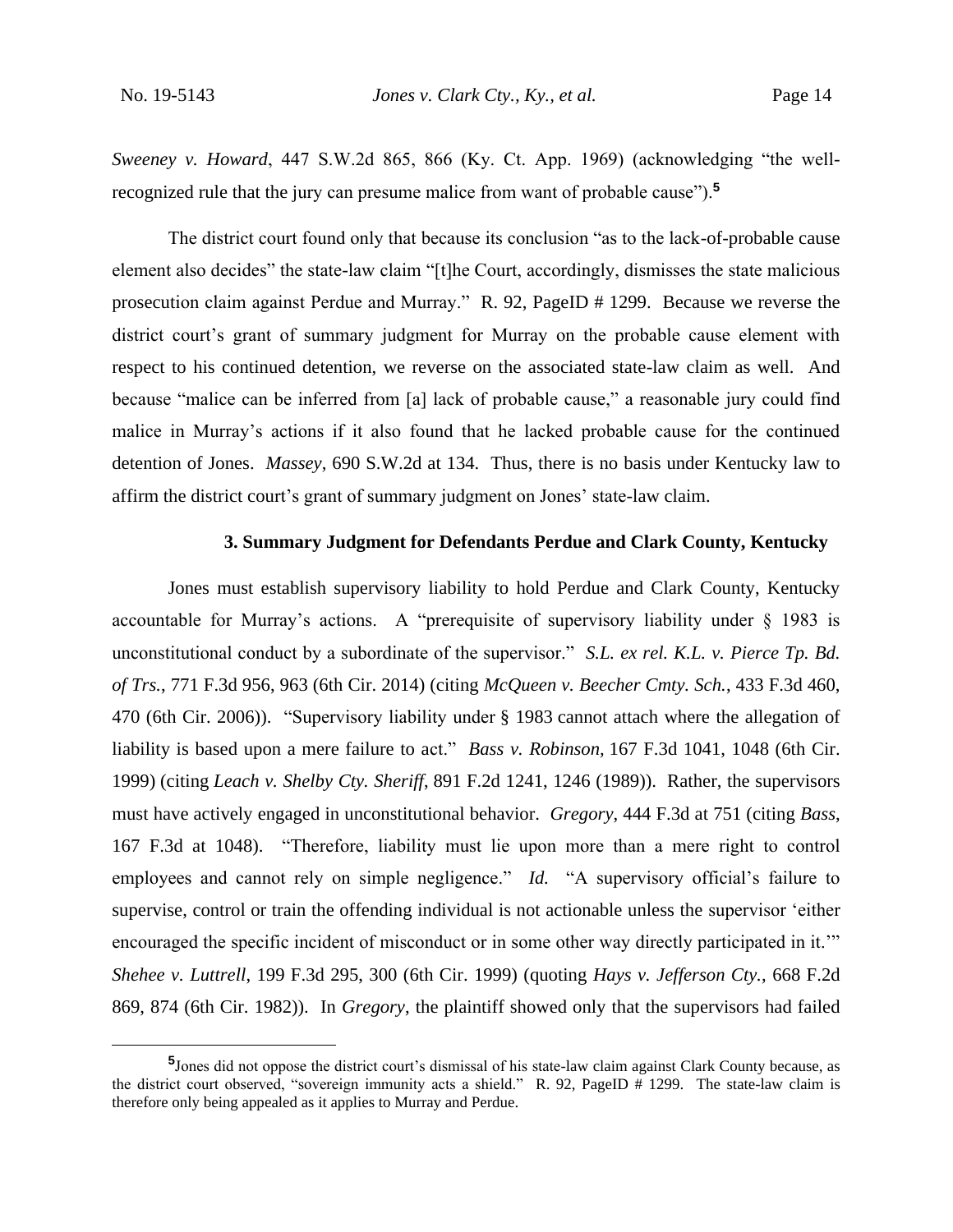to review the work of their subordinates. 444 F.3d at 751. Thus, while this Court found "a genuine issue of material fact about whether [defendant officer] intentionally withheld exculpatory information in order to continue Plaintiff's detention without probable cause," the district court's grant of summary judgment with respect to the officer's supervisors was affirmed. *Id.* "At a minimum a plaintiff must show that the official at least implicitly authorized, approved, or knowingly acquiesced in the unconstitutional conduct of the offending officers." *Hays*, 668 F.2d at 874.

Similarly, a county may not be sued under § 1983 solely because an injury was inflicted by one of its employees or agents. *Thomas v. City of Chattanooga*, 398 F.3d 426, 429 (6th Cir. 2005)*.* Instead, "a plaintiff must show that the alleged federal right violation occurred because of a municipal policy or custom." *Id.* (citing *Monell v. Dep't of Social Servs.*, 436 U.S. 658, 694 (1978)).**<sup>6</sup>** Such a policy can be shown via "(1) the municipality's legislative enactments or official agency policies; (2) actions taken by officials with final decision-making authority; (3) a policy of inadequate training or supervision; or (4) a custom of tolerance or acquiescence of federal violations." *Id*. Additionally, "[t]o succeed on a failure to train or supervise claim, the plaintiff must prove the following: (1) the training or supervision was inadequate for the tasks performed; (2) the inadequacy was the result of the municipality's deliberate indifference; and (3) the inadequacy was closely related to or actually caused the injury." *Ellis v. Cleveland Mun. Sch. Dist.*, 455 F.3d 690, 700 (6th Cir. 2006).

In *City of St. Louis v. Praprotnik*, 485 U.S. 112 (1988), the Supreme Court held that when a plaintiff alleges that an unconstitutional municipal policy is evinced by a single decision by a municipal official, "only those municipal officials who have 'final policymaking authority' may by their actions subject the government to § 1983 liability" and that state law determines whether a municipal official has "final policymaking authority." *Id.* at 123. This Court has distinguished "between 'policymaking' authority, which entails a certain amount of discretion to choose

**<sup>6</sup>***Monell* includes a longer list of conduct for which municipalities may be sued under § 1983: "a policy statement, ordinance, regulation, or decision officially adopted and promulgated by that body's officers." *Monell*, 436 U.S. at 690. Because of "[t]he length of this list of types of municipal action," we use the "shorthand term 'policy or custom,' but when we do so, we mean to refer to the entire list." *Los Angeles Cty., Cal. v. Humphries*, 562 U.S. 29, 36 (2010).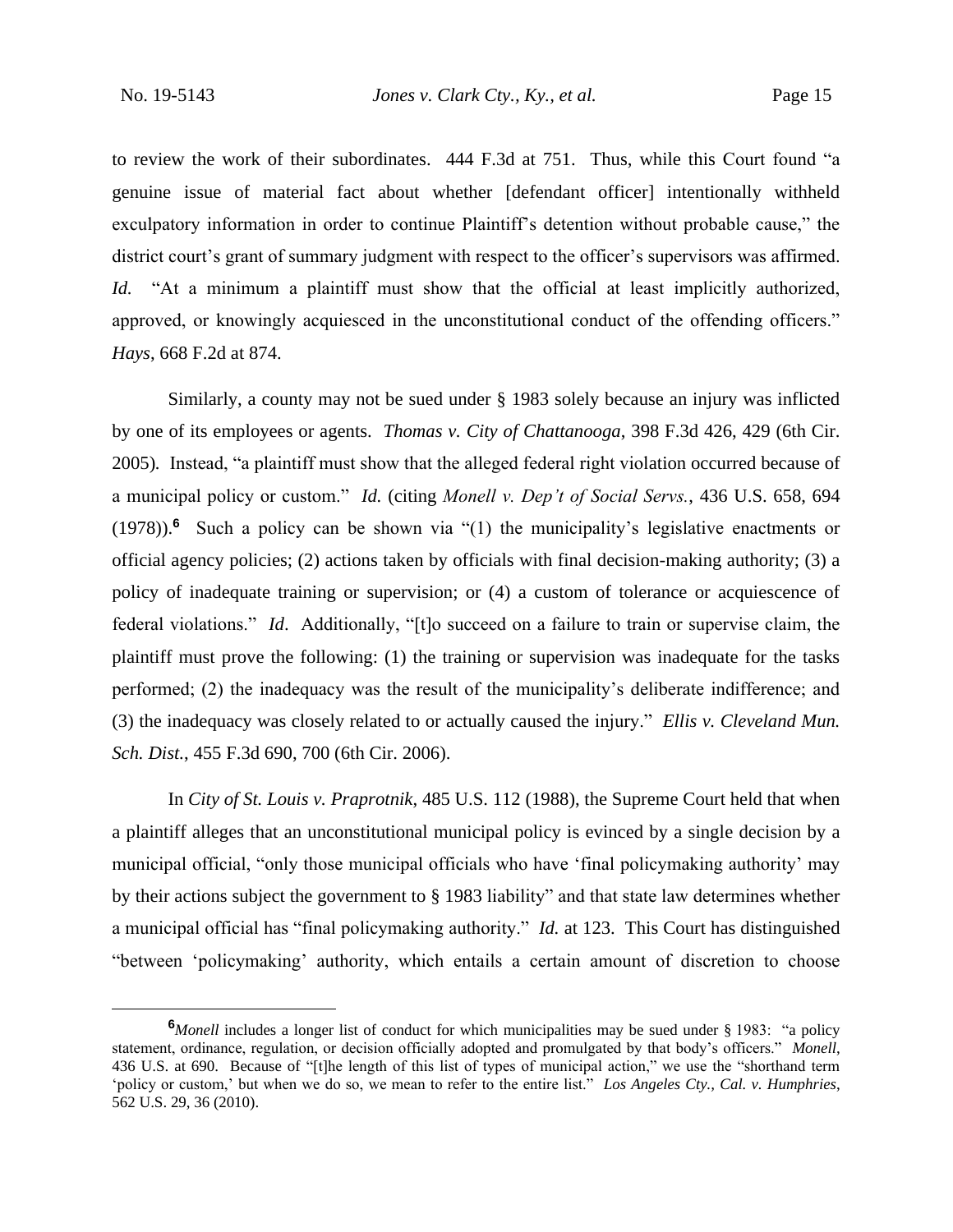among various plausible alternatives, and 'factfinding' authority, which involves assessing the fixed realities of a situation" and held as a result that a coroner's authority to make factual findings regarding a person's cause of death was not policy-making. *Jorg v. City of Cincinnati*, 145 F. App'x 143, 147 (6th Cir. 2005).

Jones has established a genuine issue as to the "prerequisite . . . unconstitutional conduct" by a subordinate—Murray—to support a claim of supervisory liability against Sheriff Perdue. *S.L. ex rel. K.L.*, 771 F.3d at 963. However, no genuine dispute of material fact remains over whether Perdue, through municipal policy, custom or official action, acted unconstitutionally. Jones has not set forth any facts indicating that Perdue authorized or participated in Murray's arguably unlawful conduct. As in *Gregory*, the record, at the most, indicates that Perdue failed to review Murray's work, not that Perdue lacked "a reasonable system" to review subordinates work generally. 444 F.3d at 751*.*

Similarly, Plaintiff has failed to demonstrate a genuine dispute as to any material fact regarding Clark County's liability in this matter. On appeal, Jones argues only that "a county can be liable under 42 U.S.C. §1983 when it tolerates a custom or practice which causes a constitutional violation" and that "Murray's power was so absolute, and he was given such free rein over the lives and liberty of people like Jones, that his acts and omissions could fairly be characterized as those of a person to whom the County and its Sheriff had delegated final decision-making authority, and for which they can be properly held liable." Br. of Appellant at 46–47.

His first argument fails because Jones has failed to allege the existence of a "custom or practice" in Clark County that would warrant a claim of supervisory liability in this suit. He vaguely references "the lives and liberty of people like Jones," but his brief provides no further argument or evidence of repeated violations akin to the one against Jones—be they malicious prosecutions generally or those involving child pornography. Even looking at the facts in the light most favorable to Jones, there is nothing in the record or raised in his brief that defeats summary judgment for the County.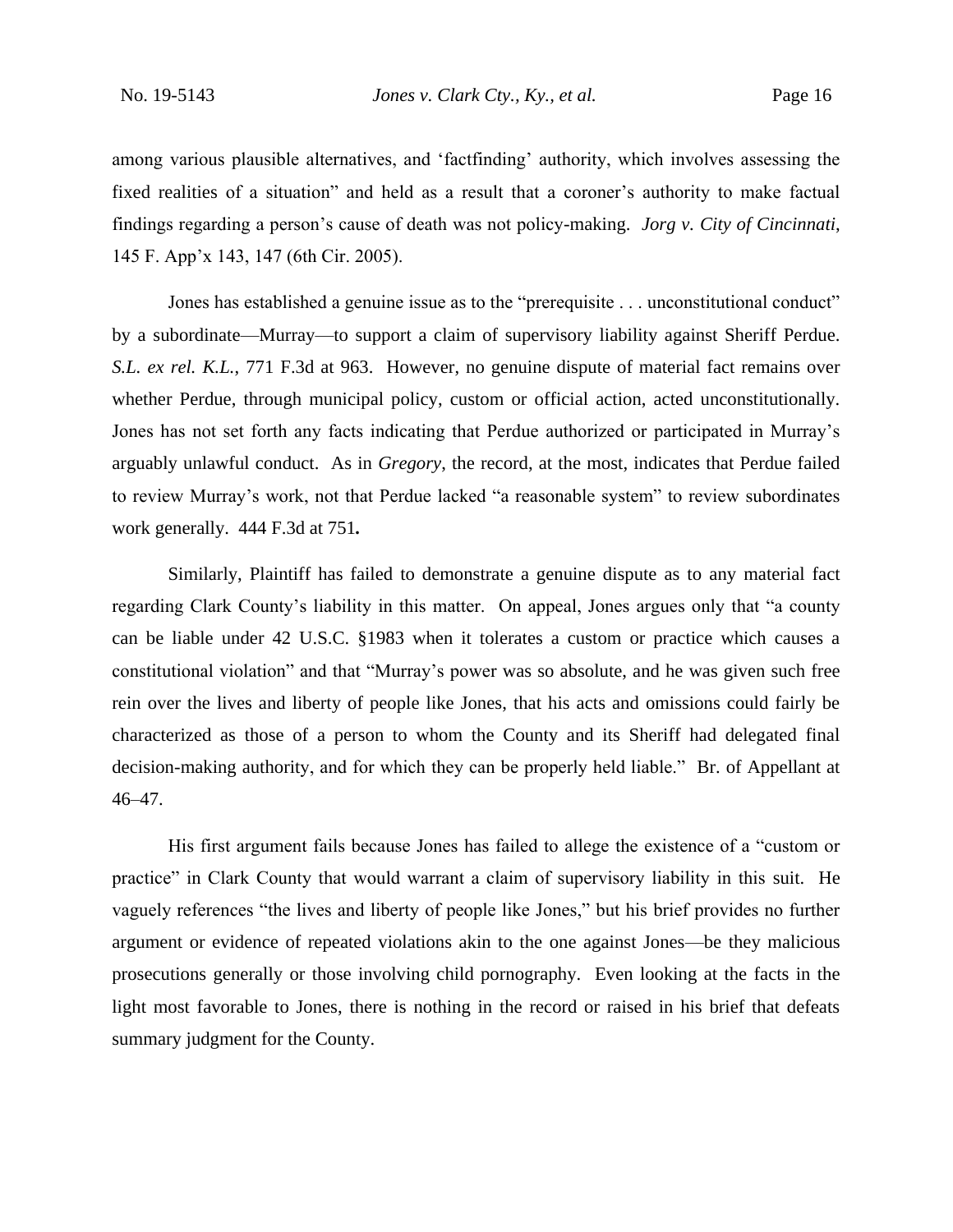His second argument, that the County vested Murray with the authority to make municipal policy, fails because Jones has not demonstrated with any argument or facts present in the record that state or local law vested Murray with the authority to make county policy. Arguably Perdue granted Murray significant discretion in his investigations, but that cannot be considered "policy" for the purposes of § 1983. There is no evidence that Murray attempted to institutionalize any of his allegedly unconstitutional actions as policy or undertook them in conformity with a pre-existing policy. Like the coroner in *Jorg*, Murray was "assessing the fixed realities of a situation" and finding facts in the course of his police work, not setting policy. 145 F. App'x at 147. As such, liability for the County cannot attach.

Jones' argument that Murray lacked sufficient training to investigate internet crimes such that Perdue and Clark County "can reasonably be said to have been deliberately indifferent to the need" for greater training fails as well. Br. of Appellant at 45–46 (citing *City of Canton*, 489 U.S. at 390). Jones simply asserts that a lack of training made it likely enough for a constitutional violation to occur that the supervisory Defendants can be held liable. *Id.* But he does not identify any evidence regarding Murray's training. And the record shows that Murray had at least been trained on the fact that an IP address could be hacked.

#### **4. The Remaining** *Sykes* **Factors**

The district court expressly granted summary judgment for Defendants because it found Jones failed to establish that the government lacked probable cause for its prosecution of him. However, we now address the other factors required by *Sykes* to make out a malicious prosecution claim and explain why they do not present alternative grounds for affirming the district court.<sup>7</sup> Defendants do not seriously contest that Murray's actions fulfilled the first element: that the plaintiff must show that the defendant made, influenced, or participated in the decision to prosecute him. This is unsurprising inasmuch as Murray clearly influenced and participated in the proceedings against Jones by arresting him and collaborating with prosecutors

**<sup>7</sup>**Specifically, the district court stated that it "elects to process the summary judgment motion without analyzing Defendants' element 1 arguments." R. 92, PageID # 1287 n.5. It further noted that its decision was based on a finding that "*Sykes* element 2 disposes of the federal claim." *Id.* The district court opinion then engaged in a lengthy discussion of the fourth *Sykes* element, but qualified its comments in stating that it "does not issue a decision on this basis but notes its concern over the claim element." *Id.* at PageID # 1297.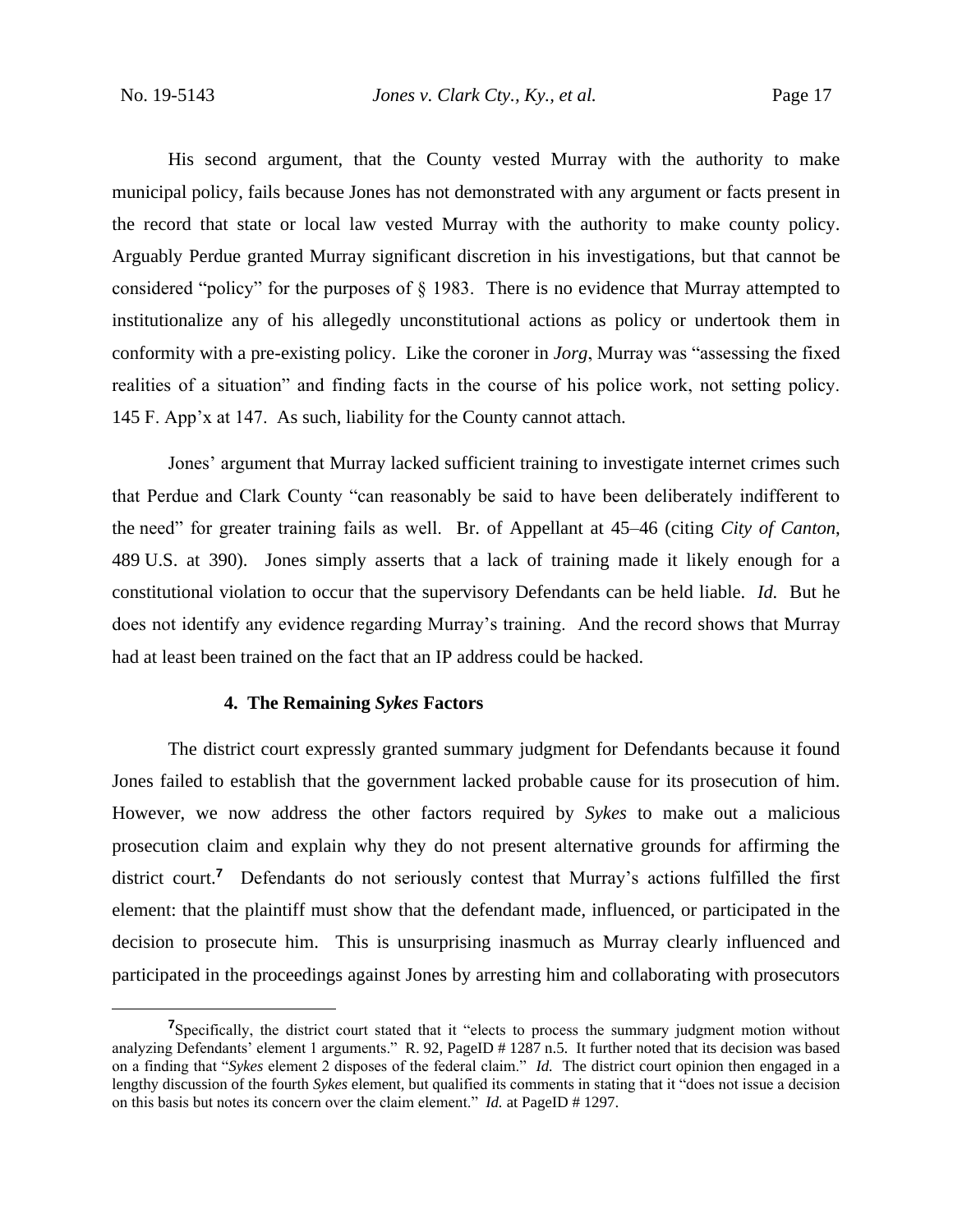to build the case against him. It was Murray's arrest report of Jones and grand jury testimony that formed the core of the prosecution's case. *See, e.g.*, *Arnold v. Wilder*, 657 F.3d 353, 366 (6th Cir. 2011) (holding that the first element was satisfied when an officer "did not have to arrest" the plaintiff but "insisted on doing so" and because "the charges were initiated at the instance of the officer by his making an arrest and filling out a uniform citation"). The third element—requiring the plaintiff to demonstrate that the legal proceedings caused a deprivation of liberty—was not disputed by either party, nor mentioned in the district court order. Because Jones spent some fourteen months imprisoned as a result of Defendants' actions, we find that this element is easily satisfied.

The fourth element required by *Sykes*—that the criminal proceeding was resolved in favor of the plaintiff—presents a closer question. This Court has not addressed the narrow issue presented in this case: whether a dismissal without prejudice constitutes a favorable termination for the purposes of a malicious prosecution action. However, the district court and Defendants in the present case appear to have ignored our decision in *Ohnemus v. Thompson*, which, while unpublished, most directly speaks to this question. 594 F. App'x 864 (6th Cir. 2014). In *Ohnemus*, we stated that, "[t]he termination [of proceedings] must go to the merits of the accused's professed innocence for the dismissal to be 'favorable' to him." *Id.* at 867 (citing *Alcorn v. Gordon,* 762 S.W.2d 809, 812 (Ky. Ct. App. 1988)). And "[o]nly where dismissal indicates that the accused may be innocent of the charges, have Kentucky courts found that the termination of the proceedings were favorable to the party bringing a malicious prosecution claim." *Id*. We held that the proceedings against the plaintiff did not terminate in his favor because he paid restitution in exchange for a dismissal of the theft charge brought against him. *Id.* at 868; *see also*, *id.* at 867 ("In order for a termination of proceedings to be favorable to the accused, the dismissal must be one-sided and not the result of any settlement or compromise.").

Instead of addressing this case law, Defendants and the district court relied on decisions from a few district courts in this circuit that have found that a dismissal without prejudice is not a favorable termination. Such decisions do not bind us. Each decision, moreover, is inapposite. *See e.g.*, *Mobley v. City of Detroit*, 938 F. Supp. 2d 669, 687 (E.D. Mich. 2012) (relying on a mistaken citation to an unpublished decision, *Cheolas v. City of Harper Woods*, 467 F. App'x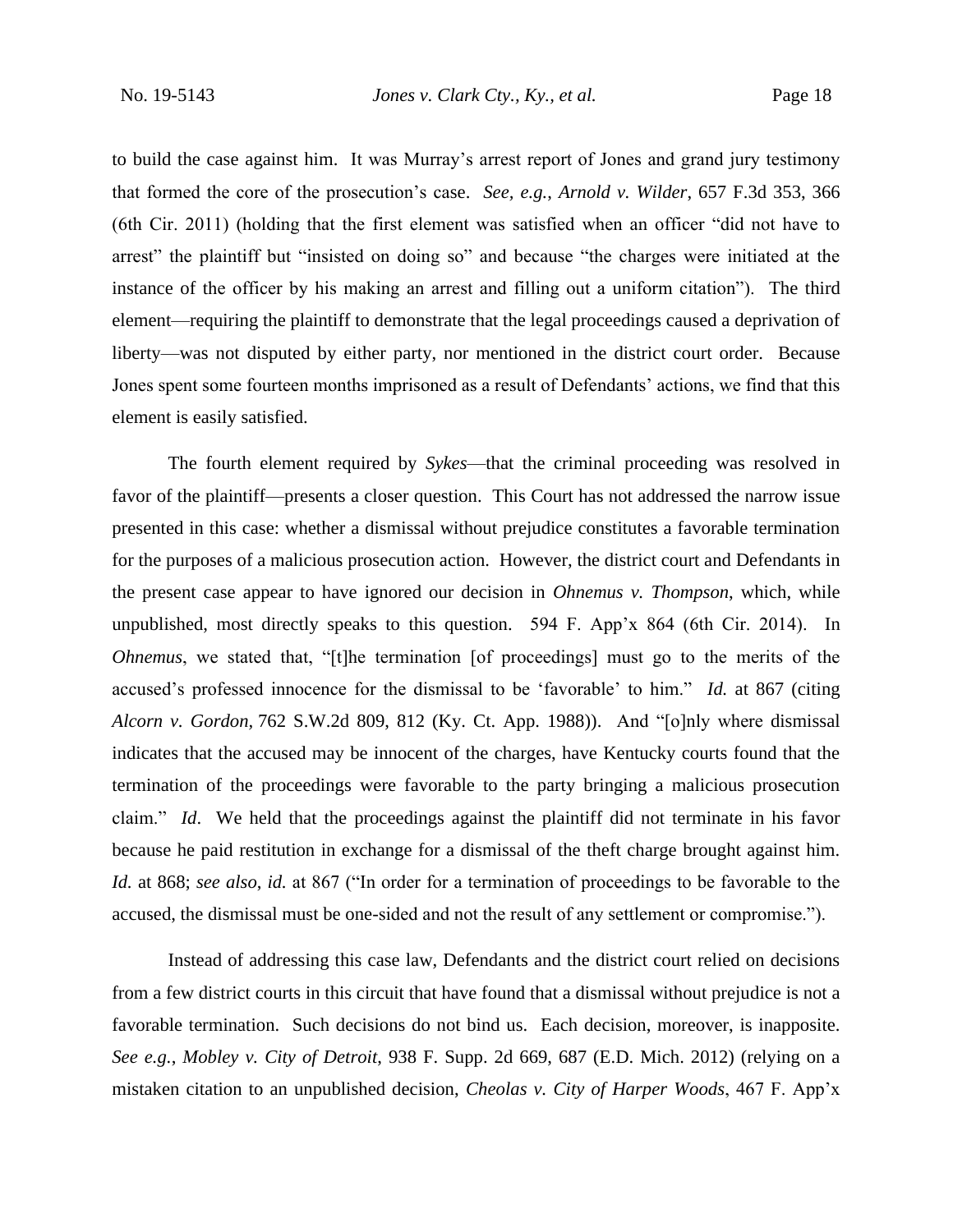374 (6th Cir. 2012));**<sup>8</sup>** *Thornton v. City of Columbus*, 171 F. Supp. 3d 702, 710 (S.D. Ohio 2016) (involving dismissal following a hung jury).

*Ohnemus* and the state law cases it cites rely on the Restatement (Second) of Torts which clearly supports finding that the proceedings against Jones terminated in his favor. Commentary to the Restatement provision on the termination of proceedings that give rise to private malicious prosecution actions provides in relevant part that "[t]he abandonment of the proceedings because the accuser believes that the accused is innocent or that a conviction has, in the natural course of events, become impossible or improbable, is a sufficient termination in favor [of] the accused." Restatement (Second) of Torts § 660 cmt. d (Am. Law Inst. 1977); *see also*, *Heck v. Humphrey*, 512 U.S. 477, 484–86 (1994) (applying principles governing the tort of malicious prosecution to explain why § 1983 malicious prosecution claims must also include a demonstration that the prior criminal proceeding terminated in favor of the accused); *Hoskins v. Knox Cty.*, No. 17-84- DLB-HAI, 2018 WL 1352163, at \*9 (E.D. Ky. Mar. 15, 2018) (observing that this Court has looked to the Restatement (Second) of Torts "for guidance on whether a proceeding was terminated in the accused's favor" and finding a dismissal without prejudice could meet this standard if it indicates the innocence of the accused).

We have good reason independent of state or tort law principles to find that a showing that the government abandoned the prosecution because acquittal became "improbable" is enough to meet this element of § 1983 malicious prosecution actions. The fact that the government recognized its error and moved to dismiss charges before a trial could be conducted or completed should not bar a subsequent malicious prosecution claim. A contrary holding would punish would-be plaintiffs for having a weak case brought against them. The Supreme Court made clear in *Heck* that the purpose of the favorable termination element is to prevent a collateral attack by a "convicted criminal defendant" on the conviction itself. 512 U.S. at 484. That logic is inapplicable to a case such as this, where there is no conviction and the malicious prosecution claim itself is founded on the dearth of evidence substantiating the institution and

**<sup>8</sup>** In *Cheolas*, the fact that charges against one of the plaintiffs were "voluntarily dismissed" was only relevant to our finding that the plaintiff could not demonstrate that he suffered a deprivation of liberty as a result of the alleged malicious prosecution (*i.e.*, the second *Sykes* element), not whether the proceedings terminated in his favor. 467 F. App'x at 378.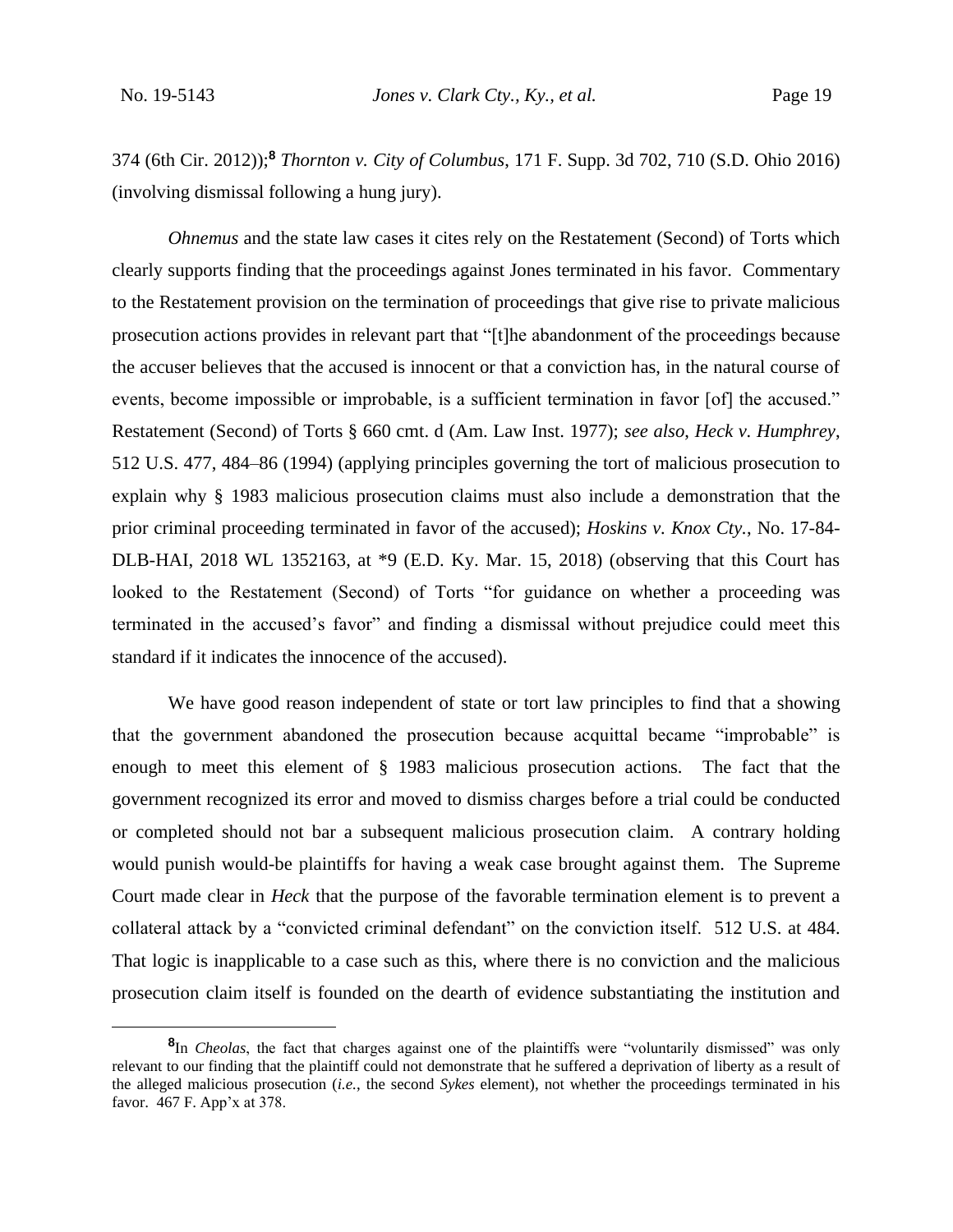continuation of proceedings in the first place. Categorically construing the favorable termination requirement to exclude plaintiffs whose cases were dismissed without prejudice would undermine the ability of malicious prosecution claims to hold officials accountable for baseless legal proceedings simply because those proceedings ended prior to a verdict. This would weaken the protections and deterrence provided by § 1983 and effectively deny an entire class of plaintiffs a remedy for their constitutional violations.

That said, Jones must still demonstrate that his "dismissal indicates that [he] may be innocent of the charges," *Ohnemus*, 594 F. App'x at 867, or that a conviction has become "improbable," Restatement (Second) of Torts § 660. And "the determination of whether a termination is sufficiently favorable ultimately rests with the trial court as a matter of law, absent a factual dispute relative to the circumstances of the dismissal." *Ohnemus*, 594 F. App'x at 866 (citing *Davidson v. Castner-Knott Dry Goods Co., Inc.,* 202 S.W.3d 597, 606 (Ky. Ct. App. 2006)).

Taking the evidence in the light most favorable to Jones, he has established a sufficient factual dispute to overcome summary judgment. Prosecutors Engel and Johnson testified that they moved to dismiss the charges against Jones because they had no evidence connecting him to the illegal video. Johnson specifically noted that Lars Daniel's report indicating that there was no evidence of an Ares download on Jones' devices meant he could no longer impeach Jones' credibility insofar as Jones consistently denied downloading the illegal video, possessing the video, or even using the Ares peer-to-peer file sharing network. These statements suggest, at a minimum, that there is a genuine dispute as to whether the prosecutors' decision to voluntarily dismiss the charges against Jones was indicative of his innocence or show that his conviction was improbable. *See also*, Restatement (Second) of Torts § 659 cmt. e (Am. Law. Inst. 1977) (noting that favorable termination can be established via "formal abandonment of criminal proceedings" as evidenced by "a motion to dismiss the complaint"). Moreover, no new charges have been brought against Jones and no additional evidence has been discovered. These facts only reinforce this Court's conclusion that Jones has met his burden, at the summary judgment stage, to show a genuine issue as to whether the proceedings against him terminated in his favor.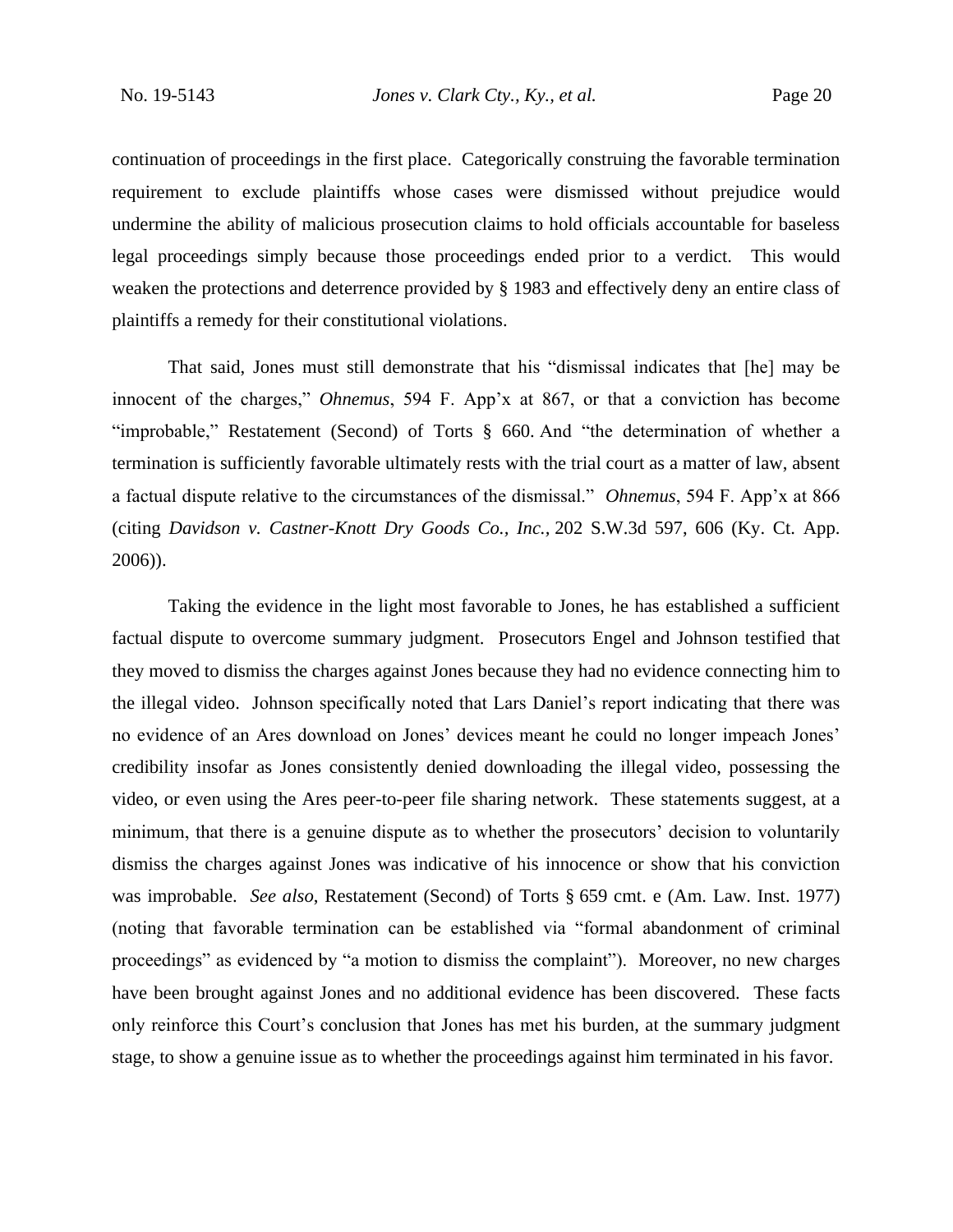#### **B. Qualified Immunity for Defendants**

#### **1. Standard of Review**

This Court reviews a grant of summary judgment on the basis of qualified immunity *de novo*. *Flint ex rel. Flint v. Ky. Dept. of Corr.*, 270 F.3d 340, 346 (6th Cir. 2001) ("Qualified immunity is a question of law also to be reviewed *de novo* by this Court."). And courts "should not grant summary judgment on the issue of qualified immunity if there exists a genuine issue of material fact, 'involving an issue on which the question of immunity turns, such that it cannot be determined before trial whether the defendant did acts that violate clearly established rights.'" *Id.* (quoting *Poe v. Haydon*, 853 F.2d 418, 426 (6th Cir. 1988)). A defendant is only entitled to summary judgment "if discovery fails to uncover evidence sufficient to create a genuine issue as to the truth of the allegations that the defendant in fact committed acts that violate clearly established law." *Poe*, 853 F.2d at 425.

#### **2. Analysis**

The Supreme Court has held that "government officials performing discretionary functions generally are shielded from liability for civil damages insofar as their conduct does not violate clearly established statutory or constitutional rights of which a reasonable person would have known." *Harlow v. Fitzgerald*, 457 U.S. 800, 818 (1982). The Court further held that judges on summary judgment motions "may determine, not only the currently applicable law, but whether that law was clearly established at the time an action occurred." *Id.* Unless the law was clearly established at the time the action occurred, the government official will receive qualified immunity and be insulated from civil suit. *Id.* This Court has made it clear that once a defendant has raised a qualified immunity defense, the plaintiff bears the burden of showing that the defendant is not entitled to it. *Johnson v. Moseley*, 790 F.3d 649, 653 (6th Cir. 2015); *Reilly v. Vadlamudi*, 680 F.3d 617, 623 (6th Cir. 2012).

On summary judgment, the judicial analysis into whether the defendant is entitled to qualified immunity consists of a "two-tiered inquiry." *Martin v. City of Broadview Heights*, 712 F.3d 951, 957 (6th Cir. 2013). The first tier asks whether "taken in the light most favorable to the party asserting the injury, [] the facts alleged show that the officer's conduct violated a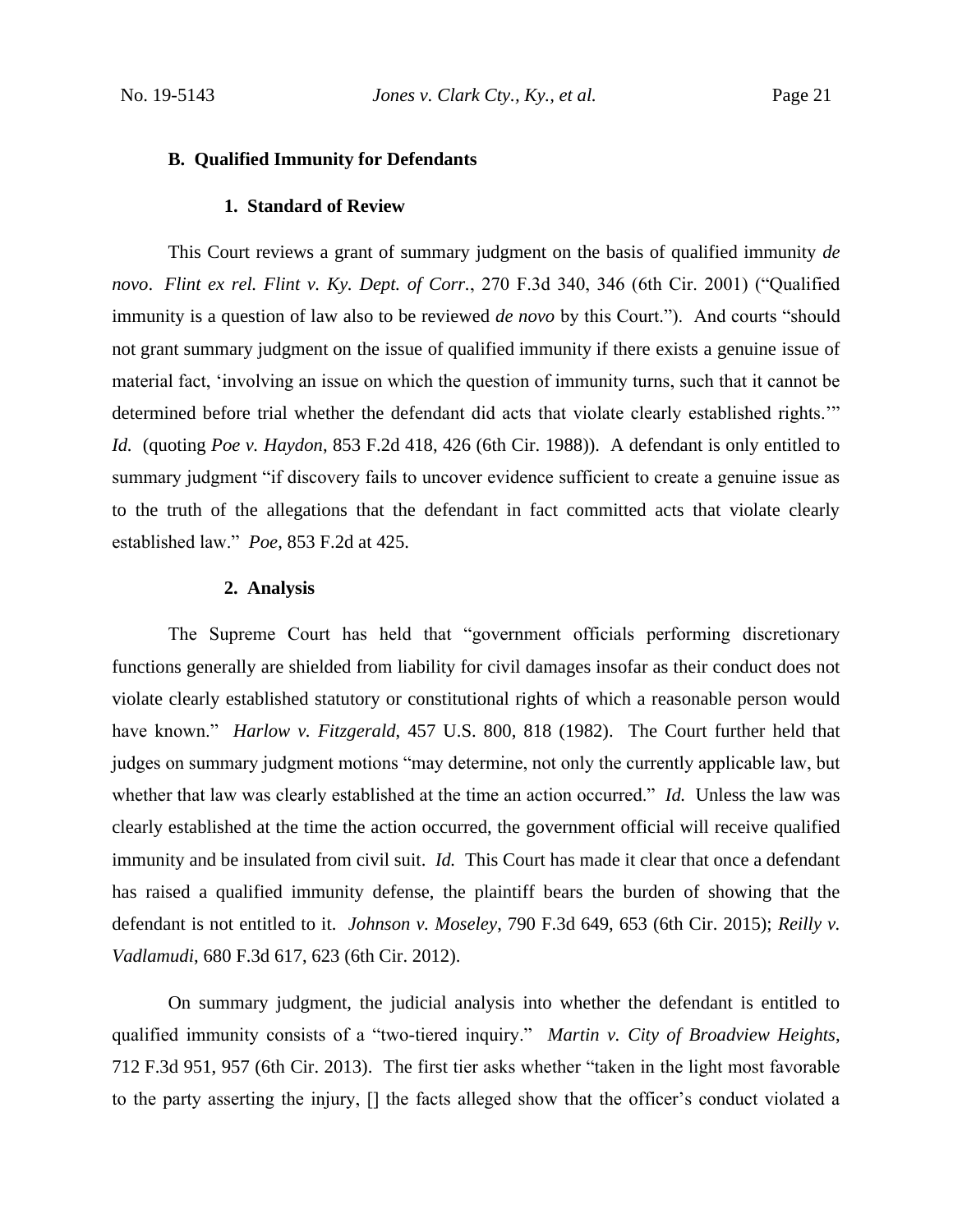constitutional right." *Silberstein v. City of Dayton*, 440 F.3d 306, 311 (6th Cir. 2006). The second tier queries whether the right is clearly established. *Id; see also Pearson v. Callahan*, 555 U.S. 223, 236 (2009) (holding that district courts and courts of appeal can address the questions in either order). The Supreme Court has held that it does not "require a case directly on point, but existing precedent must have placed the statutory or constitutional question beyond debate." *Ashcroft v. al-Kidd*, 563 U.S. 731, 741 (2011).

The standards articulated by this Court in *Silberstein* and *Poe* effectively dispose of the first inquiry. The foregoing discussion of Jones' continued detention illustrates that a genuine issue of material fact exists as to whether Murray violated Jones' constitutional right "to be free from malicious prosecution by a defendant who has made, influenced, or participated in the decision to prosecute the plaintiff." *King*, 852 F.3d at 582–83. If there was no probable cause for Jones' continued detention and Murray withheld the forensics test results from the prosecutors, then Murray did violate Jones' constitutional rights.

The greater challenge is the second inquiry: whether the right was "clearly established" at the time of the alleged violation. The right must be "so clearly established in a particularized sense that a reasonable officer confronted with the same situation would have known that his conduct violated that right." *Moseley*, 790 F.3d at 653. A court is to "zoom in close enough to ensure the right is appropriately defined" to reach a "concrete, particularized description of the right." *Martin*, 712 F.3d at 960 (quoting *Hagans v. Franklin Cty. Sheriff's Office*, 695 F.3d 505, 508 (6th Cir. 2012)). "If it defeats the qualified-immunity analysis to define the right too broadly . . . it defeats the purpose of § 1983 to define the right too narrowly." *Hagans*, 695 F.3d at 508–09. And the Supreme Court has said that "[a] rule is too general if the unlawfulness of the officer's conduct 'does not follow immediately from the conclusion that [the rule] was firmly established.'" *Wesby*, 138 S. Ct. at 590 (quoting *Anderson v. Creighton*, 483 U.S. 635, 641 (1987)).

This Court has repeatedly held that "individuals have a clearly established Fourth Amendment right to be free from malicious prosecution by a defendant who has made, influenced, or participated in the decision to prosecute the plaintiff." *King*, 852 F.3d at 582–83. The right includes malicious prosecutions in which an officer participates by "knowingly or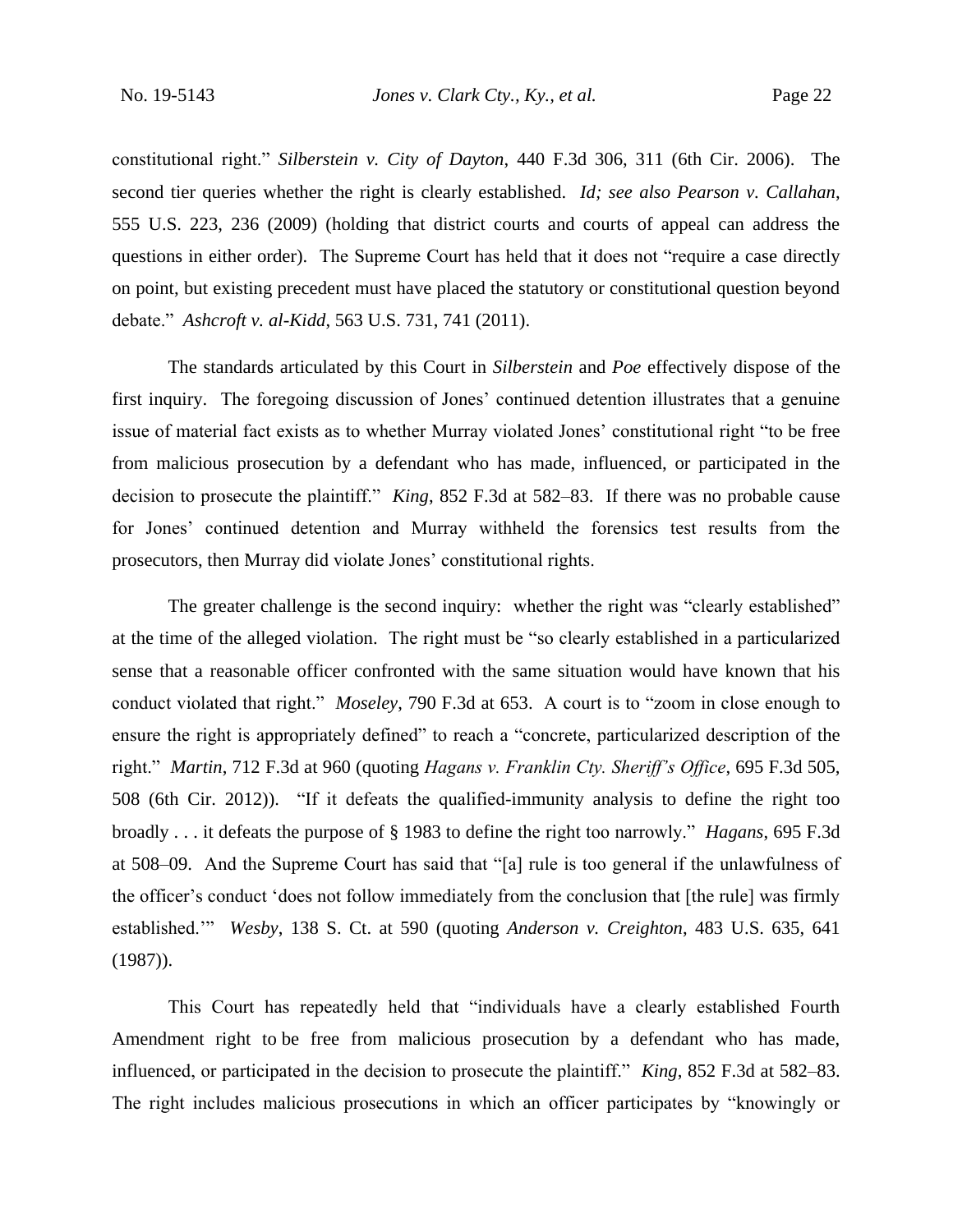recklessly making false statements that are material to the prosecution either in reports or in affidavits filed to secure warrants." *Id.* at 583. This Court has also held that "[f]reedom from malicious prosecution is a clearly established Fourth Amendment right." *Webb*, 789 F.3d at 659; *see also Thacker v. City of Columbus*, 328 F.3d 244, 258 (6th Cir. 2003) (holding that this Court recognizes "a federal claim of malicious prosecution under the Fourth Amendment where plaintiffs alleged that defendants wrongfully investigated, prosecuted, convicted, and incarcerated them").

This Court first acknowledged this right to be a "clearly established" Fourth Amendment right in *Spurlock*. 167 F.3d at 1006. This Court held that "malicious prosecution of an individual and continued detention of an individual without probable cause clearly violate[s] rights afforded by the Fourth Amendment." *Id.* (citing *Albright v. Oliver*, 510 U.S. 266, 274 (1994)). This Court's holding in *Spurlock* relied, in part, on its observation that "a reasonable police officer would know that fabricating probable cause, thereby effectuating a seizure, would violate a suspect's clearly established Fourth Amendment right to be free from unreasonable seizures." *Id.*

In the present case, Defendants argue that:

The law was not clear in 2013 (and still is not clear) that probable cause to prosecute a suspect on a child pornography charge requires forensic evidence of child pornography or that the identification of the subscriber for an IP address used to download child pornography coupled with other undisputed facts Deputy Murray learned is insufficient to establish probable cause for prosecution.

Br. of Appellees at 29.

Defendants do not demonstrate why their formulation of the requisite "clearly established law" is appropriate. There is an undoubted right "to be free from malicious prosecution by a defendant who has made, influenced, or participated in the decision to prosecute the plaintiff." *King*, 852 F.3d at 582–83. This right applies in cases where the officer has falsified statements or withheld evidence and facilitated the continued detention of a plaintiff without probable cause. That is the right Jones argues was violated. And this has been the law since at least 1999, when *Spurlock* was decided. 167 F.3d at 1005–06.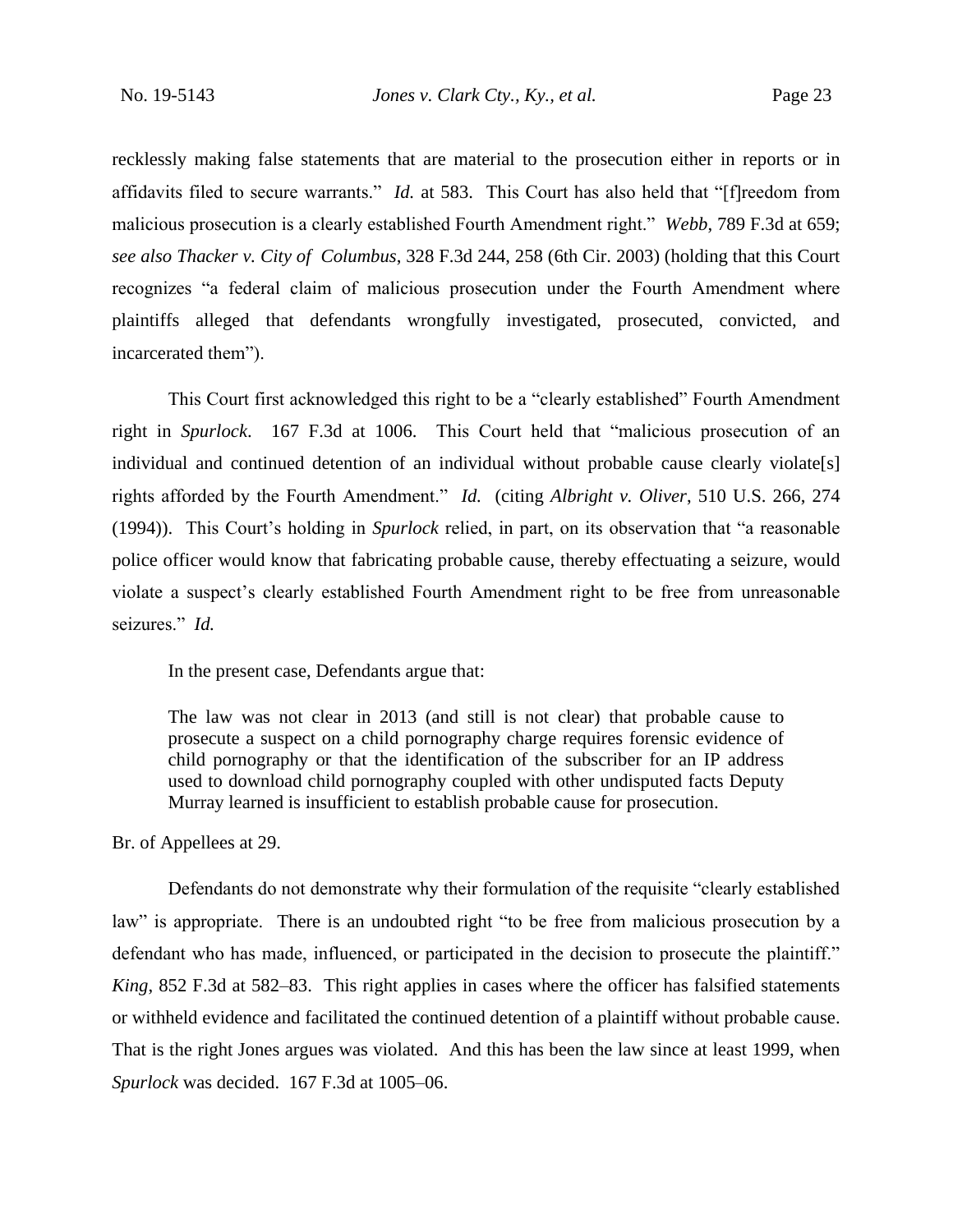In *King*, this Court recently used this formulation of the right in reversing a district court's grant of summary judgment to a police officer (Harwood) accused of malicious prosecution by King. 852 F.3d at 582–84. We discussed aspects of Harwood's investigation that, when all reasonable inferences were drawn in King's favor, raised multiple issues of material fact. *Id.* (discussing, for example, how Harwood "knew that King's gun was not the murder weapon" and that Harwood knew that the bullet holes in King's floor were not caused by the bullets that killed the victim King was accused of killing). We recognized that there was clearly established law prohibiting malicious prosecutions. *Id.* at 582–83. The specifics of the case only mattered with respect to assessing the viability of the malicious prosecution claim under the standard for summary judgment, not as a means of narrowly defining the right at issue. This Court reached a similar conclusion in *Spurlock*:

We conclude that, here, plaintiffs sufficiently raised claims that allege violations of their constitutional and/or statutory rights. Namely, that Satterfield and other defendants wrongfully investigated, prosecuted, convicted and incarcerated them; that Satterfield fabricated evidence and manufactured probable cause; that they were held in custody, despite a lack of probable cause to do so; and that Satterfield and others conspired to maliciously prosecute and convict them.

167 F.3d at 1005. Again, this Court defined the right as one against malicious prosecution (*i.e.*, prosecution and continued detention without probable cause). And in *Gregory* we found that "[t]he *Spurlock* panel held that the right to be free of continued detention without probable cause was clearly established well before the 1993 events in question in the case at bar." 444 F.3d at 749–50. We also observed that *Spurlock* affirmed the duty of investigating officials "to refrain from engaging in acts which continue[] a person's detention without probable cause." *Id.* at 749.

In the present case, Jones contends that Murray violated his right against malicious prosecution by facilitating Jones' unlawful continued detention after the forensics results produced no evidence that Jones' devices contained child pornography. A reasonable jury could find that probable cause for Jones' continued detention dissolved after the forensics test was completed and that rather than tell the prosecutors about this critical development in the case Murray withheld that information and thereby continued Jones' detention. If a jury makes both determinations, then Murray would be liable for malicious prosecution of Jones. Such behavior is similar enough to the defendant officers and officials in cases like *Gregory* and *Mills* for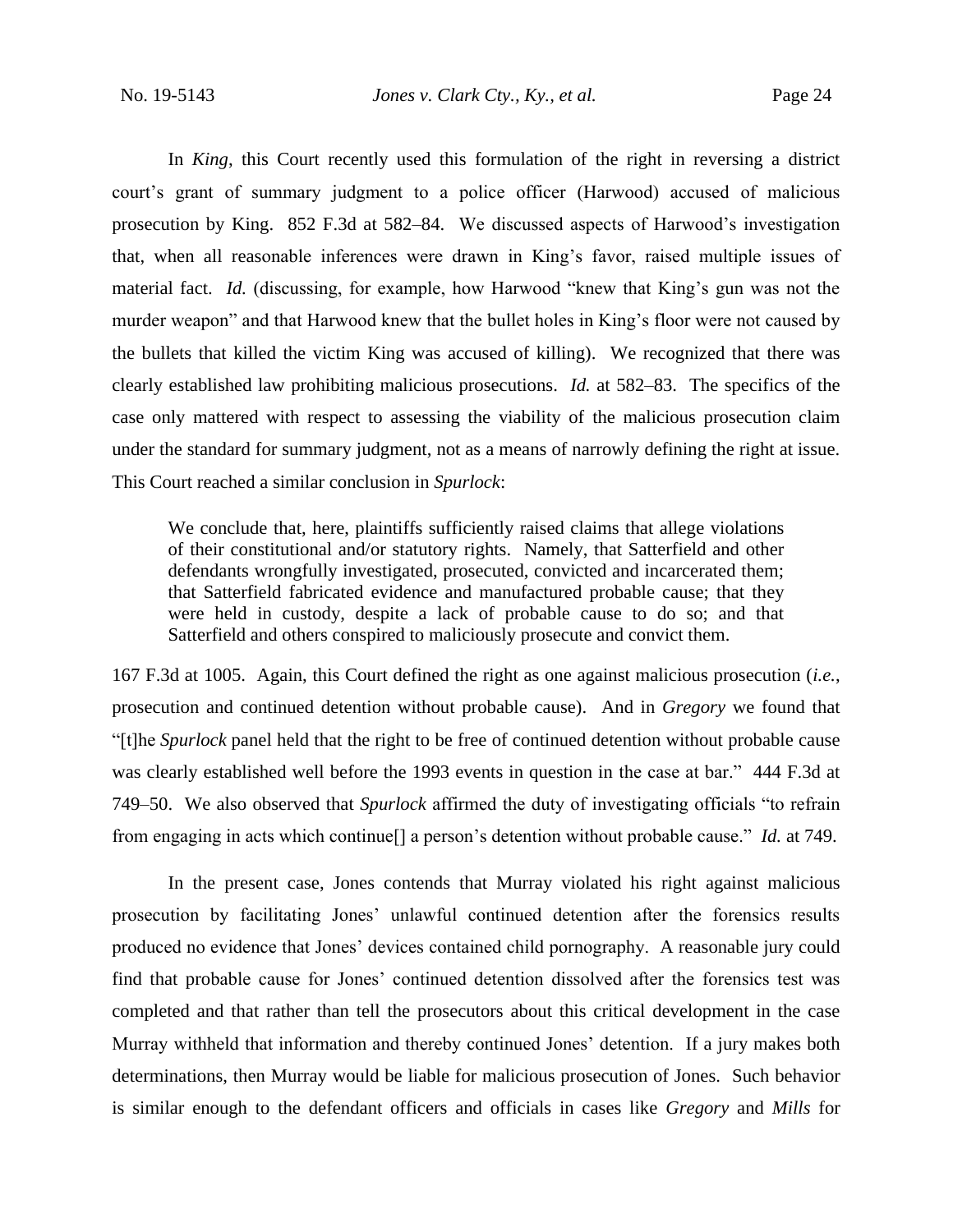Murray to "have known that his conduct violated [Jones'] right," *Moseley*, 790 F.3d at 653, and for us to conclude that the unlawfulness of Jones' detainment after Murray received the forensic examination results "follow[s] immediately from" the well-established right to be free from continued detention without probable cause. *Wesby*, 138 S. Ct. at 590.

## **III. CONCLUSION**

For these reasons, we **REVERSE IN PART** and **AFFIRM IN PART** the district court's order. We **REVERSE** the portion of the order granting summary judgment for Defendant Murray on Plaintiff's federal and state malicious prosecution claims, as well as the grant of qualified immunity to Defendant Murray, but **AFFIRM** the district court's order granting summary judgment for Defendants Perdue and Clark County, Kentucky. We **REMAND** the case to the district court for trial.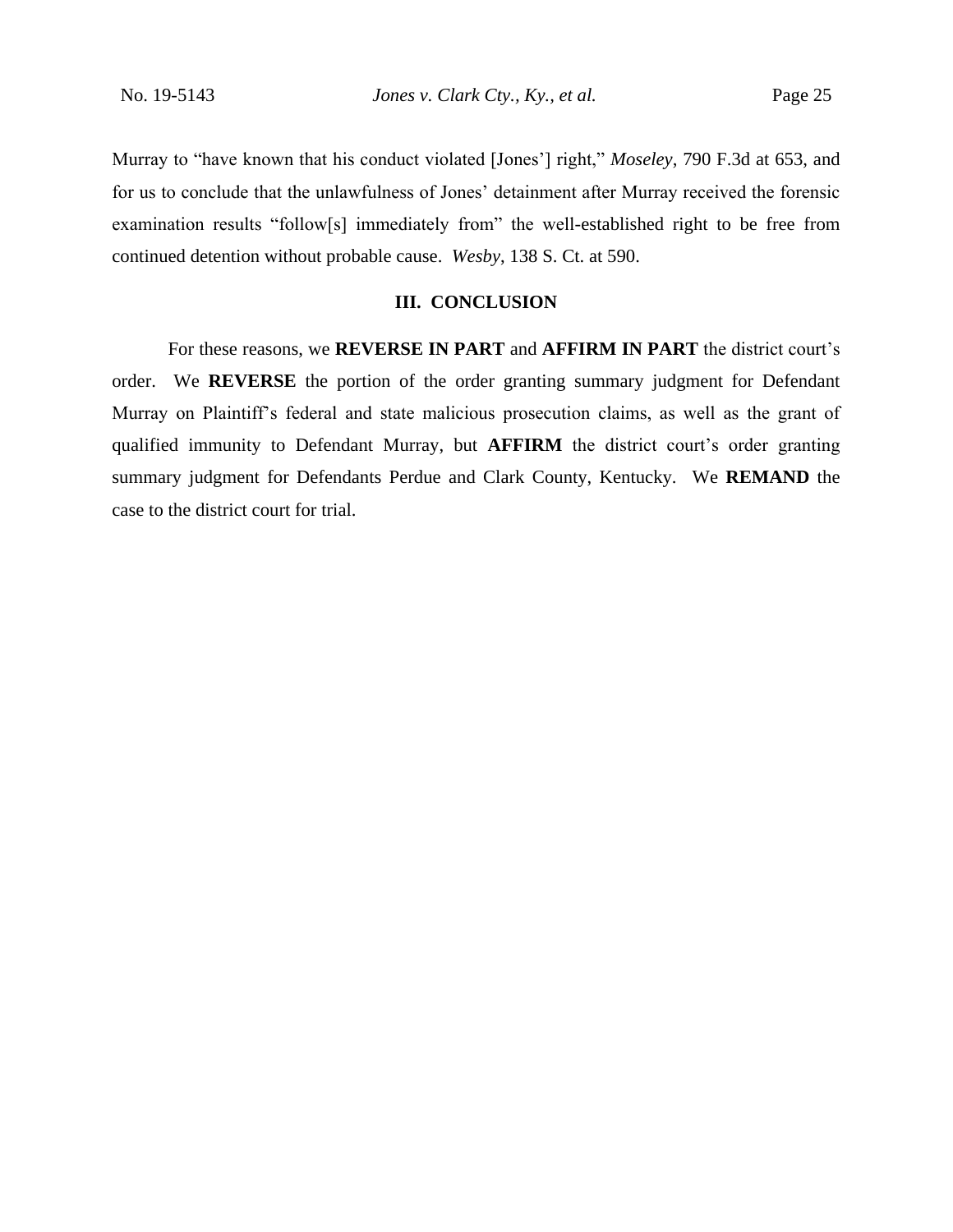# **CONCURRING IN PART AND DISSENTING IN PART** \_\_\_\_\_\_\_\_\_\_\_\_\_\_\_\_\_\_\_\_\_\_\_\_\_\_\_\_\_\_\_\_\_\_\_\_\_\_\_\_\_\_\_\_\_\_\_\_\_\_\_\_\_\_\_

\_\_\_\_\_\_\_\_\_\_\_\_\_\_\_\_\_\_\_\_\_\_\_\_\_\_\_\_\_\_\_\_\_\_\_\_\_\_\_\_\_\_\_\_\_\_\_\_\_\_\_\_\_\_\_

MURPHY, J., concurring in part and dissenting in part. David Jones brought a "malicious-prosecution" claim under the Fourth Amendment against Clark County Sheriff's Deputy Lee Murray and subsidiary claims against Sheriff Berl Perdue and Clark County. I agree with and concur in much of the majority opinion. I concur in the holding (in Part II.A.2.i) that Murray had probable cause to arrest Jones in October 2013 when the police traced child pornography to the IP address at his apartment. I also concur in the holding (in Part II.A.3) that Jones cannot establish supervisory liability against Perdue or municipal liability against Clark County. But I must respectfully part ways with the majority's view that Jones may proceed with his claim that Murray lacked probable cause for Jones's "continued detention" after January 2014 when Murray received the results of a forensic examination of Jones's cellphone and tablet computer. I would affirm the denial of Jones's continued-detention claim on qualified-immunity grounds.

My reason is simple: The majority notes that Jones has a clearly established right to be free from a malicious prosecution. But the Supreme "Court has repeatedly told courts . . . not to define clearly established law at a high level of generality." *City of Escondido v. Emmons*, 139 S. Ct. 500, 503 (2019) (per curiam) (quoting *Kisela v. Hughes*, 138 S. Ct. 1148, 1152 (2018) (per curiam)); *see, e.g.*, *District of Columbia v. Wesby*, 138 S. Ct. 577, 590 (2018); *White v. Pauly*, 137 S. Ct. 548, 552 (2017) (per curiam); *City and Cty. of San Francisco v. Sheehan*, 135 S. Ct. 1765, 1775–76 (2015); *Mullenix v. Luna*, 136 S. Ct. 305, 308 (2015) (per curiam); *Plumhoff v. Rickard*, 572 U.S. 765, 779 (2014); *Ashcroft v. al-Kidd*, 563 U.S. 731, 742 (2011). The lack of probable cause that Jones alleges in this case "does not follow immediately from the conclusion" that he has a clearly established legal right to be free from a malicious prosecution. *Wesby*, 138 S. Ct. at 590 (citation omitted). The majority thus defines the legal rule too generally and Murray is entitled to qualified immunity.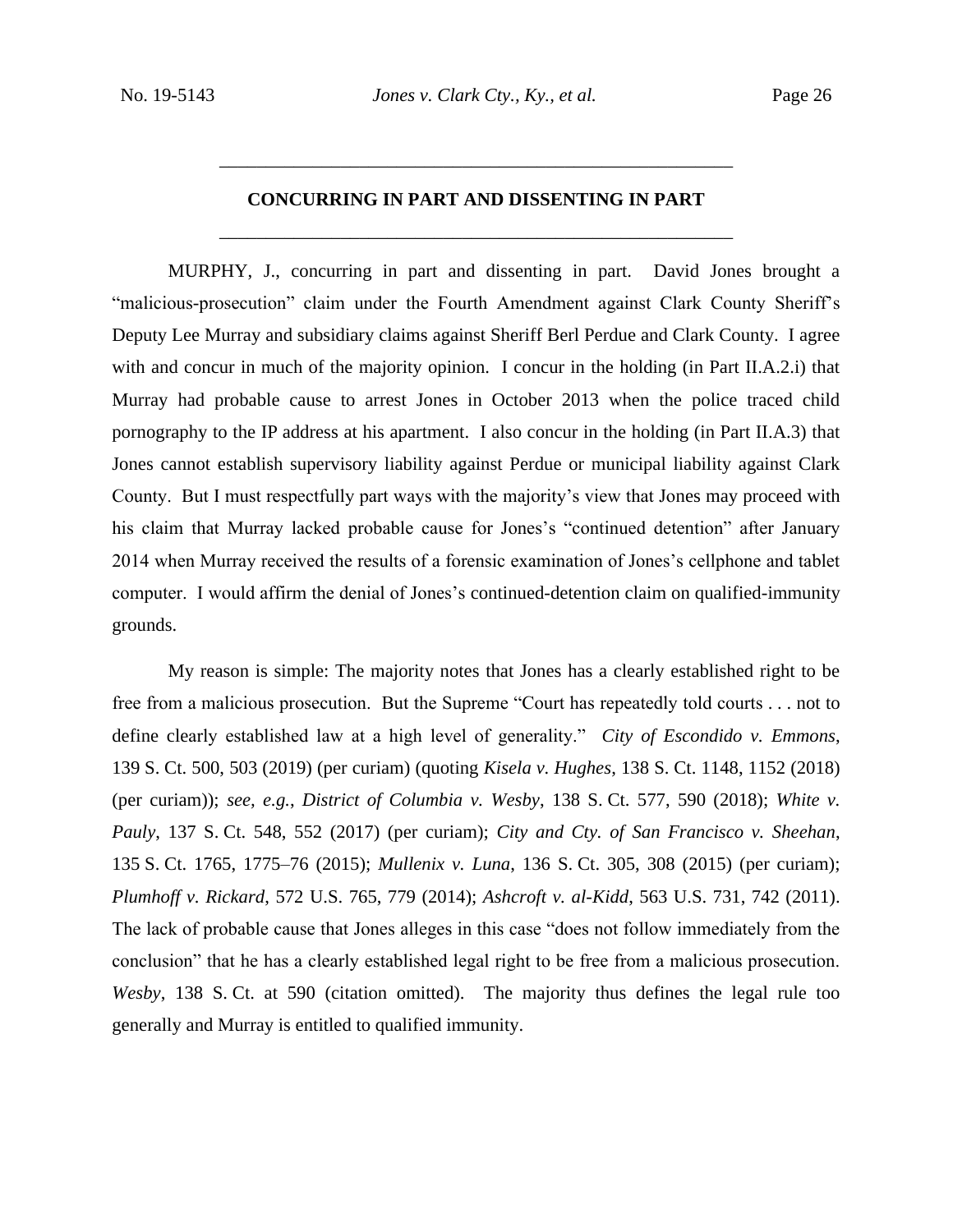I

In my view, two undisputed principles compel us to rule for Murray on Jones's Fourth Amendment challenge to his continued detention after Murray received the forensic-examination results from the Lexington Metro Police Department in January 2014. The first: No matter how Jones styles his Fourth Amendment "malicious-prosecution" claim, it fails if Murray at all times had probable cause to believe that Jones committed the child-pornography offense. *See Mills v. Barnard*, 869 F.3d 473, 480 (6th Cir. 2017); *Sykes v. Anderson*, 625 F.3d 294, 308 (6th Cir. 2010); *cf. Nieves v. Bartlett*, 139 S. Ct. 1715, 1726–27 (2019). The second: Qualified immunity requires Jones to show that "the unlawfulness of [Murray's] conduct was 'clearly established at the time'" Murray acted. *Wesby*, 138 S. Ct. at 589 (quoting *Reichle v. Howards*, 566 U.S. 658, 664 (2012)). Under these rules, I would grant Murray qualified immunity because an objective police officer could reasonably conclude that probable cause continued to exist even after receiving the forensic-examination results.

### A

The Supreme Court has imposed doubly demanding standards on plaintiffs who seek to hold police officers liable under 42 U.S.C. § 1983 for "seizing" them without "probable cause" in violation of the Fourth Amendment. Plaintiffs must show not just that the officers failed to meet the minimal threshold required for probable cause, but also that the officers were plainly incompetent in concluding that they had met it.

Start with probable cause. "Probable cause," the Supreme Court has "often" reminded, "is not a high bar." *Wesby*, 138 S. Ct. at 586; *Kaley v. United States*, 571 U.S. 320, 338 (2014). As Chief Justice Marshall long ago explained, the phrase "means less than evidence which would justify condemnation" and so does not compel the police to develop the type of evidence needed for a criminal conviction after a jury trial. *Illinois v. Gates*, 462 U.S. 213, 235 (1983) (quoting *Locke v. United States*, 11 U.S. 339, 348 (1813)). Instead, this probability standard requires only "a reasonable ground for belief of guilt," one that is "particularized with respect to" the person the police seek to detain. *Maryland v. Pringle*, 540 U.S. 366, 371 (2003) (citations omitted). Put differently, the Court requires only "the kind of 'fair probability' on which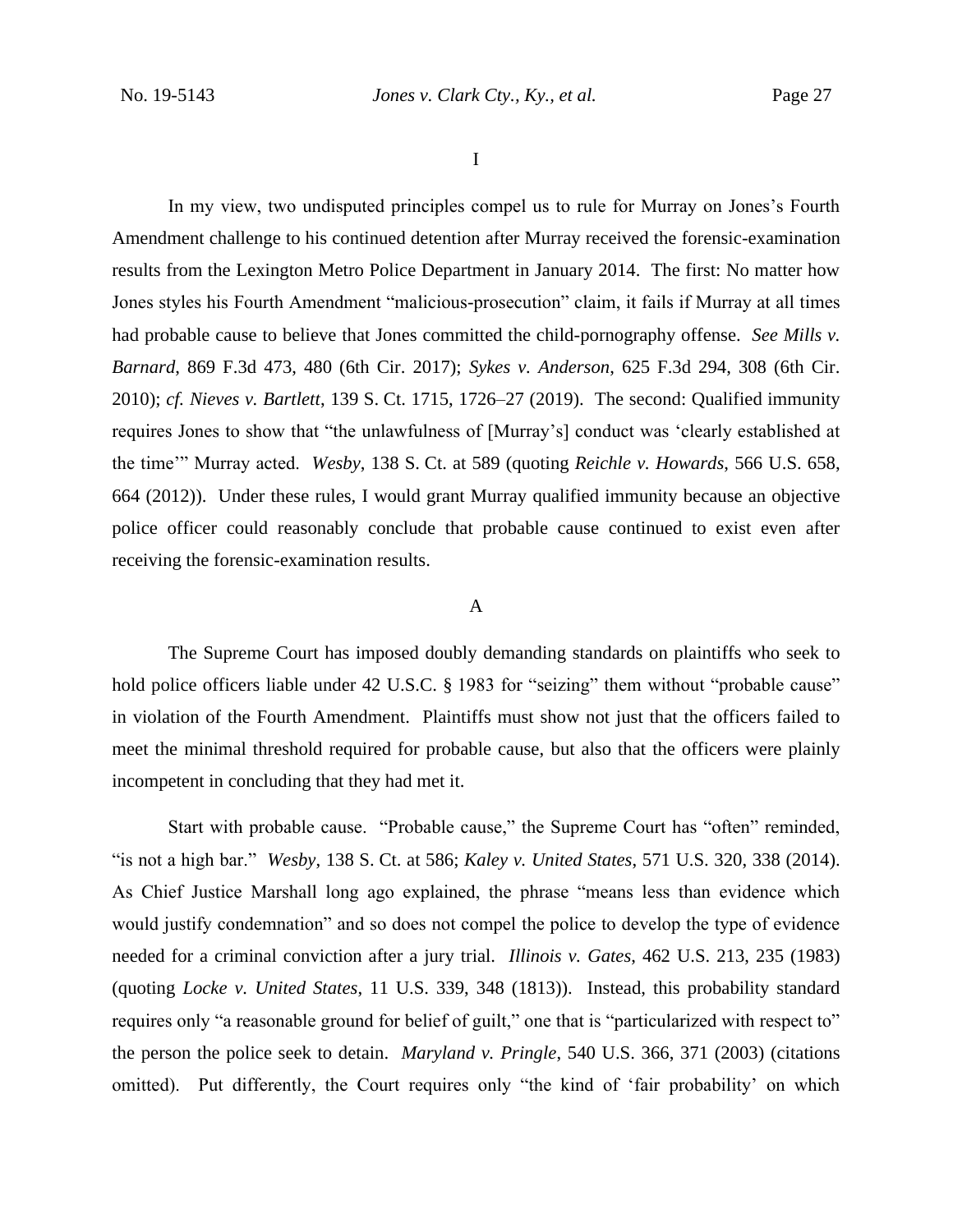'reasonable and prudent [people,] not legal technicians, act.'" *Florida v. Harris*, 568 U.S. 237, 244 (2013) (quoting *Gates*, 462 U.S. at 238); *see also Carroll v. United States*, 267 U.S. 132, 161–62 (1925).

The Court has given us two procedural instructions for applying this standard. The first teaches that the probable-cause inquiry follows a "totality-of-the-circumstances analysis" considering everything known to a police officer in a given case. *Gates*, 462 U.S. at 238; *see Ornelas v. United States*, 517 U.S. 690, 696 (1996). This "flexible, all-things-considered approach" rejects "rigid rules, bright-line tests, and mechanistic inquiries[.]" *Harris*, 568 U.S. at 244. The second instruction teaches that the probable-cause determination follows "an objective standard." *Wesby*, 138 S. Ct. at 584 n.2. The "[s]ubjective intentions" of the police officers who make a seizure "play no role in ordinary, probable-cause Fourth Amendment analysis." *Whren v. United States*, 517 U.S. 806, 813 (1996).

This probable-cause standard applies to all "seizures" up to the jury trial. *See Manuel v. City of Joliet*, 137 S. Ct. 911, 920 n.8 (2017). So when deciding whether police officers correctly found that they had probable cause to make the initial arrest, courts examine the totality of "events leading up to the arrest" and view the record "from the standpoint of an objectively reasonable police officer." *Pringle*, 540 U.S. at 371 (citation omitted). The same standard applies when different state actors (a grand jury for an indictment or a magistrate for a probablecause hearing) decide whether the evidence permits an extended period of pretrial detention. *Gerstein v. Pugh*, 420 U.S. 103, 120 & n.21 (1975); *see Kaley*, 571 U.S. at 328–30.

Now turn to qualified immunity. This doctrine "shields officials from civil liability so long as their conduct does not violate clearly established statutory or constitutional rights of which a reasonable person would have known." *Mullenix*, 136 S. Ct. at 308 (internal quotation marks and citation omitted). To overcome the defense, a plaintiff must show that "the violative nature of *particular conduct* [was] *clearly established*" when a police officer engaged in that conduct. *al-Kidd*, 563 U.S. at 742 (emphases added). These two phrases—"clearly established" and "particular conduct"—give this test its teeth.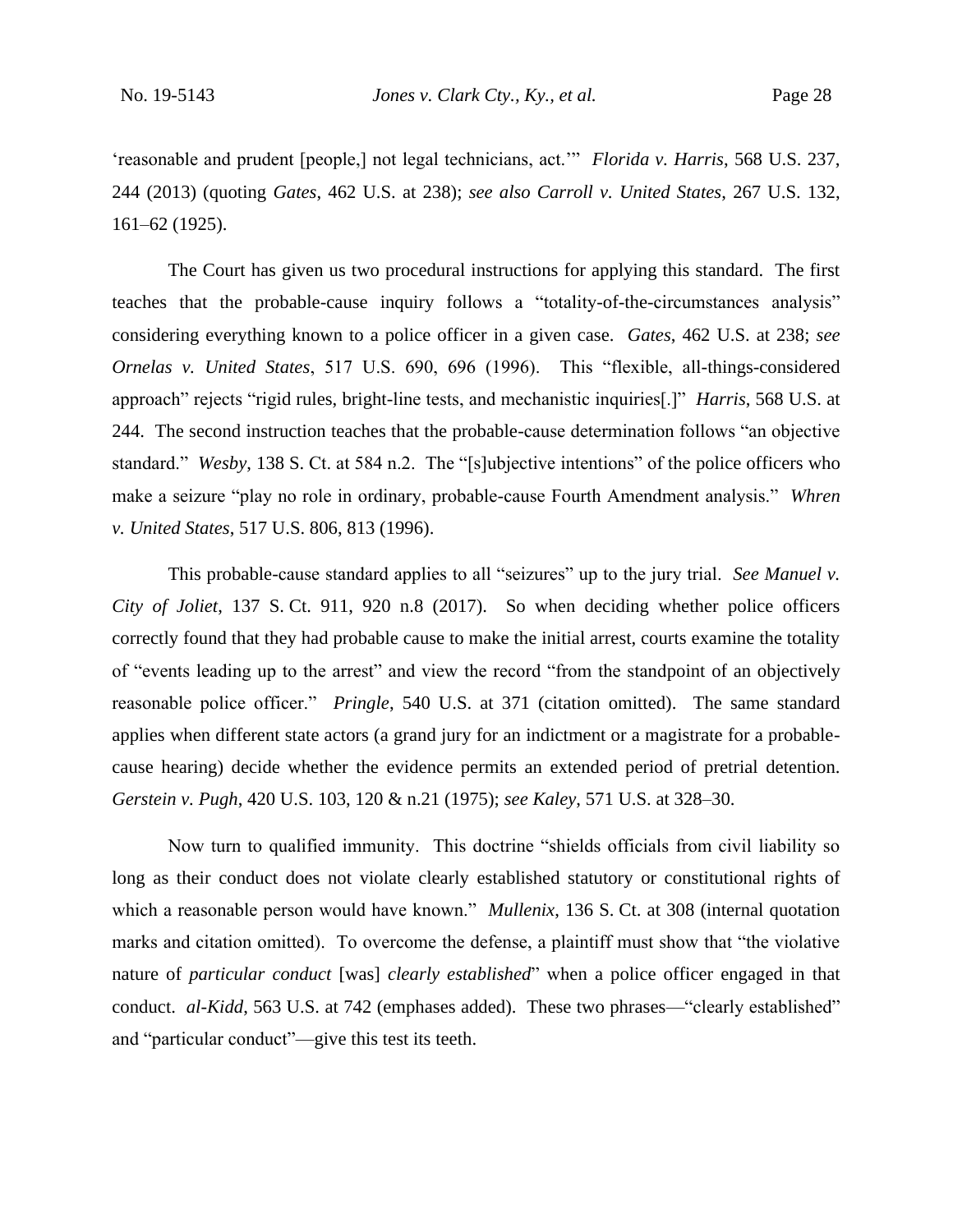To be "clearly established," a legal rule must be "sufficiently clear that every reasonable official would have understood that what he is doing violates" the rule. *Mullenix*, 136 S. Ct. at 309 (quoting *Reichle*, 132 S. Ct. at 2093). This standard does not "require a case directly on point" matching the officer's conduct fact for fact. *al-Kidd*, 563 U.S. at 741. Still, "[i]t is not enough that the rule is suggested by then-existing precedent." *Wesby*, 138 S. Ct. at 590. "[E]xisting precedent must have placed the . . . constitutional question beyond debate," *al-Kidd*, 563 U.S. at 741, so that a court may call the rule "settled law," *Wesby*, 138 S. Ct. at 589 (citation omitted).

Critically, this inquiry also "must be undertaken in light of the specific context of the case, not as a broad general proposition." *Mullenix*, 136 S. Ct. at 308 (citation omitted). Courts should not "define clearly established law at a high level of generality," *al-Kidd*, 563 U.S. at 742, because "doing so avoids the crucial question whether the official acted reasonably in the particular circumstances that he or she faced," *Plumhoff*, 572 U.S. at 779. A plaintiff instead must define the clearly established rule with "a high 'degree of specificity.'" *Wesby*, 138 S. Ct. at 590 (citation omitted). How much specificity? "A rule is too general if the unlawfulness of the officer's conduct 'does not follow immediately from the conclusion that [the rule] was firmly established." *Id.* (citation omitted). The Supreme Court, for example, has long held that an officer may not use "excessive force." *See Graham v. Connor*, 490 U.S. 386, 396–97 (1989). But articulating the rule at this high level of generality will almost never clearly answer whether an officer's particular use of force was "excessive." *Kisela*, 138 S. Ct. at 1153.

"[S]pecificity is especially important in the Fourth Amendment context" because courts often use totality-of-the-circumstances tests to implement this amendment. *Mullenix*, 136 S. Ct. at 308. Probable cause proves the point. "Given its imprecise nature, officers will often find it difficult to know how the general standard of probable cause applies in 'the precise situation encountered.'" *Wesby*, 138 S. Ct. at 590 (citation omitted). So "a body of relevant case law is usually necessary to clearly establish the answer with respect to probable cause." *Id.* (internal quotation marks and citation omitted). And the Court has "stressed the need to 'identify a case where an officer acting under similar circumstances . . . was held to have violated the Fourth Amendment.'" *Id.* (citation omitted). Whether right or wrong, *compare* Aaron L. Nielson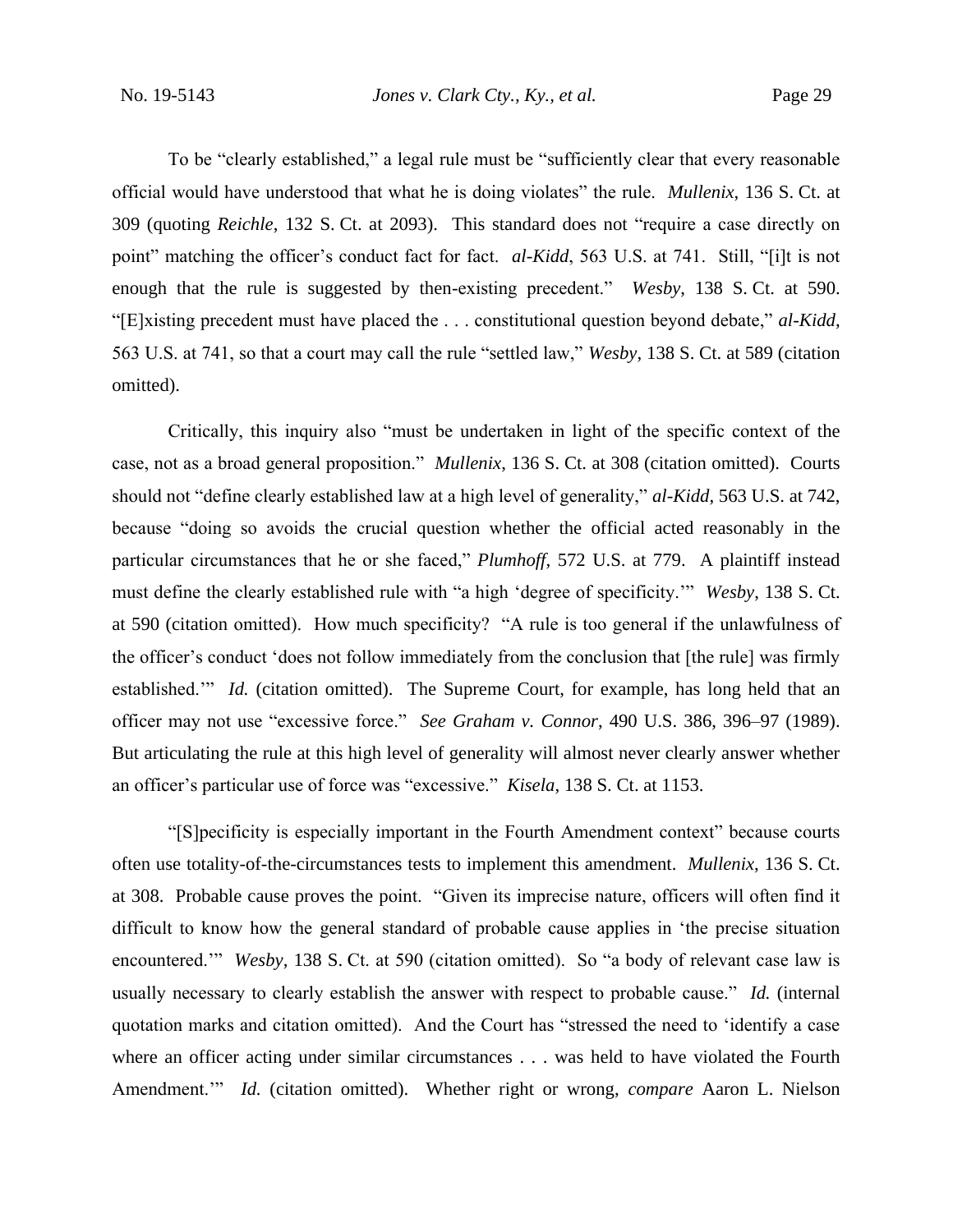& Christopher J. Walker, *A Qualified Defense of Qualified Immunity*, 93 Notre Dame L. Rev. 1853 (2018), *with* William Baude, *Is Qualified Immunity Unlawful?*, 106 Cal. L. Rev. 45 (2018), "[t]his demanding standard protects 'all but the plainly incompetent or those who knowingly violate the law,'" *Wesby*, 138 S. Ct. at 589 (citation omitted).

## B

Applying this law here, I would find Murray entitled to qualified immunity on the probable-cause element of Jones's continued-detention claim under the Fourth Amendment. The "body of relevant caselaw" in this child-pornography context supports Murray more than Jones. *Id.* at 591 (citation omitted). That caselaw affirmatively shows the *presence* of probable cause when Murray arrested Jones in October 2013, and it does not clearly establish the *absence* of probable cause when Murray received the forensic-examination results in January 2014. Under the Supreme Court's precedent, then, Jones cannot overcome Murray's qualified-immunity defense.

*Time of Arrest*. Like the majority, I agree that probable cause existed at the time of Jones's arrest. And I am comfortable resolving this constitutional question before the qualifiedimmunity question because, under the great weight of precedent, it is "apparent that in fact the relevant facts do not make out a constitutional violation at all." *Pearson v. Callahan*, 555 U.S. 223, 236 (2009).

Consider the facts that Murray knew when he first detained Jones in October 2013—facts that are also relevant to whether probable cause later dissolved. According to the affidavit to search Jones's apartment, Murray knew that an electronic device associated with a specific IP address had made available through the "Ares P2P file sharing network" "at least 21" files that the police found "of investigative interest" because their hash values matched the hash values of known child pornography. A detective with the Lexington Metro Police Department had downloaded one of those files on October 11 and confirmed that it did, in fact, contain a video of an adult man attempting to have sex with a prepubescent girl. In response to a warrant for subscriber information, AT&T informed Murray that the IP address associated with this child pornography belonged to Jones at his apartment. After obtaining a search warrant on October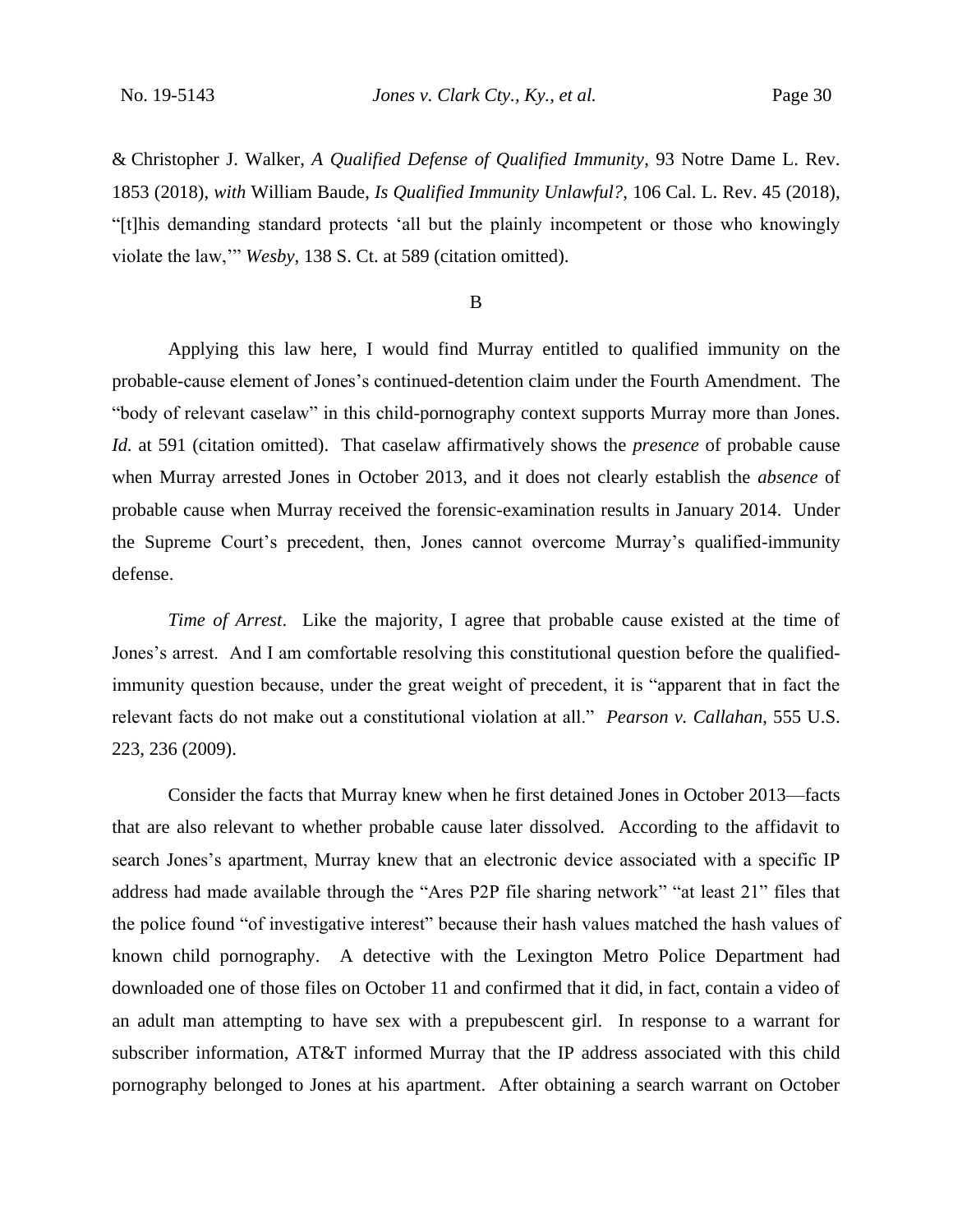26, Murray and other deputies then searched Jones's apartment and saw no one else there. At that point Jones became the primary suspect for the child pornography accessible from his IP address. During later questioning at the sheriff's office on the same day, Murray also learned that Jones's internet router (from which other devices could connect to the internet through his IP address) was password protected. Murray learned that Jones never shared his password or devices with anyone. And he learned that Jones had been home alone at the time of the October 11 download.

The child pornography associated with Jones's IP address was enough to give an objective officer "a reasonable ground" to believe that Jones had committed the charged Kentucky child-pornography offense. *Pringle*, 540 U.S. at 371 (citation omitted); *see* Ky. Rev. Stat. 531.320(1). Indeed, courts have overwhelmingly held that probable cause exists to search a residence (and the electronic devices found there) when police have evidence connecting a home's IP address to child pornography. *See United States v. Gillman*, 432 F. App'x 513, 515 (6th Cir. 2011); *United States v. Hinojosa*, 606 F.3d 875, 885 (6th Cir. 2010); *see also United States v. Bosyk*, 933 F.3d 319, 325–26 (4th Cir. 2019); *United States v. Featherly*, 846 F.3d 237, 240 (7th Cir. 2017) (per curiam); *United States v. McLellan*, 792 F.3d 200, 211 n.9 (1st Cir. 2015); *United States v. Renigar*, 613 F.3d 990, 994 (10th Cir. 2010); *United States v. Vosburgh*, 602 F.3d 512, 526–27 (3d Cir. 2010); *United States v. Perez*, 484 F.3d 735, 740 (5th Cir. 2007).

To be sure, the "focus" of probable cause to arrest (whether the defendant committed a crime) is "different" from the "focus" of probable cause to search (whether a location contains evidence of a crime). *Greene v. Reeves*, 80 F.3d 1101, 1106 (6th Cir. 1996). But "the prudent person standard is the same" in both contexts. *Id.* So "[i]t is generally assumed by the Supreme Court and the lower courts that the same quantum of evidence is required whether one is concerned with probable cause to arrest or probable cause to search." 2 Wayne R. LaFave, *Search and Seizure: A Treatise on the Fourth Amendment* § 3.1(b), Westlaw (database updated Oct. 2019). Here, the fact that the IP address belonged to Jones and that he appeared to be the only one who lived in the apartment provided enough evidence "particularized with respect to" him to justify a reasonable belief that he was the one who had committed this child-pornography offense. *Pringle*, 540 U.S. at 371; *cf. Greene*, 80 F.3d at 1106.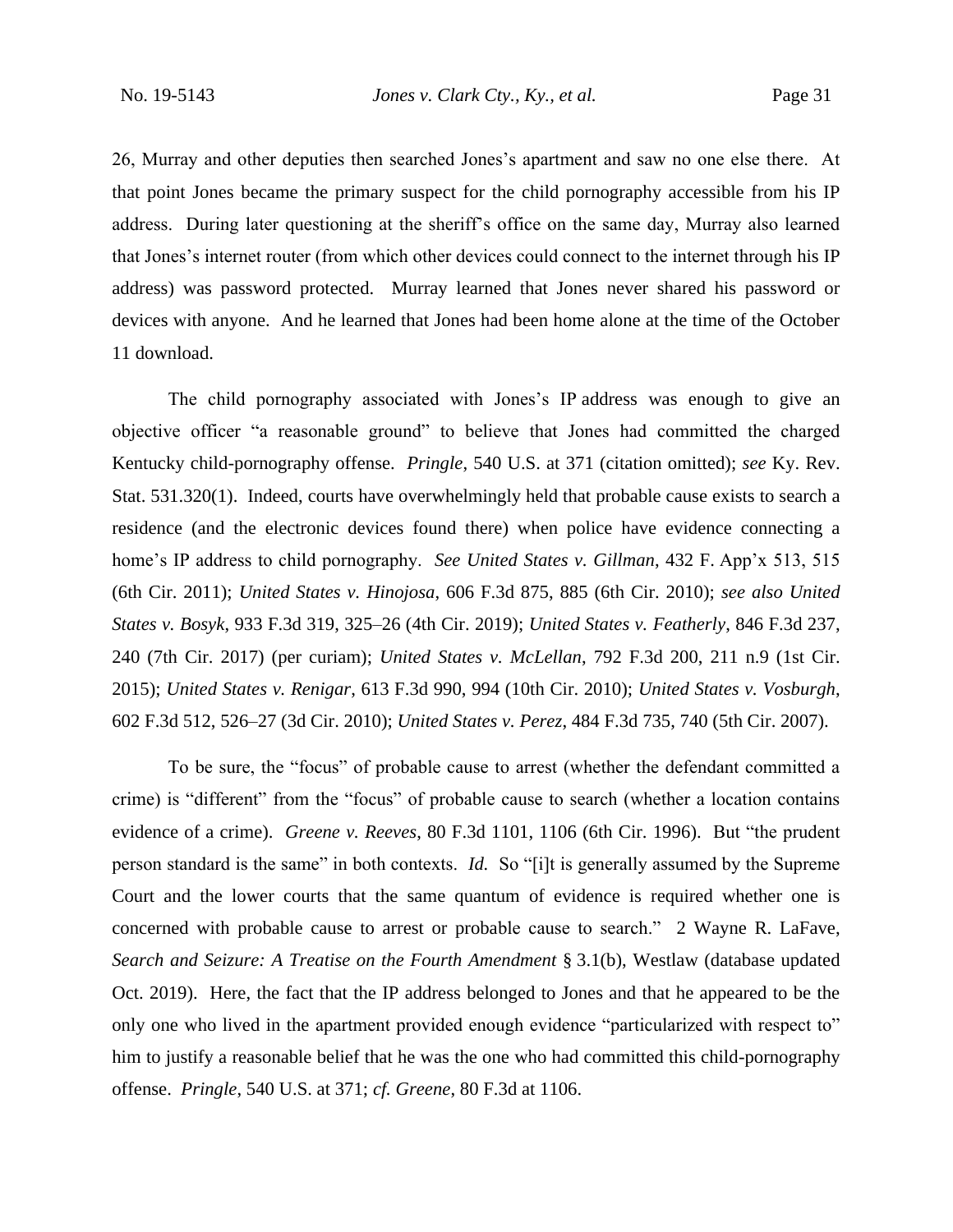In response, Jones makes much of the fact that internet routers can be hacked, allowing others to use an IP address for illicit purposes without the owner's knowledge. That may have been a good defense at trial. But probable cause does not compel the police to present a prima facie case that Jones committed the crime. *Gates*, 462 U.S. at 235. It requires only a "fair probability" that he did so. *Harris*, 568 U.S. at 244 (citation omitted). And the possibility of an innocent explanation for the connection between Jones's IP address and child pornography does not eliminate a reasonable belief that he committed the offense. Indeed, the Lexington detective who downloaded the file from Jones's IP address (and who specializes in child-pornography cases) testified that, in his six years in this line of work, he has never seen a case where someone hacked into someone else's password-protected router to download or share child pornography. Unsurprisingly, courts have uniformly rejected this sort of probable-cause argument. *Gillman*, 432 F. App'x at 515; *see Featherly*, 846 F.3d at 240; *Vosburgh*, 602 F.3d at 527; *Perez*, 484 F.3d at 740.

*Time of Forensic-Evidence Results*. Did things change on January 11, 2014, when Murray received the results of the Lexington Metro Police Department's forensic examination of Jones's cellphone and tablet computer? Under our caselaw governing a "continued detention without probable cause," Jones must prove that the forensic-examination results "dissolved" the probable cause that initially supported Murray's arrest (and the indictment in December 2013). *See Gregory v. City of Louisville*, 444 F.3d 725, 747, 750 (6th Cir. 2006). I do not think the results did so when assessed through the lens of the demanding qualified-immunity framework. And I do not see a need to say anything more about this closer constitutional question on the merits, both because the constitutional question is "factbound" and because courts regularly provide probable-cause guidance in criminal cases with no qualified-immunity defense. *See Pearson*, 555 U.S. at 237, 242; *cf.* Nielson & Walker, *supra*, 93 Notre Dame L. Rev. at 1884.

The probable-cause test remains the same throughout a case's pretrial proceedings. *See Manuel*, 137 S. Ct. at 920 n.8; *Gerstein*, 420 U.S. at 120 & n.21. So we must again take the perspective of an "objectively reasonable police officer," *Pringle*, 540 U.S. at 371, and consider the "totality" of the new (and old) evidence, *Gates*, 462 U.S. at 238. In that respect, the results of the new evidence were mixed. True, the forensic examination of Jones's first device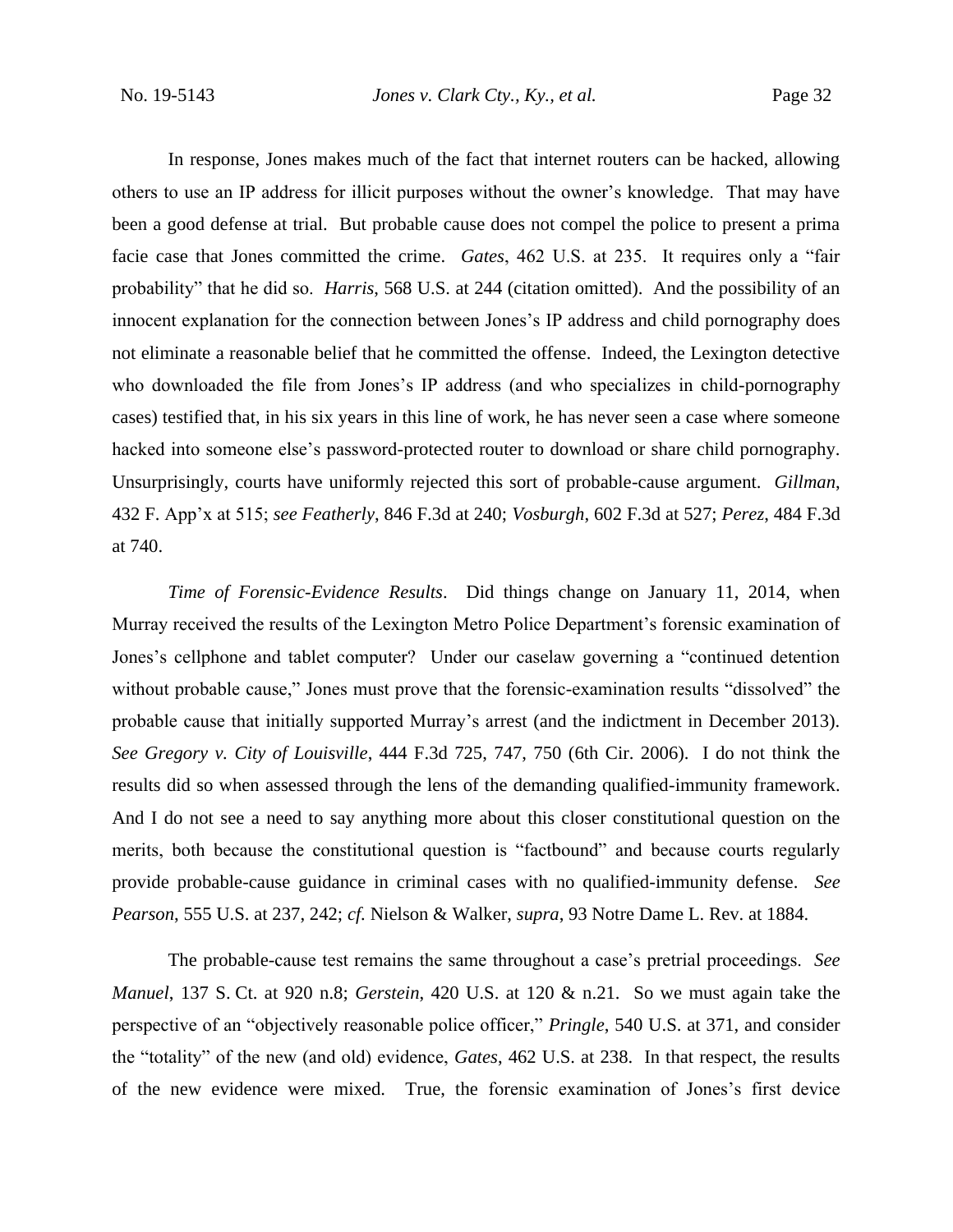(a smartphone) did not turn up child pornography. This fact would make it more difficult to prove beyond a reasonable doubt that Jones had committed the child-pornography offense. But other evidence that the examination uncovered made it more likely that Jones had committed the crime. Most notably, the results showed that Jones had previously used the Ares file-sharing program. Forensic testers found a partial audio file on Jones's phone that had been downloaded through this Ares program and later deleted. As Murray testified, the Ares file-sharing program was "frequently used by child pornographers." And that Ares program was the one used when the Lexington detective downloaded child pornography from a device connected to Jones's IP address. Not only that, Jones had denied ever using Ares, so a reasonable officer could think this evidence caught him in a lie. *Wesby*, 138 S. Ct. at 587–88.

In addition, the forensic examination did not exclude the possibility that Jones's devices contained child pornography. The Lexington police could not test Jones's second device, a month-or-two-old tablet computer, because it was "too new." As the prosecutor later testified, technology might advance to the point where law enforcement could later test that tablet. Law enforcement also did not seize Jones's devices until two weeks after he allegedly made the child pornography available for download, so Jones may have deleted the offending files. Murray also knew that forensic testing is "[n]ot a hundred percent" effective at recovering deleted files. Jones's expert confirmed this: He found nearly 120,000 deleted files on Jones's phone that had been either images or still frames of videos, but many of these files appeared as indecipherable "gray blocks."

When considering all the facts collectively and objectively, an officer would not have been "plainly incompetent" in believing that probable cause still existed. *Wesby*, 138 S. Ct. at 589 (citation omitted). "Tellingly," Jones does not cite "a single precedent—much less a controlling case or robust consensus of cases—finding [the absence of probable cause] 'under similar circumstances": when police connect child pornography to a residence's IP address but fail to uncover child pornography on electronic devices at the residence. *Id.* at 591 (quoting *White*, 137 S. Ct. at 552). Yet in this probable-cause context the Supreme Court has stressed "the need to 'identify a case where an officer acting under similar circumstances . . . was held to have violated the Fourth Amendment.'" *Id.* (citation omitted).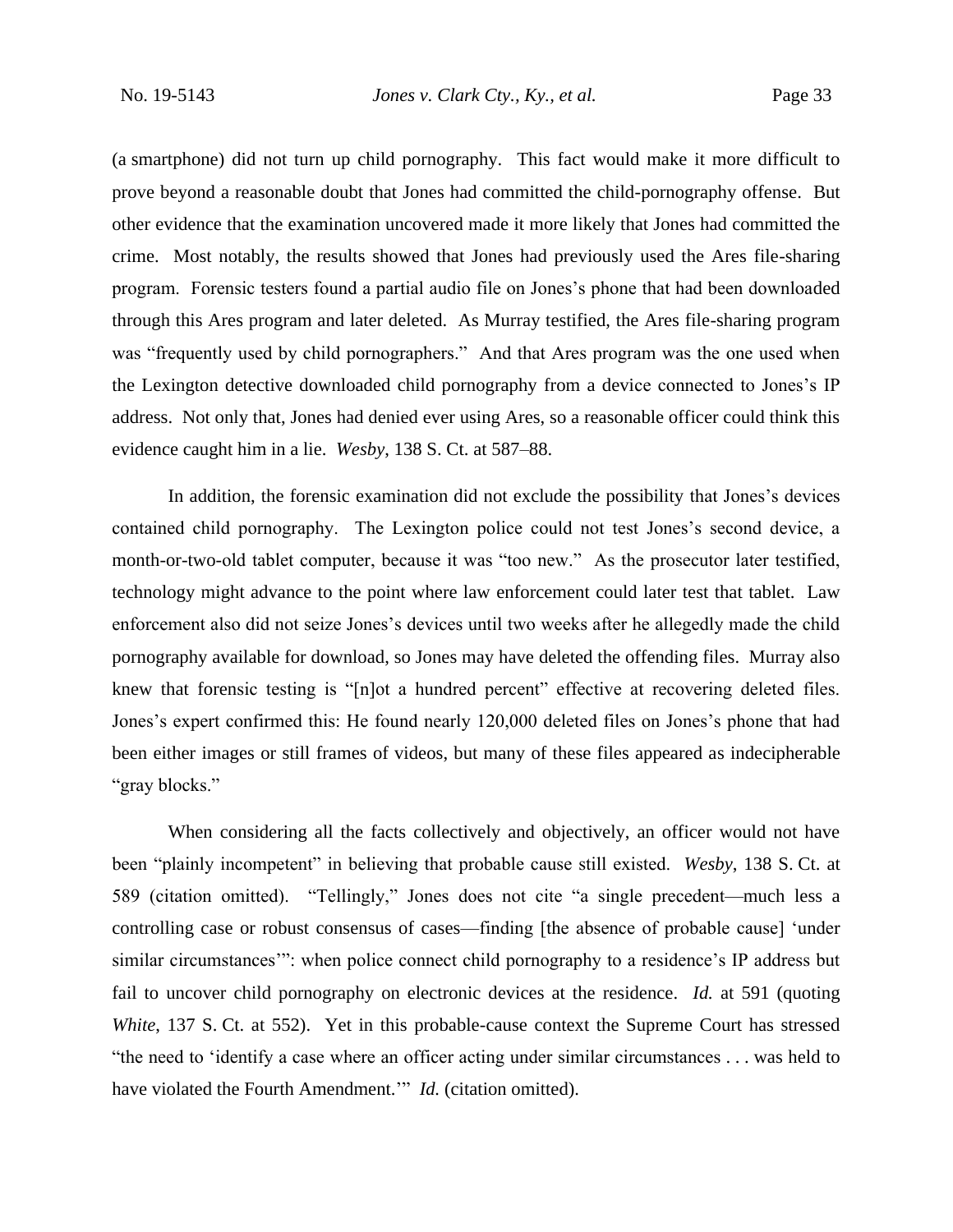And what is the "clearly established" legal rule that would have given Murray unambiguous notice that probable cause no longer existed after January 2014? *See Mullenix*, 136 S. Ct. at 308. I do not think it can be the general "right under the Fourth Amendment to be free from continued detention without probable cause." *Gregory*, 444 F.3d at 750. That right is far "too general" because the "unlawfulness of [Murray's] conduct 'does not follow immediately from the conclusion that'" it is clearly established. *Wesby*, 138 S. Ct. at 590 (citation omitted). In sum, Jones's continued-detention claim must fail because he has not proved that Murray's conduct "violate[d] clearly established . . . constitutional rights of which a reasonable person would have known." *Mullenix*, 136 S. Ct. at 308 (internal quotation marks omitted).

#### C

Neither Jones nor the majority opinion identifies a clearly established legal rule that would have put Murray on notice that he lacked probable cause after receiving the forensicexamination results. Jones does not even attempt to meet this "demanding standard." *Wesby*, 138 S. Ct. at 589. His 47-page brief devotes a single sentence to qualified immunity, asserting that because Murray "failed to show that [Murray] did not violate Jones' constitutional rights, [Murray] is not entitled to qualified immunity." Apt. Br. 47. This will not do. To rebut qualified immunity, Jones must prove that Murray violated a constitutional right *and* that this right was clearly established. *Wesby*, 138 S. Ct. at 589. Jones both flips the burden of proof and collapses the two inquiries, leaving no separate work for qualified immunity apart from the underlying constitutional question.

With respect, the majority largely does the same by defining the "clearly established" law at a high level of generality. It correctly notes that our cases establish "an undoubted right 'to be free from malicious prosecution by a defendant who has made, influenced, or participated in the decision to prosecute the plaintiff" and that "[t]his right applies in cases where the officer has falsified statements or withheld evidence and facilitated the continued detention of a plaintiff without probable cause." Maj. Op. 23 (quoting *King v. Harwood*, 852 F.3d 568, 582–83 (6th Cir. 2017)). But the qualified-immunity inquiry "must be undertaken in light of the specific context of the case, not as a broad general proposition." *Mullenix*, 136 S. Ct. at 308 (internal quotation marks omitted). The Supreme Court has emphatically made this point in recent years,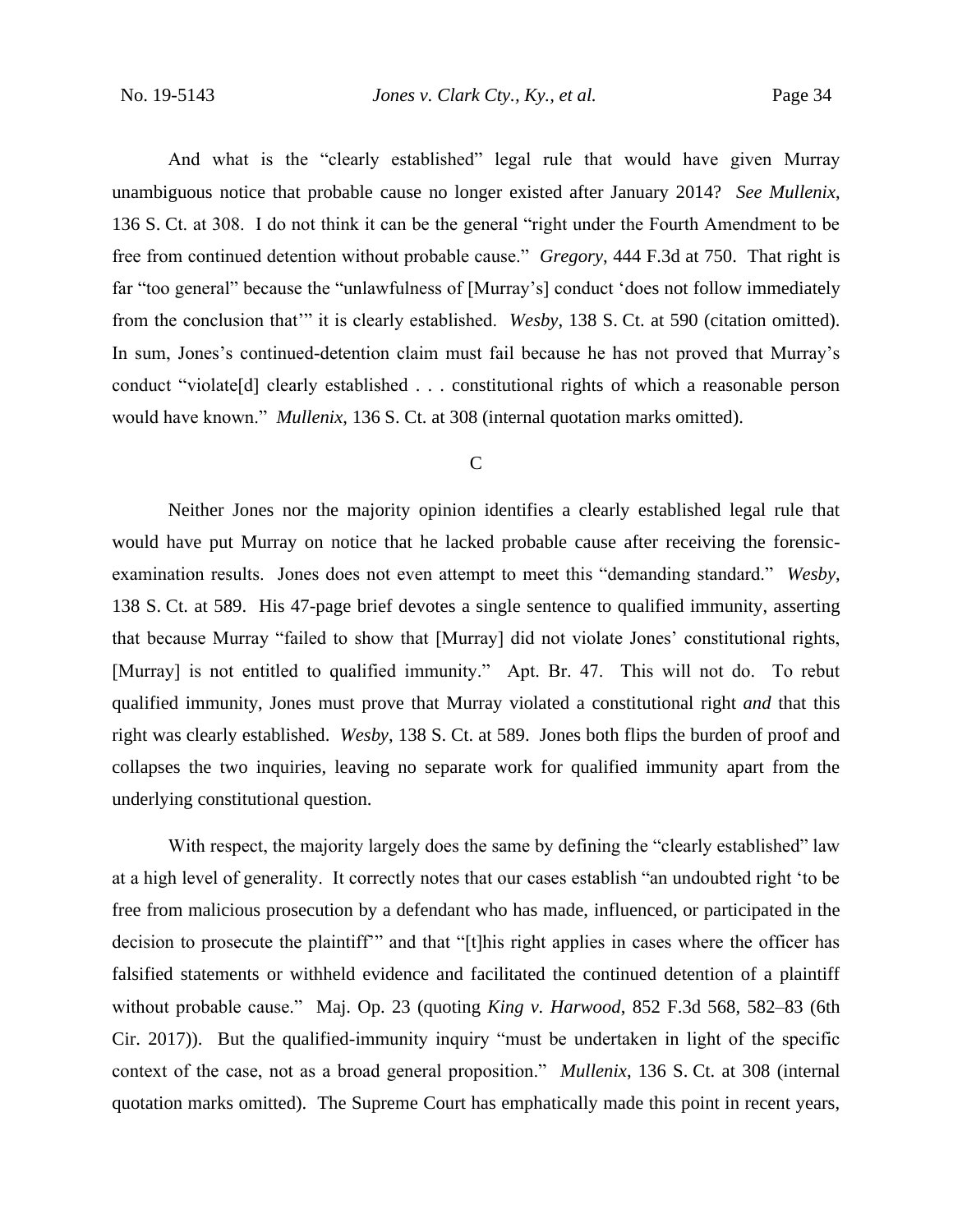repeatedly telling courts "'not to define clearly established law at a high level of generality.'" *Emmons*, 139 S. Ct. at 503–04 (quoting *Kisela*, 138 S. Ct. at 1153). I do not believe the majority identifies its legal rule with the "high 'degree of specificity'" that the Supreme Court's cases demand. *Wesby*, 138 S. Ct. at 590 (quoting *Mullenix*, 136 S. Ct. at 309). Its proposed legal rule is analogous to suggesting that there is a clearly established right to be free from "excessive force"—a level of generality that the Supreme Court has repeatedly rejected. *See, e.g.*, *Emmons*, 139 S. Ct. at 503.

I concede that the Supreme Court does not require a case directly on point and that courts may face difficulty identifying the "correct" level of generality at which to articulate a legal rule. *See Ziglar v. Abbasi*, 137 S. Ct. 1843, 1866–67 (2017). But the Court has recognized these concerns too. It has given us a benchmark to decide whether a rule is too general: Does "the unlawfulness of the officer's conduct" "follow *immediately* from the conclusion" that the proposed rule is clearly established? *Wesby*, 138 S. Ct. at 590 (emphasis added; citation omitted). If not, the rule "is too general." *Id.* Apply this question to the majority's proposed rule: Does the lack of probable cause to detain Jones after the forensic-examination results "follow immediately from" the rule that plaintiffs have a right to be free from a continued detention without probable cause? *Id.* Not at all. "Given its imprecise nature, officers will often find it difficult to know how the general standard of probable cause applies in 'the precise situation encountered." *Id.* (citation omitted). In this probable-cause context, I would think Jones should have identified a "body of relevant case law" setting forth more specific rules over when evidence tying a defendant's IP address to child pornography does not create probable cause. *Id.* (citation omitted). But Jones identifies no such caselaw. The reason is obvious: the caselaw supports the conclusion that probable cause existed here. *See, e.g.*, *Gillman*, 432 F. App'x at 515.

Jones instead relies on our cases allowing malicious-prosecution claims to proceed based on continued-detention theories. *See Mills*, 869 F.3d at 481; *Gregory*, 444 F.3d at 750. But these factually far-afield cases did not involve "an officer acting under similar circumstances[.]" *Wesby*, 138 S. Ct. at 590 (quoting *Pauly*, 137 S. Ct. at 552). *Gregory* and *Mills* both involved § 1983 plaintiffs who had been convicted of rape and exonerated years later through DNA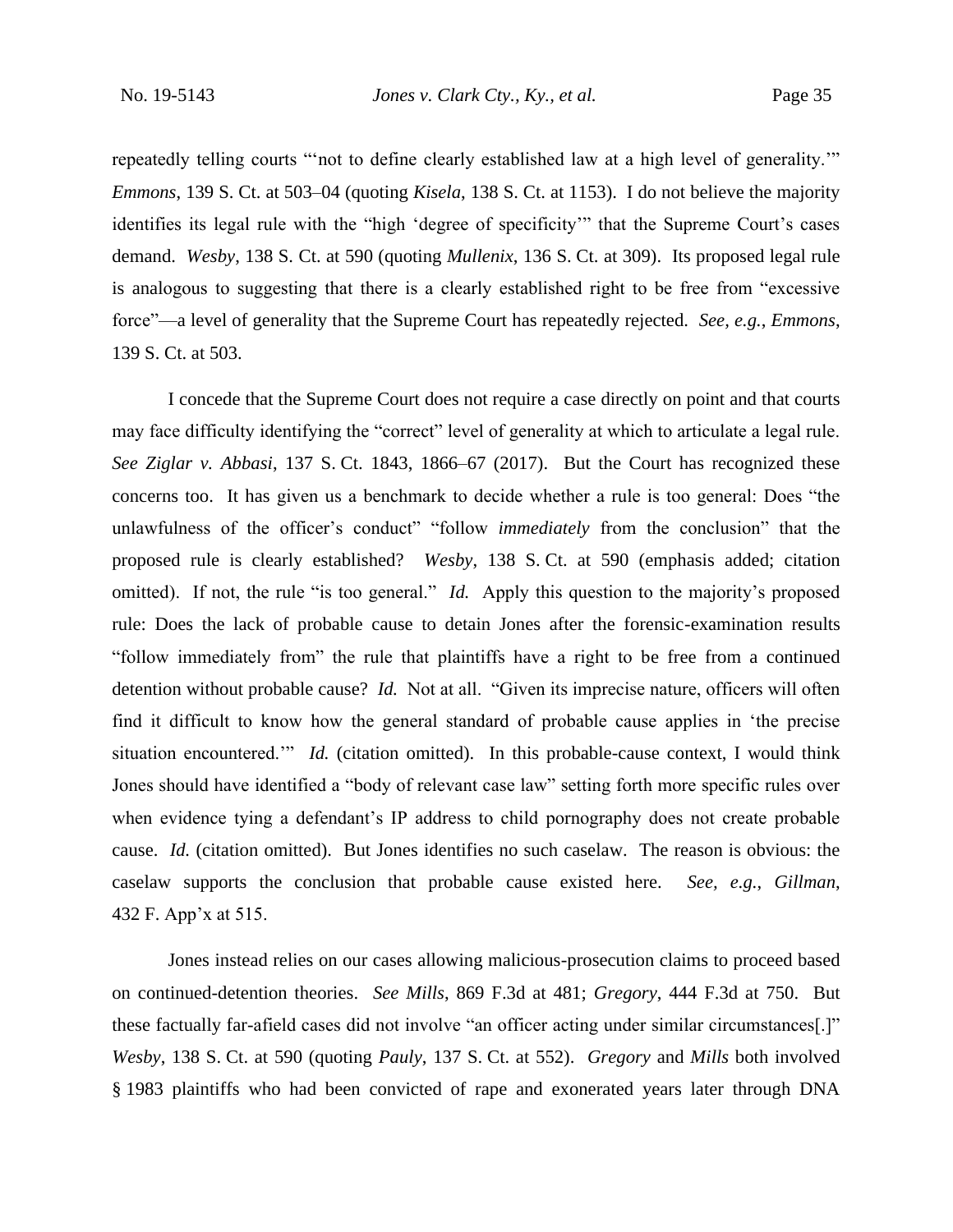testing. *Mills*, 869 F.3d at 481–82; *Gregory*, 444 F.3d at 731–35. In both, the plaintiffs alleged that scientific analysts had lied about the scientific evidence used to convict them (DNA evidence in one case, hair analyses in the other). *Mills*, 869 F.3d at 481–82; *Gregory*, 444 F.3d at 749–50. Without this doctored evidence, the probable cause for the plaintiffs' detentions would have "collapsed," *Mills*, 869 F.3d at 481, or "been destroyed," *Gregory*, 444 F.3d at 750. This case might mirror *Mills* and *Gregory* if Jones had argued that Murray falsified the evidence connecting Jones's IP address to the downloaded child pornography. But another officer conducted that part of the investigation. And the later forensic evidence on which Jones relies was inconclusive, not exonerating.

That leaves two loose ends. The majority notes that a fact question exists over "whether Murray 'knowingly or recklessly' withheld" the forensic-examination results from the prosecutors. Maj. Op. 13 (quoting *Mills*, 869 F.3d at 480). I agree that a dispute of fact exists on when Murray told the prosecutors about the results, but I do not think it matters. Murray testified that he "made" the prosecution "immediately aware as soon as [he] got the report back." Years later, the prosecutors could not recall the date Murray told them and their files contained no records of the results. Even if Murray intentionally or recklessly delayed disclosing the results, though, this fact concerns a different element of Jones's claim—whether Murray "'ma[d]e, influence[d], or participate[d]'" in the decision to continue to detain him. *Mills*, 869 F.3d at 480 (citation omitted). Indeed, the fact that this alleged withholding of evidence must be knowingly or recklessly done proves that this requirement does not fall within the probable-cause element. It is black-letter law that probable cause is "an objective standard." *Wesby*, 138 S. Ct. at 584 n.2. If a seizure is "objectively justified," probable cause exists no matter Murray's subjective intent. *al-Kidd*, 563 U.S. at 740; *Whren*, 517 U.S. at 813. And here, an objectively reasonable officer could conclude that the seizure continued to be justified.

The majority also suggests that the probable-cause issue is not suited for a summaryjudgment resolution because a jury should decide the ultimate question whether probable cause continued to exist after the forensic-examination results. Maj. Op. 13 (citing *Gregory*, 444 F.3d at 750). Our § 1983 cases have not spoken with one voice on this issue. We have said "[w]hen no material dispute of fact exists, probable cause determinations are legal determinations that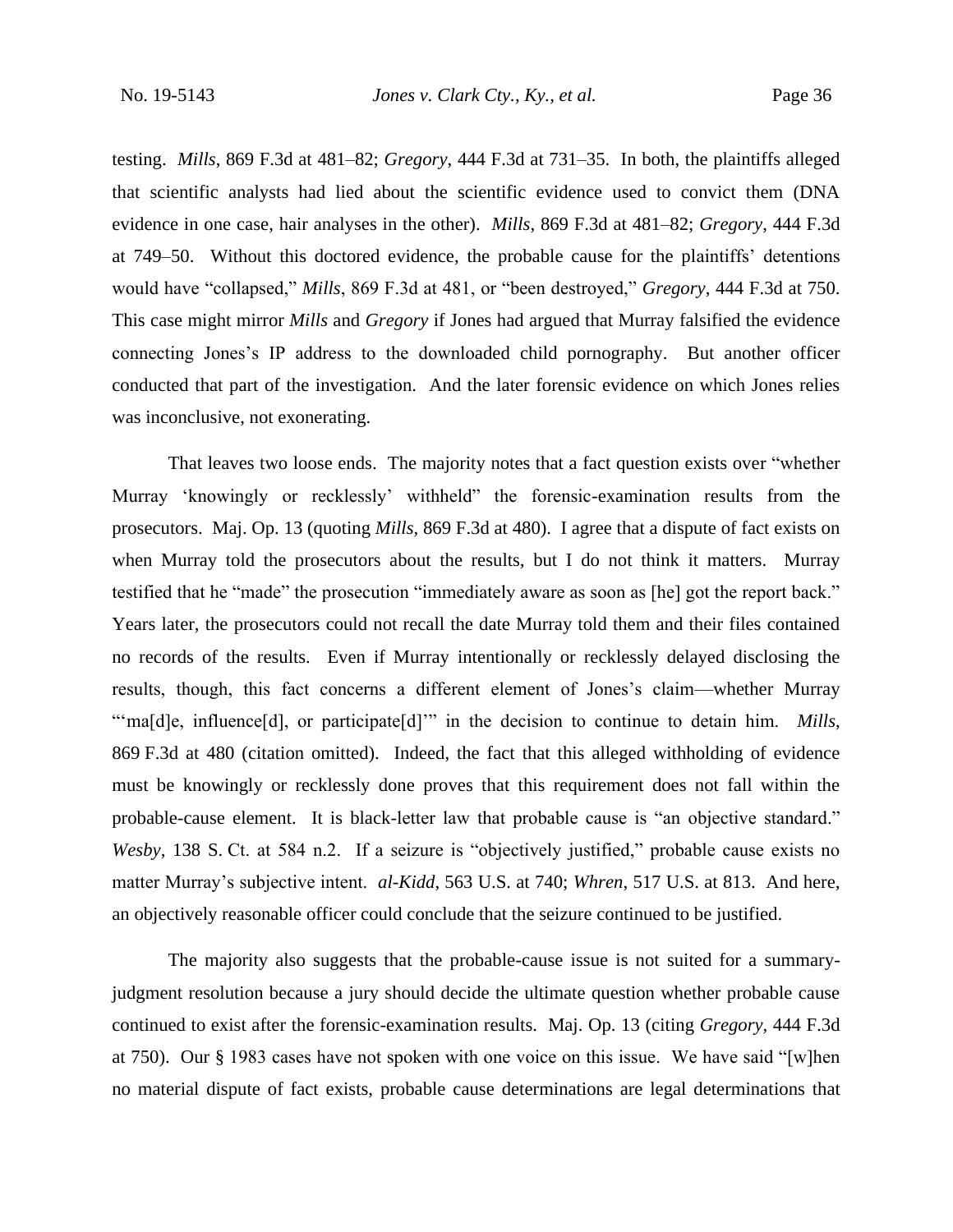should be made by a court." *Hale v. Kart*, 396 F.3d 721, 728 (6th Cir. 2005). But we have also treated the question as factual. *Fridley v. Horrighs*, 291 F.3d 867, 872 (6th Cir. 2002); *see also McKenna v. Edgell*, 617 F.3d 432, 441 (6th Cir. 2010). I tend to think it is a legal question. *Ornelas v. United States*, 517 U.S. 690, 697–99 (1996); *see Muehler v. Mena*, 544 U.S. 93, 98 n.1 (2005). In any event, I would follow the Supreme Court's most recent teachings in *Wesby*. There, the district court had granted summary judgment to § 1983 plaintiffs on the ground that police officers lacked probable cause to arrest them. 138 S. Ct. at 584. The Supreme Court reversed, concluding that the officers were entitled to summary judgment both because they had probable cause and because they were entitled to qualified immunity. *Id.* at 589, 593. *Wesby* tells us that officers are entitled to qualified immunity on this probable-cause issue at the summary-judgment stage when, "looking at the entire legal landscape," a reasonable officer could have concluded that probable cause existed. *Id.* at 593. That is the case here.

## II

My view on this probable-cause question avoids the need to consider any other element of Jones's "malicious-prosecution" claim under the Fourth Amendment. Given that the majority addresses some of those elements, I add a few thoughts about our caselaw in light of the Supreme Court's *Manuel* decision. And my resolution of Jones's Fourth Amendment claim also leaves his state-law claim for malicious prosecution subject to further analysis. I discuss both briefly in turn.

#### A

Under our precedent, a plaintiff pursuing a claim that a defendant engaged in a "malicious prosecution" in violation of the Fourth Amendment must satisfy four elements. *See Sykes*, 625 F.3d at 308–09. The plaintiff must show that (1) the defendant made, influenced, or participated in the decision to initiate a criminal prosecution against the plaintiff; (2) probable cause did not exist for the prosecution; (3) the plaintiff suffered a deprivation of liberty apart from the initial seizure; and (4) the criminal proceeding was resolved in the plaintiff's favor. *See King*, 852 F.3d at 580. We have added that the Fourth Amendment contains "two types" of these claims. *Jackson v. City of Cleveland*, 925 F.3d 793, 820 n.15 (6th Cir. 2019). One exists for the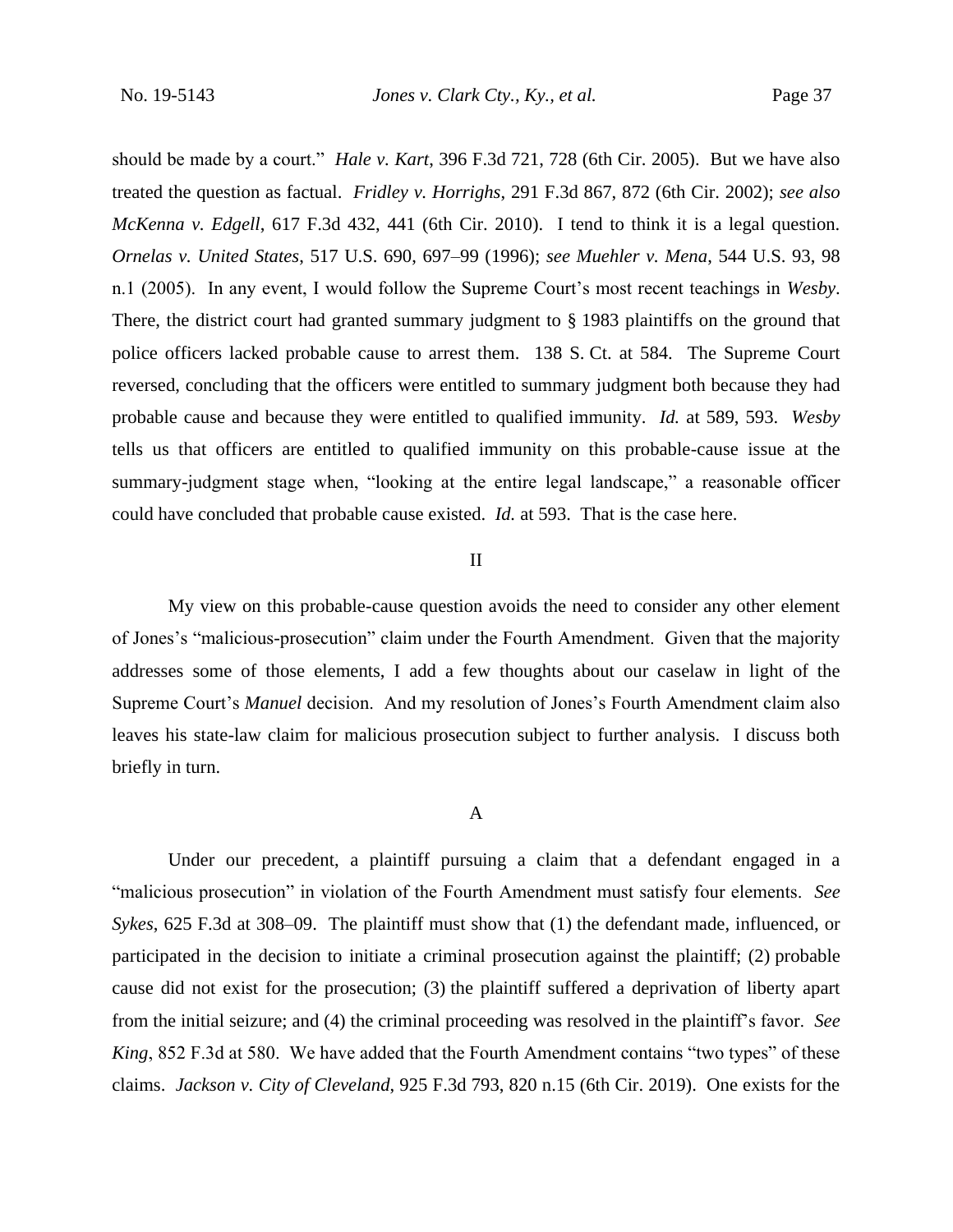"wrongful institution of legal process" without probable cause and the other for the "continued detention without probable cause" when, for example, new exculpatory evidence comes to light. *Id.*

The Supreme Court, however, "has not yet decided whether there is a cognizable claim for malicious prosecution under the Fourth Amendment." *Howse v. Hodous*, 953 F.3d 402, 408 n.2 (6th Cir. 2020); *cf. McDonough v. Smith*, 139 S. Ct. 2149, 2156 nn.2–3 (2019). And our cases have long bemoaned the "malicious-prosecution" label. We have said that this label is "somewhat of a misnomer," *Gregory*, 444 F.3d at 747, calling it "both unfortunate and confusing," *Sykes*, 625 F.3d at 310 (citation omitted). But we found ourselves "'stuck with that label' in part because of its use by the Supreme Court and other circuits." *King*, 852 F.3d at 580 (citation omitted).

I agree that the common-law elements of this malicious-prosecution tort fit uncomfortably with the Fourth Amendment's text barring "unreasonable" "seizures." U.S. Const. amend. IV. The tort focuses on a prosecution; the text focuses on a seizure. The tort requires subjective maliciousness; the text requires objective unreasonableness. But it is not clear to me that we are "stuck" with this label after the Supreme Court's recent *Manuel* decision. There, the plaintiff argued that the government had arrested and detained him for 48 days "based solely on false evidence" that did not establish probable cause from the outset of his detention. 137 S. Ct. at 917. The dissent in *Manuel* affirmatively detailed why the Fourth Amendment's text conflicts with the elements of the common-law tort of malicious prosecution. *See id.* at 923– 26 (Alito, J., dissenting). The majority conspicuously avoided that label and did not respond to the dissent's arguments when holding that Manuel stated a Fourth Amendment claim. *See id.* at 917–20. It instead reasoned simply that "[t]he Fourth Amendment prohibits government officials from detaining a person in the absence of probable cause." *Id.* at 918.

*Manuel* thus might free us of the malicious-prosecution framework. As the Seventh Circuit said on remand in that case: "After *Manuel*, 'Fourth Amendment malicious prosecution' is the wrong characterization. There is only a Fourth Amendment claim—the absence of probable cause that would justify the detention." *Manuel v. City of Joliet*, 903 F.3d 667, 670 (7th Cir. 2018) (Easterbrook, J.). And while "[t]here is no such thing as a constitutional right not to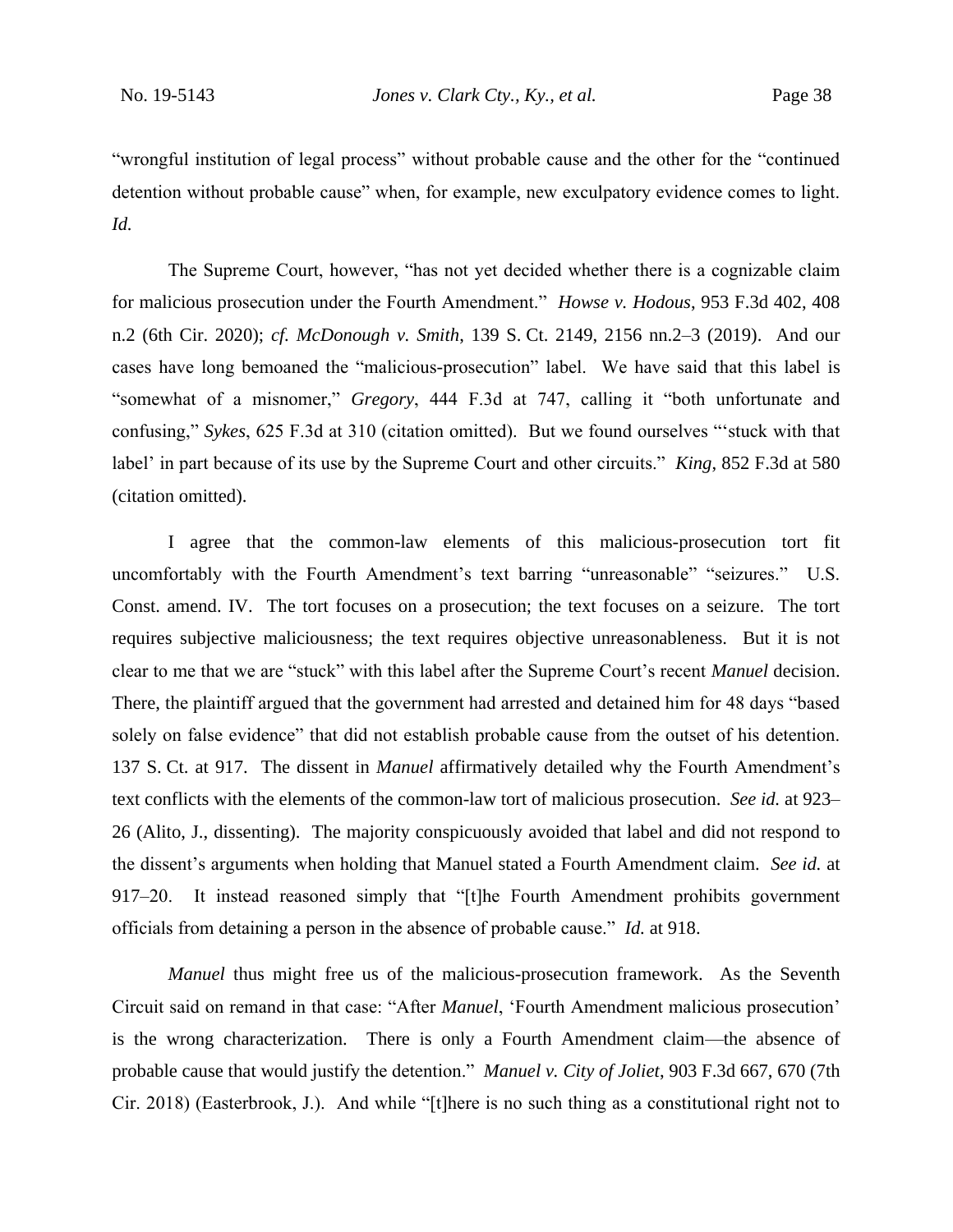be prosecuted without probable cause," "there *is* a constitutional right not to be held in custody without probable cause." *Id.* (citation omitted); *see also Camm v. Faith*, 937 F.3d 1096, 1105 (7th Cir. 2019); *cf. Pagán-González v. Moreno*, 919 F.3d 582, 608–09 (1st Cir. 2019) (Barron, J., concurring). Yet I would leave *Manuel*'s possible effect for another day. Any potential framing of Jones's claim includes a probable-cause element, and Murray is entitled to qualified immunity on that element.

#### B

The states may offer greater liberty protections to their citizens than the protections provided by the Constitution and § 1983. *Virginia v. Moore*, 553 U.S. 164, 174 (2008). Here, Jones brought a traditional tort claim for malicious prosecution under Kentucky law in addition to his federal constitutional claim. The elements of that claim, with one exception, track the elements of our constitutional tort. *See Martin v. O'Daniel*, 507 S.W.3d 1, 11–12 (Ky. 2016). The exception: Kentucky requires plaintiffs to prove that "the defendant acted with malice, which, in the criminal context, means seeking to achieve a purpose other than bringing an offender to justice[.]" *Id.* at 11. That malice element also renders inapplicable Kentucky's qualified-immunity defense. *Id.* at 5. Unlike federal qualified immunity, which turns on the "objective reasonableness" of an officer's conduct, *Pearson*, 555 U.S. at 244, Kentucky's qualified-immunity defense requires an officer to act in subjective good faith, *Martin*, 507 S.W.3d at 5. Under state law, "if a plaintiff can prove that a police officer acted with malice, the officer has no immunity; if the plaintiff cannot prove malice, the officer needs no immunity." *Id.*

My qualified-immunity conclusion that an objective officer could believe that probable cause continued to exist after January 2014 for Jones's constitutional claim thus does not dispose of Jones's state malicious-prosecution claim. The latter claim makes Murray's good faith critical. Besides, state courts need not interpret the legal elements for a state tort suit in lockstep with the way in which federal courts interpret the same elements for a federal constitutional claim. So I would follow our usual approach when we reject a federal claim. "Generally, once a federal court has dismissed a plaintiff's federal law claim, it should not reach state law claims." *Sussman v. Dalton*, 552 F. App'x 488, 493 (6th Cir. 2014). Instead, the federal dismissal